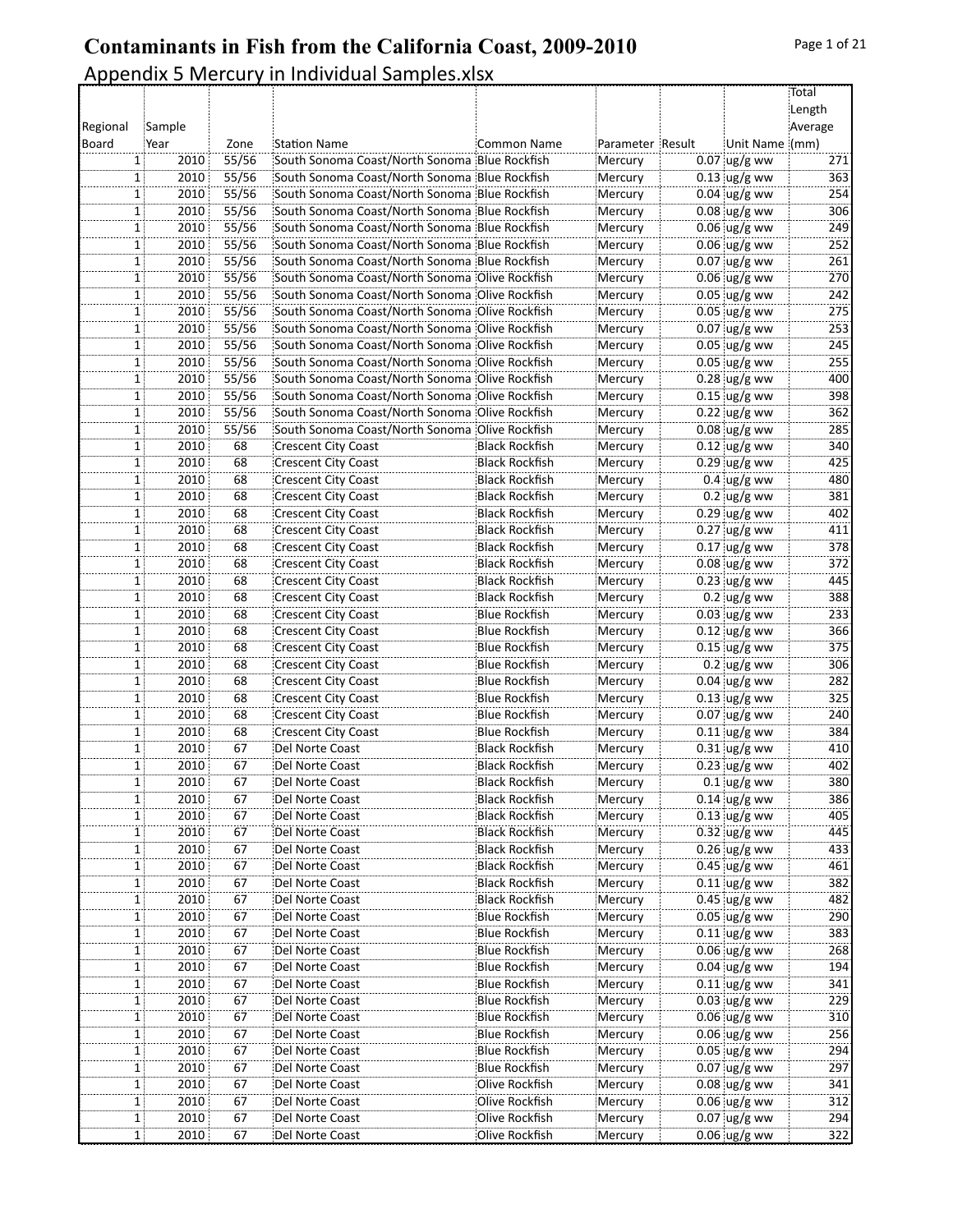|          |                      |          |                                  |                       |                  |                                  | Total     |
|----------|----------------------|----------|----------------------------------|-----------------------|------------------|----------------------------------|-----------|
|          |                      |          |                                  |                       |                  |                                  | Length    |
| Regional | Sample               |          |                                  |                       |                  |                                  | Average   |
| Board    | Year                 | Zone     | <b>Station Name</b>              | Common Name           | Parameter Result | Unit Name (mm)                   |           |
|          | 2010<br>$\mathbf{1}$ | 67       | Del Norte Coast                  | Olive Rockfish        | Mercury          | $0.05$ ug/g ww                   | 296       |
|          | 2010<br>$\mathbf{1}$ | 67       | Del Norte Coast                  | Olive Rockfish        | Mercury          | $0.05$ ug/g ww                   | 263       |
|          | 2010<br>1            | 67       | Del Norte Coast                  | Olive Rockfish        | Mercury          | $0.05$ ug/g ww                   | 269       |
|          | 2010<br>$1$ :        | 67       | Del Norte Coast                  | Olive Rockfish        | Mercury          | $0.08$ ug/g ww                   | 300       |
|          | 2010<br>$\mathbf{1}$ | 67       | Del Norte Coast                  | Olive Rockfish        | Mercury          | $0.05$ ug/g ww                   | 257       |
|          | 2010<br>1            | 67       | Del Norte Coast                  | Olive Rockfish        | Mercury          | $0.05$ ug/g ww                   | 243       |
|          | 2010<br>$\mathbf{1}$ | 66       | North Humboldt County Coast Area | <b>Black Rockfish</b> | Mercury          | $0.44$ ug/g ww                   | 447       |
|          | 2010<br>$\mathbf{1}$ | 66       | North Humboldt County Coast Area | <b>Black Rockfish</b> | Mercury          | $0.11$ ug/g ww                   | 330       |
|          | $1$ :<br>2010        | 66       | North Humboldt County Coast Area | Black Rockfish        | Mercury          | $0.15$ ug/g ww                   | 501       |
|          | 2010<br>$\mathbf{1}$ | 66       | North Humboldt County Coast Area | <b>Black Rockfish</b> | Mercury          | $0.14$ ug/g ww                   | 466       |
|          | 2010<br>1            | 66       | North Humboldt County Coast Area | Black Rockfish        | Mercury          | $0.13$ ug/g ww                   | 391       |
|          | 2010<br>$\mathbf{1}$ | 66       | North Humboldt County Coast Area | <b>Black Rockfish</b> | Mercury          | $0.16$ ug/g ww                   | 365       |
|          | 2010<br>1            | 66       | North Humboldt County Coast Area | Black Rockfish        | Mercury          | $0.1$ ug/g ww                    | 356       |
|          | 2010<br>$1$ :        | 66       | North Humboldt County Coast Area | Black Rockfish!       | Mercury          | $0.2 \,$ ug/g ww                 | 483       |
|          | 2010<br>$\mathbf{1}$ | 66       | North Humboldt County Coast Area | Black Rockfish        | Mercury          | $0.1$ ug/g ww                    | 352       |
|          | 2010<br>1            | 66       | North Humboldt County Coast Area | Black Rockfish        | Mercury          | $0.19$ ug/g ww                   | 435       |
|          | 2010<br>$\mathbf{1}$ | 66       | North Humboldt County Coast Area | Blue Rockfish!        | Mercury          | $0.2$ ug/g ww                    | 375       |
|          | 2010<br>1            | 66       | North Humboldt County Coast Area | Blue Rockfish         | Mercury          | $0.1$ ug/g ww                    | 284       |
|          | $1$ :<br>2010        | 66       | North Humboldt County Coast Area | <b>Blue Rockfish</b>  | Mercury          | $0.16$ ug/g ww                   | 350       |
|          | 2010<br>$\mathbf{1}$ | 66       | North Humboldt County Coast Area | <b>Blue Rockfish</b>  | Mercury          | $0.15$ ug/g ww                   | 305       |
|          | 2010<br>1            | 66       | North Humboldt County Coast Area | Blue Rockfish         | Mercury          | $0.17$ ug/g ww                   | 300       |
|          | 2010<br>$\mathbf{1}$ | 66       | North Humboldt County Coast Area | <b>Blue Rockfish</b>  | Mercury          | $0.24$ ug/g ww                   | 372       |
|          | 2010<br>$\mathbf{1}$ | 66       | North Humboldt County Coast Area | <b>Blue Rockfish</b>  | Mercury          | $0.22$ ug/g ww                   | 393       |
|          | 2010<br>$1$ :        | 66       | North Humboldt County Coast Area | Blue Rockfish         | Mercury          | $0.22$ ug/g ww                   | 306       |
|          | 2010<br>$\mathbf{1}$ | 66       | North Humboldt County Coast Area | <b>Blue Rockfish</b>  | Mercury          | $0.28$ ug/g ww                   | 385       |
|          | 2010<br>1            | 66       | North Humboldt County Coast Area | Blue Rockfish         | Mercury          | $0.14$ ug/g ww                   | 353       |
|          | 2010<br>$\mathbf{1}$ | 66       | North Humboldt County Coast Area | Gopher Rockfish       | Mercury          | $0.58$ ug/g ww                   | 339       |
|          | 2010<br>$\mathbf{1}$ | 66       | North Humboldt County Coast Area | Gopher Rockfish       | Mercury          | $0.52$ ug/g ww                   | 339       |
|          | $\mathbf{1}$<br>2010 | 66       | North Humboldt County Coast Area | Gopher Rockfish       | Mercury          | $1.16$ ug/g ww                   | 351       |
|          | 2010<br>1            | 65       | <b>Trinidad Area</b>             | <b>Black Rockfish</b> | Mercury          | $0.29$ ug/g ww                   | 431       |
|          | 2010<br>1            | 65       | Trinidad Area                    | <b>Black Rockfish</b> | Mercury          | $0.2$ ug/g ww                    | 511       |
|          | 2010<br>1            | 65       | Trinidad Area                    | <b>Black Rockfish</b> | Mercury          | $0.24$ ug/g ww                   | 447       |
|          | 2010<br>1            | 65       | Trinidad Area                    | <b>Black Rockfish</b> | Mercury          | $0.15$ ug/g ww                   | 398       |
|          | 2010<br>$1$ :        | 65       | Trinidad Area                    | <b>Black Rockfish</b> | Mercury          | $0.33$ ug/g ww                   | 472       |
|          | 2010<br>$\mathbf{1}$ | 65       | <b>Trinidad Area</b>             | <b>Black Rockfish</b> | Mercury          | $0.15$ ug/g ww                   | 410       |
|          | 1<br>2010            | 65       | Trinidad Area                    | <b>Black Rockfish</b> | Mercury          | $0.46$ ug/g ww                   | 461       |
|          | 2010<br>$\mathbf{1}$ | 65       | Trinidad Area                    | <b>Black Rockfish</b> | Mercury          | $0.11$ ug/g ww                   | 349       |
|          | 2010<br>$1$ :        | 65       | Trinidad Area                    | Black Rockfish        | Mercury          | $0.08 \, \text{ug/g}$ ww         | 335       |
|          | 2010<br>$1$ :        | 65       | Trinidad Area                    | Black Rockfish!       | Mercury          | $0.17$ ug/g ww                   | 422       |
|          | 2010<br>$\mathbf{1}$ | 65       | Trinidad Area                    | Blue Rockfish         | Mercury          | $0.04$ ug/g ww                   | 295       |
|          | 2010<br>$\mathbf{1}$ | 65       | Trinidad Area                    | <b>Blue Rockfish</b>  | Mercury          | $0.27$ ug/g ww                   | 295       |
|          | 2010<br>$\mathbf{1}$ | 65       | Trinidad Area                    | <b>Blue Rockfish</b>  | Mercury          | $0.06$ ug/g ww                   | 259       |
|          | 2010<br>$\mathbf{1}$ | 65       | Trinidad Area                    | Blue Rockfish         | Mercury          | $0.16$ ug/g ww                   | 302       |
|          | 2010<br>$1$ :        | 65       | Trinidad Area                    | Blue Rockfish         | Mercury          | $0.04$ ug/g ww                   | 227       |
|          | 2010<br>$\mathbf{1}$ | 64       | Humboldt Bay                     | Leopard shark         | Mercury          | $1.22$ ug/g ww                   | 1385      |
|          | 2010<br>$\mathbf{1}$ | 64       | Humboldt Bay                     | Leopard shark         | Mercury          | 1.54 $\log/g$ ww                 | 1325      |
|          | 2010<br>$\mathbf{1}$ | 64       | Humboldt Bay                     | Leopard shark         | Mercury          | 1.55 $\log/g$ ww                 | 1410      |
|          | 2010<br>$1$ :        | 64       | Humboldt Bay                     | Leopard shark         | Mercury          | $2.01$ ug/g ww                   | 1325      |
|          | 2010<br>$1$ :        | 64       | Humboldt Bay                     | Leopard shark         | Mercury          | $2.39$ ug/g ww                   | 1285      |
|          | 2010<br>1:           | 64       | Humboldt Bay                     | Leopard shark         | Mercury          | $2.32$ ug/g ww                   | 1365      |
|          | 2010<br>$\mathbf{1}$ | 64       | Humboldt Bay                     | Leopard shark         | Mercury          | $1.05$ ug/g ww                   | 1200      |
|          | 2010<br>$\mathbf{1}$ | 64       | Humboldt Bay                     | Leopard shark         | Mercury          | $1.17$ ug/g ww                   | 1345      |
|          | 2010<br>$\mathbf{1}$ | 64       | Humboldt Bay                     | Shiner Surfperch      | Mercury          | $0.07$ ug/g ww                   | 99        |
|          | 2010<br>1            | 64       | Humboldt Bay                     | Shiner Surfperch      | Mercury          | $0.06$ ug/g ww                   | 111       |
|          |                      |          |                                  |                       |                  | $0.07$ ug/g ww                   |           |
|          | 2010<br>$\mathbf{1}$ | 64       | Humboldt Bay                     | Shiner Surfperch      | Mercury          |                                  | 105       |
|          | 2010<br>1<br>2010    | 64<br>64 | Humboldt Bay                     | Shiner Surfperch      | Mercury          | $0.11$ ug/g ww<br>$0.08$ ug/g ww | 93<br>113 |
|          | $1$ :                | 64       | Humboldt Bay                     | Shiner Surfperch      | Mercury          | $0.1$ ug/g ww                    | 95        |
|          | 2010<br>$1$ :        |          | Humboldt Bay                     | Shiner Surfperch      | Mercury          |                                  |           |
|          | 1<br>2010            | 64       | Humboldt Bay                     | Shiner Surfperch      | Mercury          | $0.16$ ug/g ww                   | 135       |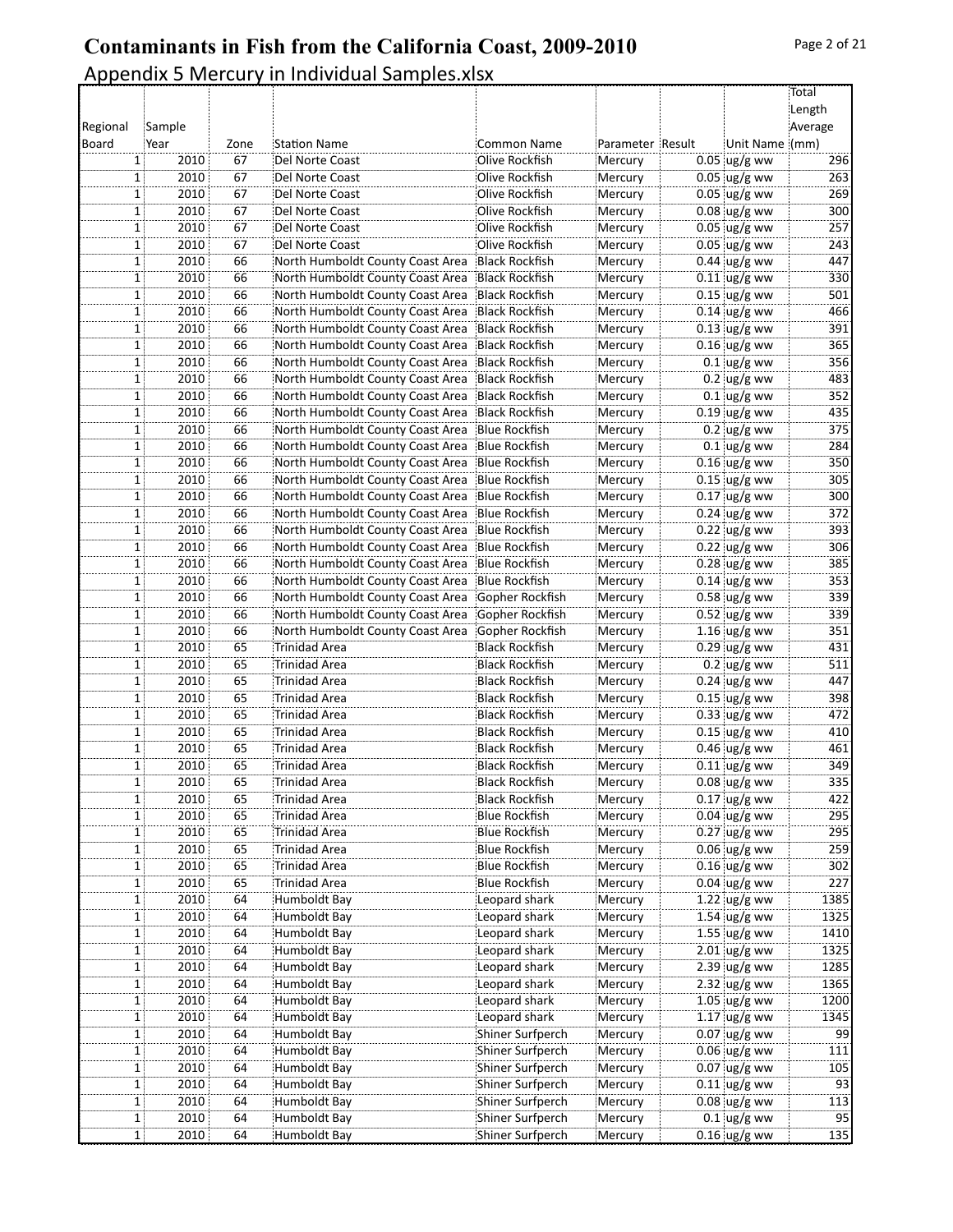|          |                                     |            |                                                   |                       |                    |                                  | Total<br>Length |
|----------|-------------------------------------|------------|---------------------------------------------------|-----------------------|--------------------|----------------------------------|-----------------|
| Regional |                                     |            |                                                   |                       |                    |                                  | Average         |
| Board    | Sample<br>Year                      |            | <b>Station Name</b>                               | <b>Common Name</b>    |                    | Unit Name (mm)                   |                 |
|          |                                     | Zone<br>64 | Humboldt Bay                                      | Shiner Surfperch      | Parameter Result   |                                  | 102             |
|          | 2010<br>1  <br>2010<br>$\mathbf{1}$ | 64         | Humboldt Bay                                      | Shiner Surfperch      | Mercury<br>Mercury | $0.1$ ug/g ww<br>$0.07$ ug/g ww  | 100             |
|          | 2010<br>$\mathbf{1}$                | 64         | Humboldt Bay                                      | Shiner Surfperch      | Mercury            | $0.1$ ug/g ww                    | 93              |
|          | 2010<br>1                           | 62         | Cape Mendocino Area                               | Black Rockfish!       |                    | $0.13$ ug/g ww                   | 359             |
|          |                                     |            |                                                   |                       | Mercury            |                                  | 380             |
|          | 2010<br>1                           | 62         | Cape Mendocino Area                               | <b>Black Rockfish</b> | Mercury            | $0.11$ ug/g ww                   |                 |
|          | 2010<br>$\mathbf{1}$<br>2010        | 62<br>62   | Cape Mendocino Area                               | <b>Black Rockfish</b> | Mercury            | $0.09$ ug/g ww<br>$0.12$ ug/g ww | 362<br>385      |
|          | 1                                   |            | Cape Mendocino Area                               | <b>Black Rockfish</b> | Mercury            |                                  |                 |
|          | 2010<br>$\mathbf{1}$                | 62         | Cape Mendocino Area                               | <b>Black Rockfish</b> | Mercury            | $0.11$ ug/g ww                   | 355             |
|          | 2010<br>1                           | 62         | Cape Mendocino Area                               | <b>Black Rockfish</b> | Mercury            | $0.16$ ug/g ww                   | 425             |
|          | 2010<br>1                           | 62         | Cape Mendocino Area                               | <b>Black Rockfish</b> | Mercury            | $0.3 \,$ ug/g ww                 | 470             |
|          | 2010<br>1                           | 62         | Cape Mendocino Area                               | <b>Black Rockfish</b> | Mercury            | $0.09$ ug/g ww                   | 344             |
|          | 2010<br>1                           | 62         | Cape Mendocino Area                               | <b>Black Rockfish</b> | Mercury            | $0.25$ ug/g ww                   | 375             |
|          | 2010<br>1                           | 62         | Cape Mendocino Area                               | <b>Black Rockfish</b> | Mercury            | $0.12$ ug/g ww                   | 345             |
|          | 2010<br>1                           | 62         | Cape Mendocino Area                               | Blue Rockfish         | Mercury            | $0.05$ ug/g ww                   | 255             |
|          | 2010<br>1                           | 62         | Cape Mendocino Area                               | <b>Blue Rockfish</b>  | Mercury            | $0.05$ ug/g ww                   | 268             |
|          | 2010<br>1                           | 62         | Cape Mendocino Area                               | <b>Blue Rockfish</b>  | Mercury            | $0.21$ ug/g ww                   | 380             |
|          | 2010<br>1                           | 62         | Cape Mendocino Area                               | <b>Blue Rockfish</b>  | Mercury            | $0.05$ ug/g ww                   | 293             |
|          | 2010<br>1                           | 62         | Cape Mendocino Area                               | <b>Blue Rockfish</b>  | Mercury            | $0.05$ ug/g ww                   | 270             |
|          | 2010<br>1                           | 62         | Cape Mendocino Area                               | Blue Rockfish         | Mercury            | $0.05$ ug/g ww                   | 310             |
|          | 2010<br>1                           | 62         | Cape Mendocino Area                               | <b>Blue Rockfish</b>  | Mercury            | $0.06$ ug/g ww                   | 265             |
|          | 2010<br>1                           | 62         | Cape Mendocino Area                               | Blue Rockfish         | Mercury            | $0.05$ ug/g ww                   | 280             |
|          | 2010<br>1                           | 62         | Cape Mendocino Area                               | <b>Blue Rockfish</b>  | Mercury            | $0.05$ ug/g ww                   | 247             |
|          | 2010<br>1                           | 62         | Cape Mendocino Area                               | <b>Blue Rockfish</b>  | Mercury            | $0.06$ ug/g ww                   | 256             |
|          | 2010<br>1                           | 61         | Shelter Cove Area                                 | <b>Black Rockfish</b> | Mercury            | $0.11$ ug/g ww                   | 422             |
|          | 2010<br>1                           | 61         | Shelter Cove Area                                 | <b>Black Rockfish</b> | Mercury            | $0.12$ ug/g ww                   | 392             |
|          | 2010<br>1                           | 61         | Shelter Cove Area                                 | <b>Black Rockfish</b> | Mercury            | $0.08$ ug/g ww                   | 311             |
|          | 2010<br>1                           | 61         | Shelter Cove Area                                 | <b>Black Rockfish</b> | Mercury            | $0.1$ ug/g ww                    | 376             |
|          | 2010<br>$\mathbf{1}$                | 61         | Shelter Cove Area                                 | <b>Black Rockfish</b> | Mercury            | $0.11$ ug/g ww                   | 398             |
|          | 2010<br>1                           | 61         | Shelter Cove Area                                 | Black Rockfish!       | Mercury            | $0.13$ ug/g ww                   | 366             |
|          | 2010<br>1                           | 61         | Shelter Cove Area                                 | <b>Black Rockfish</b> | Mercury            | $0.13$ ug/g ww                   | 380             |
|          | 2010<br>1                           | 61         | Shelter Cove Area                                 | <b>Black Rockfish</b> | Mercury            | $0.11$ ug/g ww                   | 395             |
|          | 2010<br>1                           | 61         | Shelter Cove Area                                 | <b>Black Rockfish</b> | Mercury            | $0.32$ ug/g ww                   | 423             |
|          | 2010<br>1                           | 61         | Shelter Cove Area                                 | <b>Black Rockfish</b> | Mercury            | $0.2$ ug/g ww                    | 462             |
|          | 2010<br>1                           | 61         | Shelter Cove Area                                 | <b>Blue Rockfish</b>  | Mercury            | $0.22$ ug/g ww                   | 364             |
|          | 2010<br>1                           | 61         | Shelter Cove Area                                 | <b>Blue Rockfish</b>  | Mercury            | $0.05$ ug/g ww                   | 262             |
|          | 2010<br>1                           | 61         | Shelter Cove Area                                 | <b>Blue Rockfish</b>  | Mercury            | $0.05$ ug/g ww                   | 275             |
|          | 2010<br>1                           | 61         | Shelter Cove Area                                 | <b>Blue Rockfish</b>  | Mercury            | $0.05$ ug/g ww                   | 241             |
|          | 2010<br>$\mathbf{1}$                | 61         | Shelter Cove Area                                 | <b>Blue Rockfish</b>  | Mercury            | $0.05$ ug/g ww                   | 280             |
|          | 2010<br>1                           | 61         | Shelter Cove Area                                 | Blue Rockfish!        | Mercury            | $0.06$ ug/g ww                   | 300             |
|          | 2010<br>1                           | 61         | Shelter Cove Area                                 | <b>Blue Rockfish</b>  | Mercury            | $0.05$ ug/g ww                   | 277             |
|          | 2010<br>$1$ :                       | 61         | Shelter Cove Area                                 | <b>Blue Rockfish</b>  | Mercury            | $0.1$ ug/g ww                    | 305             |
|          | 2010<br>1                           | 61         | Shelter Cove Area                                 | <b>Blue Rockfish</b>  | Mercury            | $0.05$ ug/g ww                   | 313             |
|          | 2010<br>1                           | 61         | Shelter Cove Area                                 | Blue Rockfish         | Mercury            | $0.04$ ug/g ww                   | 281             |
|          | 2010<br>1                           | 61         | Shelter Cove Area                                 | Gopher Rockfish       | Mercury            | $0.74$ ug/g ww                   | 326             |
|          | 2010<br>1                           | 61         | Shelter Cove Area                                 | Gopher Rockfish       | Mercury            | $0.57$ ug/g ww                   | 353             |
|          | 2010<br>1                           | 61         | Shelter Cove Area                                 | Gopher Rockfish       | Mercury            | $0.41$ ug/g ww                   | 325             |
|          | 2010<br>1                           | 60         | North Mendocino County Coast Area Black Rockfish  |                       | Mercury            | $0.15$ ug/g ww                   | 371             |
|          | 2010<br>$\mathbf{1}$                | 60         | North Mendocino County Coast Area Black Rockfish  |                       | Mercury            | $0.11$ ug/g ww                   | 373             |
|          | 2010<br>1                           | 60         | North Mendocino County Coast Area Black Rockfish  |                       | Mercury            | $0.1$ ug/g ww                    | 357             |
|          | 2010<br>1                           | 60         | North Mendocino County Coast Area Black Rockfish  |                       | Mercury            | $0.17$ ug/g ww                   | 415             |
|          | 2010                                | 60         | North Mendocino County Coast Area Black Rockfish  |                       | Mercury            | $0.19$ ug/g ww                   | 445             |
|          | $\mathbf{1}$<br>2010<br>1           | 60         | North Mendocino County Coast Area Black Rockfish  |                       | Mercury            | $0.15$ ug/g ww                   | 390             |
|          |                                     | 60         |                                                   |                       |                    |                                  | 400             |
|          | 2010<br>1                           |            | North Mendocino County Coast Area Black Rockfish  |                       | Mercury            | $0.14$ ug/g ww                   |                 |
|          | 2010<br>1                           | 60         | North Mendocino County Coast Area Black Rockfish  |                       | Mercury            | $0.15$ ug/g ww                   | 396             |
|          | 2010<br>1                           | 60         | North Mendocino County Coast Area Black Rockfish  |                       | Mercury            | $0.12$ ug/g ww                   | 395             |
|          | 2010<br>$\mathbf{1}$                | 60         | North Mendocino County Coast Area Black Rockfish  |                       | Mercury            | $0.12$ ug/g ww                   | 406             |
|          | 2010<br>1                           | 60         | North Mendocino County Coast Area Copper Rockfish |                       | Mercury            | $0.77$ ug/g ww                   | 483             |
|          | 2010<br>$\mathbf{1}$                | 60         | North Mendocino County Coast Area Copper Rockfish |                       | Mercury            | $0.37$ ug/g ww                   | 415             |
|          | 2010<br>1                           | 60         | North Mendocino County Coast Area Copper Rockfish |                       | Mercury            | $0.44$ ug/g ww                   | 410             |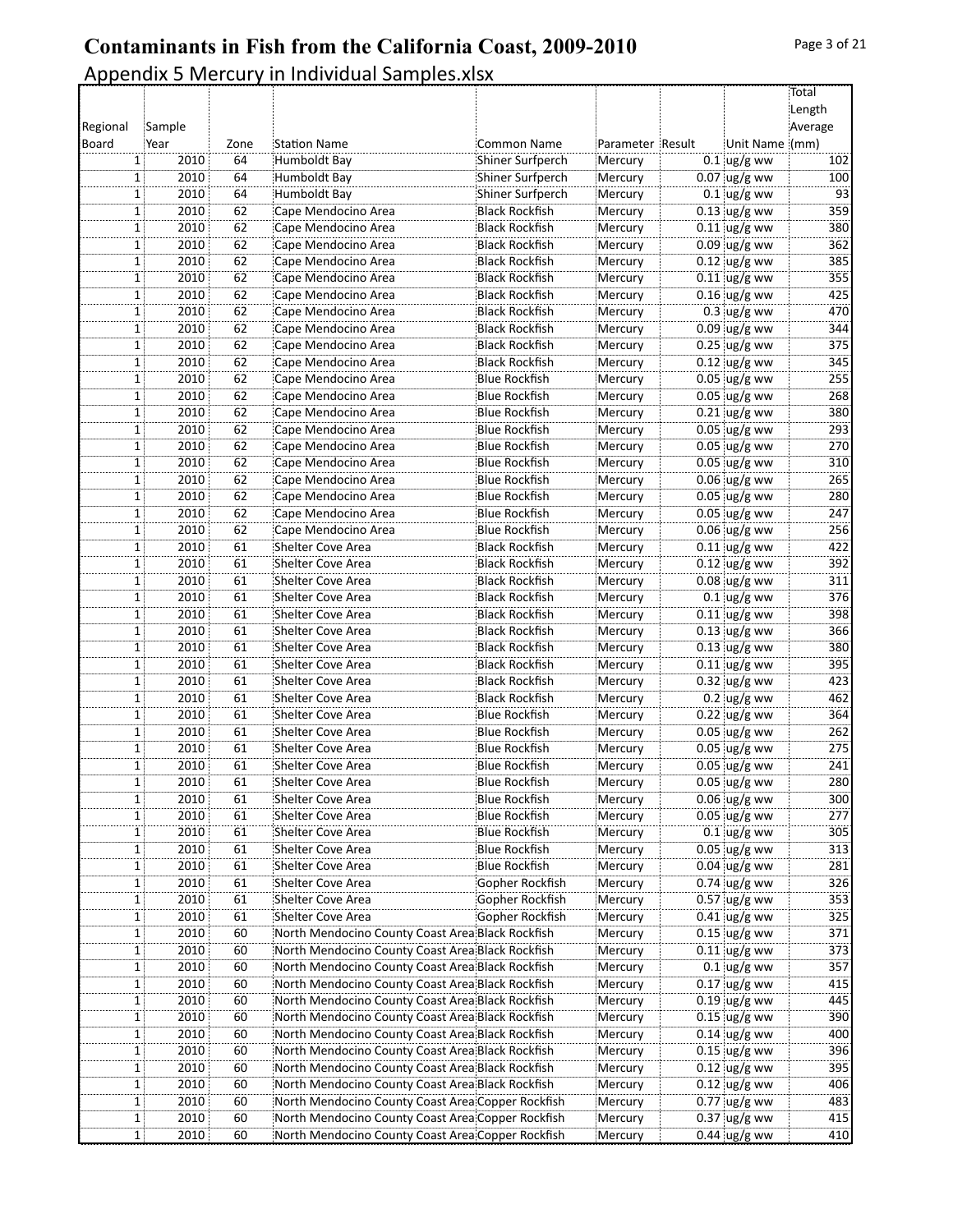|          |                      |      |                                                   |                       |                  |                          | Total   |
|----------|----------------------|------|---------------------------------------------------|-----------------------|------------------|--------------------------|---------|
|          |                      |      |                                                   |                       |                  |                          | Length  |
| Regional | Sample               |      |                                                   |                       |                  |                          | Average |
| Board    | Year                 | Zone | <b>Station Name</b>                               | Common Name           | Parameter Result | Unit Name (mm)           |         |
|          | 2010<br>1            | 60   | North Mendocino County Coast Area Copper Rockfish |                       | Mercury          | $0.63$ ug/g ww           | 485     |
|          | 2010<br>1            | 60   | North Mendocino County Coast Area Copper Rockfish |                       | Mercury          | $0.42$ ug/g ww           | 421     |
|          | 2010<br>1            | 60   | North Mendocino County Coast Area Copper Rockfish |                       | Mercury          | $0.51$ ug/g ww           | 432     |
|          | 2010<br>1            | 60   | North Mendocino County Coast Area Copper Rockfish |                       | Mercury          | $0.3$ ug/g ww            | 382     |
|          | 2010<br>1            | 60   | North Mendocino County Coast Area Copper Rockfish |                       | Mercury          | $0.9$ ug/g ww            | 490     |
|          | 2010<br>$\mathbf{1}$ | 60   | North Mendocino County Coast Area Copper Rockfish |                       | Mercury          | 1.12 $\log/g$ ww         | 522     |
|          | 2010<br>1            | 60   | North Mendocino County Coast Area Copper Rockfish |                       | Mercury          | $0.32$ ug/g ww           | 399     |
|          | 2010<br>1            | 59   | Fort Bragg Area                                   | <b>Black Rockfish</b> | Mercury          | $0.11$ ug/g ww           | 310     |
|          | 2010<br>1            | 59   | Fort Bragg Area                                   | <b>Black Rockfish</b> | Mercury          | $0.12$ ug/g ww           | 420     |
|          | 2010<br>$\mathbf{1}$ | 59   | Fort Bragg Area                                   | Black Rockfish        | Mercury          | $0.19$ ug/g ww           | 370     |
|          | 2010<br>1            | 59   | Fort Bragg Area                                   | <b>Black Rockfish</b> | Mercury          | $0.11$ ug/g ww           | 345     |
|          | 2010<br>1            | 59   | Fort Bragg Area                                   | <b>Black Rockfish</b> | Mercury          | $0.08$ ug/g ww           | 325     |
|          | 2010<br>$\mathbf{1}$ | 59   | Fort Bragg Area                                   | <b>Black Rockfish</b> | Mercury          | $0.11$ ug/g ww           | 334     |
|          | 2010<br>1            | 59   | Fort Bragg Area                                   | Black Rockfish        | Mercury          | $0.23$ ug/g ww           | 401     |
|          | 2010<br>1            | 59   | Fort Bragg Area                                   | <b>Black Rockfish</b> | Mercury          | $0.1$ ug/g ww            | 315     |
|          | 2010<br>$\mathbf{1}$ | 59   | Fort Bragg Area                                   | Blue Rockfish         | Mercury          | $0.11$ ug/g ww           | 297     |
|          | 2010<br>1            | 59   | Fort Bragg Area                                   | <b>Blue Rockfish</b>  | Mercury          | $0.09$ ug/g ww           | 366     |
|          | 2010<br>$\mathbf{1}$ | 59   | Fort Bragg Area                                   | Blue Rockfish         | Mercury          | $0.11$ ug/g ww           | 335     |
|          | 2010<br>1            | 59   | Fort Bragg Area                                   | <b>Blue Rockfish</b>  | Mercury          | $0.04 \,$ ug/g ww        | 284     |
|          | 2010<br>$\mathbf{1}$ | 59   | Fort Bragg Area                                   | <b>Blue Rockfish</b>  | Mercury          | $0.06$ ug/g ww           | 252     |
|          | 2010<br>1            | 59   | Fort Bragg Area                                   | Blue Rockfish         | Mercury          | $0.06$ ug/g ww           | 265     |
|          | 2010<br>1            | 59   | Fort Bragg Area                                   | <b>Blue Rockfish</b>  | Mercury          | $0.07$ ug/g ww           | 294     |
|          | 2010<br>1            | 59   | Fort Bragg Area                                   | Blue Rockfish         | Mercury          | $0.07$ ug/g ww           | 335     |
|          | 2010<br>1            | 59   | Fort Bragg Area                                   | Gopher Rockfish       | Mercury          | $0.61$ ug/g ww           | 294     |
|          | 2010<br>1            | 59   | Fort Bragg Area                                   | Gopher Rockfish       | Mercury          | $0.56$ ug/g ww           | 305     |
|          | 2010<br>$\mathbf{1}$ | 59   | Fort Bragg Area                                   | Gopher Rockfish       | Mercury          | $0.55$ ug/g ww           | 289     |
|          | 2010<br>1            | 58   | Mendocino Coast Area                              | <b>Black Rockfish</b> | Mercury          | $0.29$ ug/g ww           | 435     |
|          | 2010<br>1            | 58   | Mendocino Coast Area                              | <b>Black Rockfish</b> | Mercury          | $0.16$ ug/g ww           | 395     |
|          | 2010<br>1            | 58   | Mendocino Coast Area                              | Black Rockfish        | Mercury          | $0.13$ ug/g ww           | 395     |
|          | 2010<br>$1$ :        | 58   | Mendocino Coast Area                              | Black Rockfish        | Mercury          | $0.59$ ug/g ww           | 504     |
|          | 2010<br>$\mathbf{1}$ | 58   | Mendocino Coast Area                              | <b>Black Rockfish</b> | Mercury          | $0.5$ ug/g ww            | 467     |
|          | 2010<br>1            | 58   | Mendocino Coast Area                              | <b>Black Rockfish</b> | Mercury          | $0.17$ ug/g ww           | 325     |
|          | 2010<br>1            | 58   | Mendocino Coast Area                              | <b>Black Rockfish</b> | Mercury          | $0.23$ ug/g ww           | 385     |
|          | 2010<br>1            | 58   | Mendocino Coast Area                              | Black Rockfish        | Mercury          | $0.15$ ug/g ww           | 415     |
|          | 2010<br>1            | 58   | Mendocino Coast Area                              | Black Rockfish        | Mercury          | $0.36$ ug/g ww           | 442     |
|          | 2010<br>$\mathbf{1}$ | 58   | Mendocino Coast Area                              | Blue Rockfish         | Mercury          | $0.29$ ug/g ww           | 390     |
|          | 2010<br>1            | 58   | Mendocino Coast Area                              | <b>Blue Rockfish</b>  | Mercury          | $0.12$ ug/g ww           | 321     |
|          | 2010<br>1            | 58   | Mendocino Coast Area                              | <b>Blue Rockfish</b>  | Mercury          | $0.27$ ug/g ww           | 347     |
|          | 1<br>2010            | 58   | Mendocino Coast Area                              | Blue Rockfish         | Mercury          | $0.06$ ug/g ww           | 270     |
|          | 2010<br>11           | 58   | Mendocino Coast Area                              | Blue Rockfish         | Mercury          | $0.1$ ug/g ww            | 309     |
|          | 2010<br>$1$ ;        | 58   | Mendocino Coast Area                              | <b>Blue Rockfish</b>  | Mercury          | $0.1$ ug/g ww            | 320     |
|          | 2010<br>1            | 58   | Mendocino Coast Area                              | <b>Blue Rockfish</b>  | Mercury          | $0.05$ ug/g ww           | 246     |
|          | 2010<br>$\mathbf{1}$ | 58   | Mendocino Coast Area                              | <b>Blue Rockfish</b>  | Mercury          | $0.15$ ug/g ww           | 353     |
|          | 2010<br>1            | 58   | Mendocino Coast Area                              | Blue Rockfish         | Mercury          | $0.1$ ug/g ww            | 330     |
|          | 2010<br>$1$ :        | 58   | Mendocino Coast Area                              | Blue Rockfish         | Mercury          | $0.1$ ug/g ww            | 295     |
|          | 2010<br>$\mathbf{1}$ | 57   | Point Arena Area                                  | <b>Blue Rockfish</b>  | Mercury          | $0.09$ ug/g ww           | 297     |
|          | 2010<br>1            | 57   | Point Arena Area                                  | <b>Blue Rockfish</b>  | Mercury          | $0.07$ ug/g ww           | 232     |
|          | 2010<br>1            | 57   | Point Arena Area                                  | Blue Rockfish         | Mercury          | $0.27$ ug/g ww           | 386     |
|          | 2010<br>1            | 57   | Point Arena Area                                  | <b>Blue Rockfish</b>  | Mercury          | $0.24$ ug/g ww           | 373     |
|          | 2010<br>$\mathbf{1}$ | 57   | Point Arena Area                                  | <b>Blue Rockfish</b>  | Mercury          | $0.1$ ug/g ww            | 330     |
|          | 2010<br>1            | 57   | Point Arena Area                                  | <b>Blue Rockfish</b>  | Mercury          | $0.04$ ug/g ww           | 218     |
|          | 2010<br>1            | 57   | Point Arena Area                                  | <b>Blue Rockfish</b>  | Mercury          | $0.05$ ug/g ww           | 246     |
|          | 2010<br>$\mathbf{1}$ | 57   | Point Arena Area                                  | Blue Rockfish         | Mercury          | $0.06$ ug/g ww           | 312     |
|          | 2010<br>1            | 57   | Point Arena Area                                  | Blue Rockfish         | Mercury          | $0.16$ ug/g ww           | 370     |
|          | 2010<br>1:           | 57   | Point Arena Area                                  | Blue Rockfish         | Mercury          | $0.19$ ug/g ww           | 360     |
|          | 2010<br>$\mathbf{1}$ | 57   | Point Arena Area                                  | Gopher Rockfish       | Mercury          | $0.6 \, \upmu g/g$ ww    | 295     |
|          | 2010<br>$\mathbf{1}$ | 57   | Point Arena Area                                  | Gopher Rockfish       | Mercury          | $0.5$ ug/g ww            | 295     |
|          | 2010<br>1            | 57   | Point Arena Area                                  | Gopher Rockfish       | Mercury          | $0.58 \, \text{ug/g}$ ww | 330     |
|          | 2010<br>1            | 57   | Point Arena Area                                  | Gopher Rockfish       | Mercury          | $0.73$ ug/g ww           | 300     |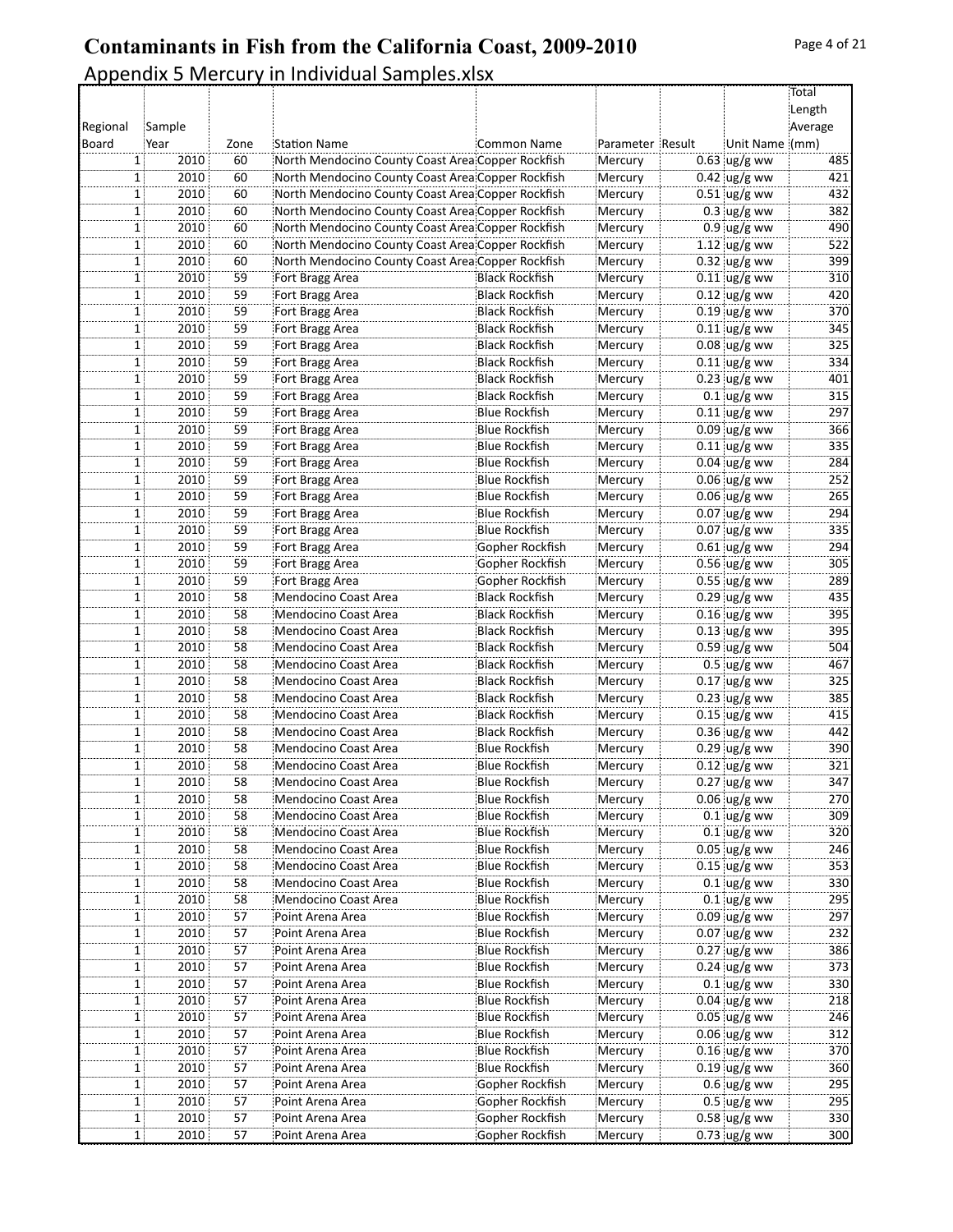|                |        |      |                                  |                     |                  |                                  | Total   |
|----------------|--------|------|----------------------------------|---------------------|------------------|----------------------------------|---------|
|                |        |      |                                  |                     |                  |                                  | Length  |
| Regional       | Sample |      |                                  |                     |                  |                                  | Average |
| Board          | Year   | Zone | <b>Station Name</b>              | <b>Common Name</b>  | Parameter Result | Unit Name (mm)                   |         |
| $1$ :          | 2010   | 57   | Point Arena Area                 | Gopher Rockfish     | Mercury          | $0.05$ ug/g ww                   | 290     |
| $\mathbf{1}$   | 2010   | 57   | Point Arena Area                 | Gopher Rockfish     | Mercury          | $0.56$ ug/g ww                   | 282     |
| 1              | 2010   | 57   | Point Arena Area                 | Olive Rockfish      | Mercury          | $0.06$ ug/g ww                   | 271     |
| 1              | 2010   | 57   | Point Arena Area                 | Olive Rockfish      | Mercury          | $0.05$ ug/g ww                   | 260     |
| $\mathbf{1}$   | 2010   | 57   | Point Arena Area                 | Olive Rockfish      | Mercury          | $0.07$ ug/g ww                   | 299     |
| 1 !            | 2010   | 57   | Point Arena Area                 | Olive Rockfish      | Mercury          | $0.05$ ug/g ww                   | 222     |
| $\mathbf{1}$   | 2010   | 57   | Point Arena Area                 | Olive Rockfish      | Mercury          | $0.07$ ug/g ww                   | 320     |
| 1              | 2010   | 57   | Point Arena Area                 | Olive Rockfish      | Mercury          |                                  | 270     |
| 1              | 2010   | 57   | Point Arena Area                 | Olive Rockfish      |                  | $0.06$ ug/g ww<br>$0.05$ ug/g ww | 265     |
|                |        |      |                                  |                     | Mercury          |                                  |         |
| $\mathbf{1}$   | 2010   | 57   | Point Arena Area                 | Olive Rockfish      | Mercury          | $0.08$ ug/g ww                   | 300     |
| 1 :            | 2010   | 57   | Point Arena Area                 | Olive Rockfish      | Mercury          | $0.1$ ug/g ww                    | 362     |
| $\mathbf{1}$   | 2010   | 57   | Point Arena Area                 | Olive Rockfish      | Mercury          | $0.08$ ug/g ww                   | 323     |
| $\mathbf{1}$   | 2010   | 54   | Bodega Harbor                    | Leopard shark       | Mercury          | $0.98$ ug/g ww                   | 1210    |
| 1              | 2010   | 54   | Bodega Harbor                    | Leopard shark       | Mercury          | $1.1$ ug/g ww                    | 1295    |
| 1              | 2010   | 54   | Bodega Harbor                    | Leopard shark       | Mercury          | $1.81$ ug/g ww                   | 1251    |
| 1 :            | 2010   | 54   | Bodega Harbor                    | Leopard shark       | Mercury          | $1.65$ ug/g ww                   | 1330    |
| 1 :            | 2010   | 54   | Bodega Harbor                    | Leopard shark       | Mercury          | $1.36$ ug/g ww                   | 1283    |
| 1              | 2010   | 54   | Bodega Harbor                    | Leopard shark       | Mercury          | 1.32 $\log/g$ ww                 | 1272    |
| 1              | 2010   | 54   | Bodega Harbor                    | Rainbow Surfperch   | Mercury          | $0.07$ ug/g ww                   | 185     |
| $\mathbf{1}$   | 2010   | 54   | Bodega Harbor                    | Rainbow Surfperch   | Mercury          | $0.06$ ug/g ww                   | 188     |
| $1$ :          | 2010   | 54   | Bodega Harbor                    | Rainbow Surfperch   | Mercury          | $0.06$ ug/g ww                   | 190     |
| $\mathbf{1}$   | 2010   | 54   | Bodega Harbor                    | Rainbow Surfperch   | Mercury          | $0.06$ ug/g ww                   | 190     |
| 2 :            |        |      | 2009 206SNPBLO San Pablo Bay (5) | Striped Bass        | Mercury          | $0.91$ ug/g ww                   | 700     |
| 2 <sup>1</sup> |        |      | 2009 206SNPBLO San Pablo Bay (5) | <b>Striped Bass</b> | Mercury          | $0.35$ ug/g ww                   | 460     |
| 2 :            |        |      | 2009 206SNPBLO San Pablo Bay (5) | Leopard shark       | Mercury          | 1.74 $\log/g$ ww                 | 1180    |
| 2              |        |      | 2009 206SNPBLO San Pablo Bay (5) | <b>Striped Bass</b> | Mercury          | $0.38$ ug/g ww                   | 590     |
| 2 :            |        |      | 2009 206SNPBLO San Pablo Bay (5) | Leopard shark       | Mercury          | $0.88$ ug/g ww                   | 980     |
| $\overline{2}$ |        |      | 2009 206SNPBLO San Pablo Bay (5) | Striped Bass        | Mercury          | $0.4 \, \upmu g/g$ ww            | 680     |
| 2:             |        |      | 2009 206SNPBLO San Pablo Bay (5) | <b>Striped Bass</b> | Mercury          | $0.4 \, \text{ug/g}$ ww          | 560     |
| 2:             |        |      | 2009 206SNPBLO San Pablo Bay (5) | White Sturgeon      | Selenium         | $0.97$ ug/g ww                   | 1490    |
|                |        |      |                                  |                     |                  |                                  |         |
| 2              |        |      | 2009 206SNPBLO San Pablo Bay (5) | <b>Striped Bass</b> | Mercury          | $0.31$ ug/g ww                   | 660     |
| 2 :            |        |      | 2009 206SNPBLO San Pablo Bay (5) | Leopard shark       | Mercury          | $1.84 \, \upmu g/g$ ww           | 1150    |
| 2 :            |        |      | 2009 206SNPBLO San Pablo Bay (5) | White Sturgeon      | Selenium         | $1.59$ ug/g ww                   | 1460    |
| 2 <sup>1</sup> |        |      | 2009 206SNPBLO San Pablo Bay (5) | White Sturgeon      | Selenium         | 2.32 $\log/g$ ww                 | 1560    |
| 2:             |        |      | 2009 206SNPBLO San Pablo Bay (5) | <b>Striped Bass</b> | Mercury          | $0.46$ ug/g ww                   | 640     |
| 2              |        |      | 2009 206SNPBLO San Pablo Bay (5) | White Sturgeon      | Selenium         | 4.11 $\log/g$ ww                 | 1260    |
| $\mathsf{2}$   |        |      | 2009 206SNPBLO San Pablo Bay (5) | <b>Striped Bass</b> | Mercury          | $0.45$ ug/g ww                   | 570     |
| $2\frac{1}{2}$ |        |      | 2009 206SNPBLO San Pablo Bay (5) | <b>Striped Bass</b> | Mercury          | $0.54$ ug/g ww                   | 570     |
| 2:             |        |      | 2009 206SNPBLO San Pablo Bay (5) | White Sturgeon      | Selenium         | 1.55 $\log/g$ ww                 | 1460    |
| 2 :            |        |      | 2009 206SNPBLO San Pablo Bay (5) | Striped Bass        | Mercury          | $0.25$ ug/g ww                   | 640     |
| $\mathbf{2}$   |        |      | 2009 206SNPBLO San Pablo Bay (5) | White Sturgeon      | Selenium         | $1.16$ ug/g ww                   | 1250    |
| 2 :            |        |      | 2009 206SNPBLO San Pablo Bay (5) | <b>Striped Bass</b> | Mercury          | $0.45$ ug/g ww                   | 580     |
| 2              |        |      | 2009 206SNPBLO San Pablo Bay (5) | Striped Bass        | Mercury          | $0.71$ ug/g ww                   | 680     |
| 2:             |        |      | 2009 204STHBAY South Bay (1)     | White Sturgeon      | Selenium         | 1.43 $\log/g$ ww                 | 1240    |
| 2 :            |        |      | 2009 204STHBAY South Bay (1)     | White Sturgeon      | Selenium         | $1.28 \,$ ug/g ww                | 1200    |
| 2 :            |        |      | 2009 204STHBAY South Bay (1)     | White Sturgeon      | Selenium         | $0.76$ ug/g ww                   | 1170    |
| 2.             |        |      | 2009 204STHBAY South Bay (1)     | White Sturgeon      | Selenium         | 1.12 $\log/g$ ww                 | 1280    |
| 2              |        |      | 2009 204STHBAY South Bay (1)     | White Sturgeon      | Selenium         | $0.69$ ug/g ww                   | 1190    |
| 2:             |        |      | 2009 204STHBAY South Bay (1)     | Leopard shark       | Mercury          | $0.78$ ug/g ww                   | 1005    |
| 2 :            |        |      | 2009 204STHBAY South Bay (1)     | Leopard shark       | Mercury          | $1.12$ ug/g ww                   | 930     |
| $\overline{2}$ |        |      | 2009 204STHBAY South Bay (1)     | White Sturgeon      | Selenium         | $0.69$ ug/g ww                   | 1300    |
| 2 :            |        |      | 2009 204STHBAY South Bay (1)     | Leopard shark       | Mercury          | $1.55$ ug/g ww                   | 1180    |
| 2              |        |      | 2009 203CENTRL Central Bay (6)   | Striped Bass        | Mercury          | $0.32$ ug/g ww                   | 560     |
| 2:             |        |      | 2009 203CENTRL Central Bay (6)   | Leopard shark       | Mercury          | $0.86$ ug/g ww                   | 1060    |
|                |        |      |                                  |                     |                  |                                  |         |
| 2:             |        |      | 2009 203CENTRL Central Bay (6)   | Leopard shark       | Mercury          | $1.38 \, \text{ug/g}$ ww         | 1230    |
| 2 :            |        |      | 2009 203CENTRL Central Bay (6)   | Striped Bass        | Mercury          | $0.52$ ug/g ww                   | 650     |
| 2 :            |        |      | 2009 203CENTRL Central Bay (6)   | Leopard shark       | Mercury          | 1.46 $\log/g$ ww                 | 1140    |
| 2              |        |      | 2009 203CENTRL Central Bay (6)   | Striped Bass        | Mercury          | $0.28$ ug/g ww                   | 480     |
| 2 <sup>1</sup> |        |      | 2009 203CENTRL Central Bay (6)   | Striped Bass        | Mercury          | $0.46$ ug/g ww                   | 790     |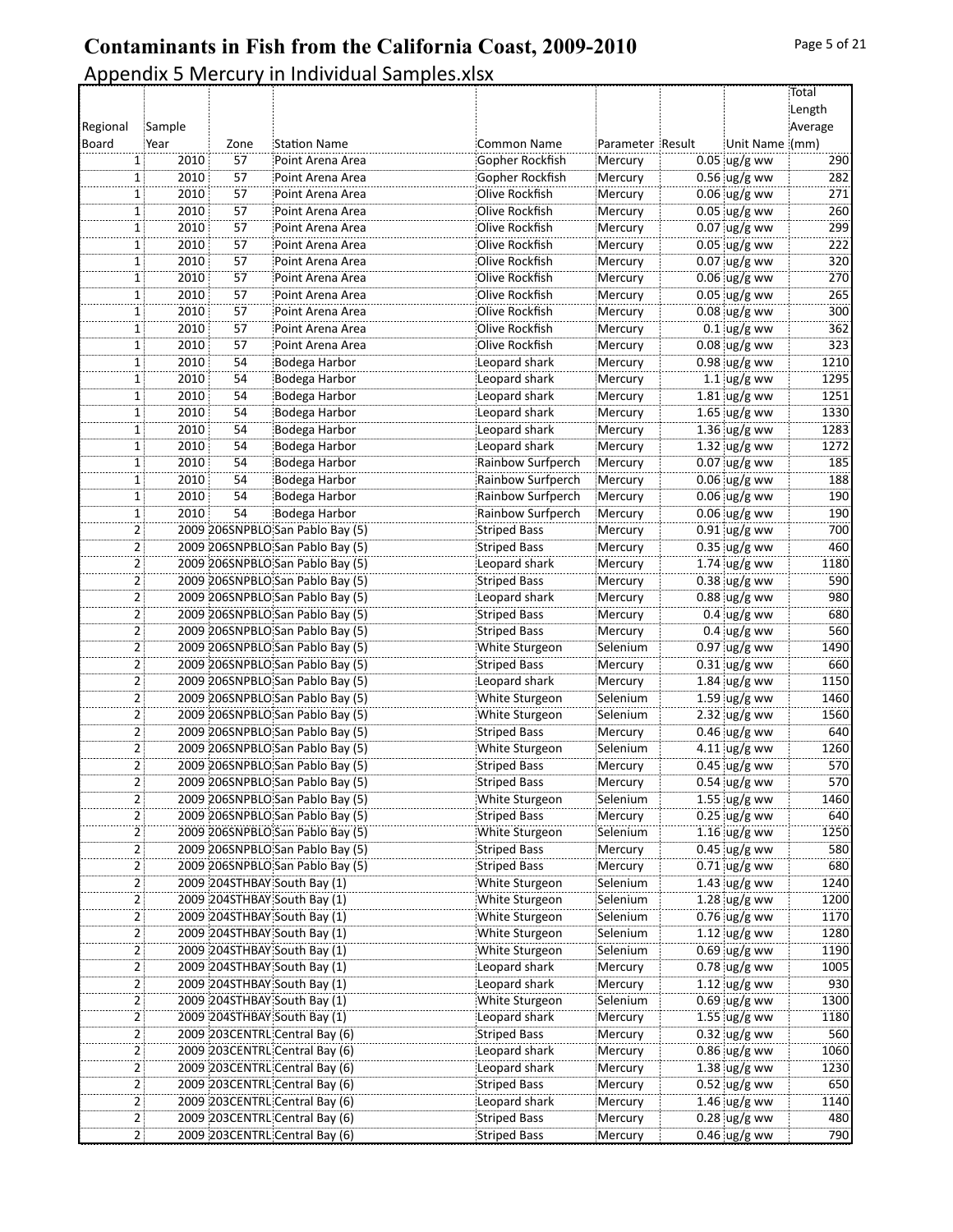|                     |        |                 |                                                                  |                                             |                    |                                  | Total      |
|---------------------|--------|-----------------|------------------------------------------------------------------|---------------------------------------------|--------------------|----------------------------------|------------|
|                     |        |                 |                                                                  |                                             |                    |                                  | Length     |
| Regional            | Sample |                 |                                                                  |                                             |                    |                                  | Average    |
| Board               | Year   | Zone            | <b>Station Name</b>                                              | <b>Common Name</b>                          | Parameter Result   | Unit Name (mm)                   |            |
| 2<br>$\overline{2}$ |        |                 | 2009 203CENTRL Central Bay (6)<br>2009 203CENTRL Central Bay (6) | Striped Bass                                | Mercury            | $0.41$ ug/g ww                   | 535        |
| $2^{\frac{1}{2}}$   | 2009   | 53              | Northern Marin Coast                                             | <b>Striped Bass</b><br><b>Blue Rockfish</b> | Mercury            | $0.61$ ug/g ww<br>$0.07$ ug/g ww | 610<br>299 |
| 2:                  | 2009   | 53              | Northern Marin Coast                                             | Blue Rockfish                               | Mercury            | $0.07$ ug/g ww                   | 243        |
| 2                   | 2009   | 53              |                                                                  | <b>Blue Rockfish</b>                        | Mercury            | $0.05$ ug/g ww                   | 225        |
|                     | 2009   | 53              | Northern Marin Coast<br>Northern Marin Coast                     | Olive Rockfish                              | Mercury            | $0.03$ ug/g ww                   | 216        |
| $\mathsf{2}\,$<br>2 | 2009   | 53              | Northern Marin Coast                                             | Olive Rockfish                              | Mercury<br>Mercury | $0.04$ ug/g ww                   | 284        |
| $\overline{2}$      | 2009   | 53              | Northern Marin Coast                                             | Olive Rockfish                              | Mercury            | $0.05$ ug/g ww                   | 276        |
| 2:                  | 2009   | 53              | Northern Marin Coast                                             | Olive Rockfish                              | Mercury            | $0.05$ ug/g ww                   | 299        |
| 2                   | 2009   | 53              | Northern Marin Coast                                             | Olive Rockfish                              | Mercury            | $0.03$ ug/g ww                   | 209        |
| $\overline{2}$      | 2009   | 53              | Northern Marin Coast                                             | Olive Rockfish                              | Mercury            | $0.04$ ug/g ww                   | 299        |
| $\overline{2}$      | 2009   | 53              | Northern Marin Coast                                             | Olive Rockfish                              | Mercury            | $0.03$ ug/g ww                   | 208        |
| 2 <sup>1</sup>      | 2009   | 53              | Northern Marin Coast                                             | Olive Rockfish                              | Mercury            | $0.06$ ug/g ww                   | 276        |
| 2:                  | 2009   | 53              | Northern Marin Coast                                             | Olive Rockfish                              | Mercury            | $0.05$ ug/g ww                   | 284        |
| 2.                  | 2009   | 53              | Northern Marin Coast                                             | Olive Rockfish                              | Mercury            | $0.04$ ug/g ww                   | 264        |
| $\overline{a}$      | 2009   | 52              | Tomales Bay                                                      | Shiner Surfperch                            | Mercury            | $0.12$ ug/g ww                   | 111        |
| $\overline{2}$      | 2009   | 52              | Tomales Bay                                                      | Shiner Surfperch                            | Mercury            | $0.04$ ug/g ww                   | 70         |
| $2^{\frac{1}{2}}$   | 2009   | 52              | Tomales Bay                                                      | Shiner Surfperch                            | Mercury            | $0.02$ ug/g ww                   | 54         |
| 2:                  | 2009   | 52              | Tomales Bay                                                      | Shiner Surfperch                            | Mercury            | $0.1$ ug/g ww                    | 106        |
| 2                   | 2009   | 52              | Tomales Bay                                                      | Shiner Surfperch                            | Mercury            | $0.03$ iug/g ww                  | 74         |
| $\mathbf{2}$        | 2009   | 52              | Tomales Bay                                                      | Shiner Surfperch                            | Mercury            | $0.07$ ug/g ww                   | 70         |
| 2                   | 2009   | 52              | Tomales Bay                                                      | Shiner Surfperch                            | Mercury            | $0.03$ ug/g ww                   | 60         |
| $2^{\frac{1}{2}}$   | 2009   | 52              | Tomales Bay                                                      | Shiner Surfperch                            | Mercury            | $0.04$ ug/g ww                   | 75         |
| 2 <sup>1</sup>      | 2009   | 52              | Tomales Bay                                                      | Shiner Surfperch                            | Mercury            | $0.07$ ug/g ww                   | 78         |
| 2                   | 2009   | 52              | Tomales Bay                                                      | Shiner Surfperch                            | Mercury            | $0.03$ ug/g ww                   | 68         |
| $\mathbf{2}$        | 2009   | 52              | Tomales Bay                                                      | White Surfperch                             | Mercury            | $0.04$ ug/g ww                   | 108        |
| 2                   | 2009   | 52              | Tomales Bay                                                      | White Surfperch                             | Mercury            | $0.05$ ug/g ww                   | 121        |
| $\overline{2}$      | 2009   | 52              | Tomales Bay                                                      | White Surfperch                             | Mercury            | $0.03$ ug/g ww                   | 105        |
| 2 <sup>1</sup>      | 2009   | 52              | Tomales Bay                                                      | White Surfperch                             | Mercury            | $0.06$ ug/g ww                   | 197        |
| 2                   | 2009   | 52              | Tomales Bay                                                      | White Surfperch                             | Mercury            | $0.04$ ug/g ww                   | 119        |
| $\overline{a}$      | 2009   | 52              | Tomales Bay                                                      | White Surfperch                             | Mercury            | $0.04$ ug/g ww                   | 105        |
| $\overline{2}$      | 2009   | 52              | Tomales Bay                                                      | White Surfperch                             | Mercury            | $0.03$ ug/g ww                   | 103        |
| 2:                  | 2009   | 52              | Tomales Bay                                                      | White Surfperch                             | Mercury            | $0.04$ ug/g ww                   | 122        |
| 2 <sup>1</sup>      | 2009   | 52              | Tomales Bay                                                      | White Surfperch                             | Mercury            | $0.04 \,$ ug/g ww                | 111        |
| 2.                  | 2009   | 52              | Tomales Bay                                                      | White Surfperch                             | Mercury            | $0.06$ ug/g ww                   | 105        |
| $\mathbf{2}$        | 2009   | 51              | Southern Marin Coast                                             | <b>Barred Surfperch</b>                     | Mercury            | $0.14$ ug/g ww                   | 243        |
| $\overline{2}$      | 2009   | 51              | Southern Marin Coast                                             | <b>Barred Surfperch</b>                     | Mercury            | $0.17$ ug/g ww                   | 214        |
| 2 :                 | 2009   | 51              | Southern Marin Coast                                             | <b>Barred Surfperch</b>                     | Mercury            | $0.15$ ug/g ww                   | 210        |
| 2:                  | 2009   | 51              | Southern Marin Coast                                             | Barred Surfperch                            | Mercury            | $0.1$ ug/g ww                    | 164        |
| 2                   | 2009   | 51              | Southern Marin Coast                                             | <b>Barred Surfperch</b>                     | Mercury            | $0.08 \, \text{Jg/g}$ ww         | 154        |
| $\mathsf{2}$        | 2009   | 51              | Southern Marin Coast                                             | Barred Surfperch                            | Mercury            | $0.15$ ug/g ww                   | 220        |
| 2                   | 2009   | $\overline{51}$ | Southern Marin Coast                                             | <b>Barred Surfperch</b>                     | Mercury            | $0.21$ ug/g ww                   | 221        |
| $\overline{2}$      | 2009   | $\overline{51}$ | Southern Marin Coast                                             | <b>Barred Surfperch</b>                     | Mercury            | $0.15$ ug/g ww                   | 225        |
| 2:                  | 2009   | 50              | Farallon Islands                                                 | <b>Blue Rockfish</b>                        | Mercury            | $0.04$ ug/g ww                   | 220        |
| 2                   | 2009   | 50              | Farallon Islands                                                 | <b>Blue Rockfish</b>                        | Mercury            | $0.05$ ug/g ww                   | 281        |
| $\mathbf{2}$        | 2009   | 50              | Farallon Islands                                                 | <b>Blue Rockfish</b>                        | Mercury            | $0.03$ ug/g ww                   | 216        |
| 2                   | 2009   | 50              | Farallon Islands                                                 | <b>Blue Rockfish</b>                        | Mercury            | $0.04$ ug/g ww                   | 270        |
| 2 <sub>1</sub>      | 2009   | 50              | Farallon Islands                                                 | Blue Rockfish                               | Mercury            | $0.04 \, \upmu g/g$ ww           | 216        |
| 2                   | 2009   | 50              | Farallon Islands                                                 | <b>Blue Rockfish</b>                        | Mercury            | $0.04 \,$ ug/g ww                | 275        |
| 2                   | 2009   | 50              | Farallon Islands                                                 | Olive Rockfish                              | Mercury            | $0.14$ ug/g ww                   | 405        |
| $\mathbf{2}$        | 2009   | 50              | Farallon Islands                                                 | Olive Rockfish                              | Mercury            | $0.12$ ug/g ww                   | 352        |
| $\overline{2}$      | 2009   | 50              | Farallon Islands                                                 | Olive Rockfish                              | Mercury            | $0.17$ ug/g ww                   | 380        |
| 2 <sup>1</sup>      | 2009   | 50              | Farallon Islands                                                 | Olive Rockfish                              | Mercury            | $0.12$ ug/g ww                   | 381        |
| 2                   | 2009   | 50              | Farallon Islands                                                 | Olive Rockfish                              | Mercury            | $0.11$ ug/g ww                   | 342        |
| 2                   | 2009   | 50              | Farallon Islands                                                 | Olive Rockfish                              | Mercury            | $0.21$ ug/g ww                   | 395        |
| $\mathbf{2}$        | 2009   | 49              | San Francisco Coast                                              | <b>Barred Surfperch</b>                     | Mercury            | $0.13$ ug/g ww                   | 209        |
| 2                   | 2009   | 49              | San Francisco Coast                                              | <b>Barred Surfperch</b>                     | Mercury            | $0.11$ ug/g ww                   | 152        |
| $\overline{2}$      | 2009   | 49              | San Francisco Coast                                              | Barred Surfperch                            | Mercury            | $0.2$ ug/g ww                    | 210        |
| 2:                  | 2009   | 49              | San Francisco Coast                                              | Barred Surfperch                            | Mercury            | $0.11$ ug/g ww                   | 212        |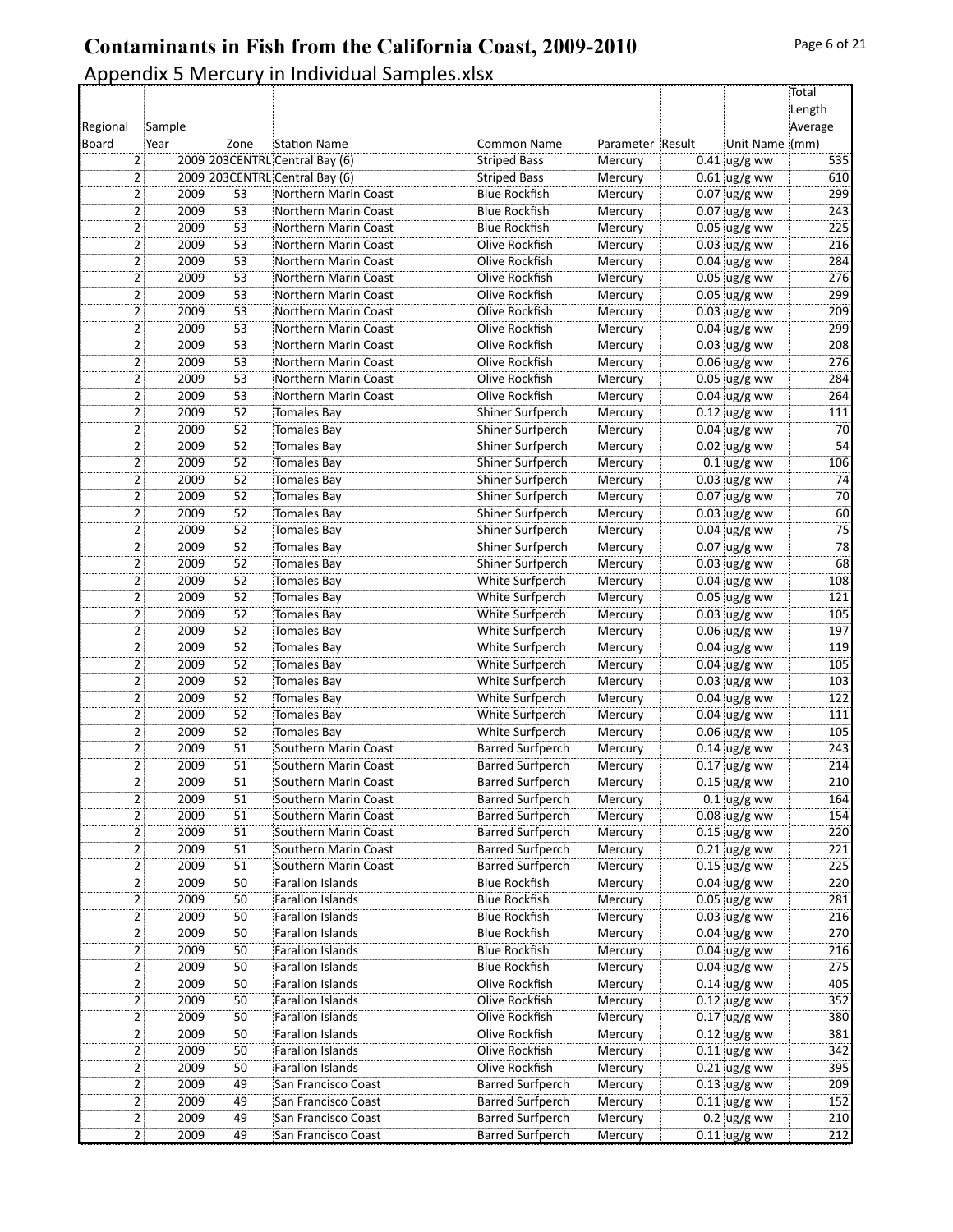|                |        |          |                                            |                         |                  |                         | Total      |
|----------------|--------|----------|--------------------------------------------|-------------------------|------------------|-------------------------|------------|
|                |        |          |                                            |                         |                  |                         | Length     |
| Regional       | Sample |          |                                            |                         |                  |                         | Average    |
| Board          | Year   | Zone     | <b>Station Name</b>                        | <b>Common Name</b>      | Parameter Result | Unit Name (mm)          |            |
| 2              | 2009   | 49       | San Francisco Coast                        | <b>Barred Surfperch</b> | Mercury          | $0.14$ ug/g ww          | 210        |
| 2              | 2009   | 48       | Pacifica Coast                             | <b>Blue Rockfish</b>    | Mercury          | $0.09$ ug/g ww          | 346        |
| $\mathsf{2}$   | 2009   | 48       | Pacifica Coast                             | <b>Blue Rockfish</b>    | Mercury          | $0.09$ ug/g ww          | 395        |
| 2 <sup>1</sup> | 2009   | 48       | Pacifica Coast                             | <b>Blue Rockfish</b>    | Mercury          | $0.08$ ug/g ww          | 360        |
| 21             | 2009   | 47       | Half Moon Bay Coast                        | <b>Barred Surfperch</b> | Mercury          | $0.17$ ug/g ww          | 248        |
| 2              | 2009   | 47       | Half Moon Bay Coast                        | <b>Barred Surfperch</b> |                  | $0.26$ ug/g ww          | 300        |
|                |        | 47       |                                            |                         | Mercury          |                         | 250        |
| 2              | 2009   |          | Half Moon Bay Coast                        | <b>Barred Surfperch</b> | Mercury          | $0.14$ ug/g ww          |            |
| $\mathbf{2}$   | 2009   | 47       | Half Moon Bay Coast                        | <b>Barred Surfperch</b> | Mercury          | $0.24$ ug/g ww          | 290        |
| 2 <sup>1</sup> | 2009   | 47       | Half Moon Bay Coast                        | Barred Surfperch        | Mercury          | $0.13$ ug/g ww          | 190        |
| 2 :            | 2009   | 47       | Half Moon Bay Coast                        | <b>Barred Surfperch</b> | Mercury          | $0.27$ ug/g ww          | 363        |
| 2              | 2009   | 47       | Half Moon Bay Coast                        | <b>Barred Surfperch</b> | Mercury          | $0.3 \, \text{ug/g}$ ww | 274        |
| 2              | 2009   | 47       | Half Moon Bay Coast                        | <b>Barred Surfperch</b> | Mercury          | $0.14$ ug/g ww          | 255        |
| 2 <sup>1</sup> | 2009   | 47       | Half Moon Bay Coast                        | <b>Barred Surfperch</b> | Mercury          | $0.17$ ug/g ww          | 181        |
| 2 <sup>1</sup> | 2009   | 47       | Half Moon Bay Coast                        | <b>Barred Surfperch</b> | Mercury          | $0.16$ ug/g ww          | 243        |
| 2 :            | 2009   | 47       | Half Moon Bay Coast                        | <b>Blue Rockfish</b>    | Mercury          | $0.04$ ug/g ww          | 251        |
| 2              | 2009   | 47       | Half Moon Bay Coast                        | Blue Rockfish           | Mercury          | $0.05$ ug/g ww          | 305        |
| $\overline{2}$ | 2009   | 47       | Half Moon Bay Coast                        | <b>Blue Rockfish</b>    | Mercury          | $0.05$ ug/g ww          | 280        |
| $\overline{2}$ | 2009   | 47       | Half Moon Bay Coast                        | <b>Blue Rockfish</b>    | Mercury          | $0.2$ ug/g ww           | 370        |
| 2 <sup>3</sup> | 2009   | 47       | Half Moon Bay Coast                        | <b>Blue Rockfish</b>    | Mercury          | $0.06$ ug/g ww          | 343        |
| 2 :            | 2009   | 47       | Half Moon Bay Coast                        | <b>Blue Rockfish</b>    | Mercury          | $0.04$ ug/g ww          | 270        |
| 2              | 2010   | 47       | Half Moon Bay Coast                        | <b>Blue Rockfish</b>    | Mercury          | $0.02$ ug/g ww          | 168        |
| 2              | 2010   | 47       | Half Moon Bay Coast                        | <b>Blue Rockfish</b>    | Mercury          | $0.04$ ug/g ww          | 290        |
| 2:             | 2010   | 47       | Half Moon Bay Coast                        | <b>Blue Rockfish</b>    | Mercury          | $0.11$ ug/g ww          | 333        |
| 2 <sup>1</sup> | 2010   | 47       |                                            | <b>Blue Rockfish</b>    |                  | $0.11$ ug/g ww          | 338        |
|                |        |          | Half Moon Bay Coast                        |                         | Mercury          |                         |            |
| 2 :            | 2009   | 46       | Pillar Point Harbor                        | <b>Black Perch</b>      | Mercury          | $0.05$ ug/g ww          | 201        |
| 2              | 2009   | 46       | Pillar Point Harbor                        | Black Perch             | Mercury          | $0.04$ ug/g ww          | 169        |
| 2              | 2009   | 46       | Pillar Point Harbor                        | <b>Black Perch</b>      | Mercury          | $0.03$ ug/g ww          | 171        |
| $\mathbf{2}$   | 2009   | 46       | Pillar Point Harbor                        | <b>Black Perch</b>      | Mercury          | $0.05$ ug/g ww          | 229        |
| 2 <sup>1</sup> | 2009   | 46       | Pillar Point Harbor                        | <b>Black Perch</b>      | Mercury          | $0.05$ ug/g ww          | 194        |
| 2              | 2009   | 46       | Pillar Point Harbor                        | <b>Black Perch</b>      | Mercury          | $0.14$ ug/g ww          | 294        |
| 2              | 2009   | 46       | Pillar Point Harbor                        | Shiner Surfperch        | Mercury          | $0.08$ ug/g ww          | 120        |
| 2              | 2009   | 46       | Pillar Point Harbor                        | Shiner Surfperch        | Mercury          | $0.11$ ug/g ww          | 125        |
| 2 <sup>1</sup> | 2009   | 46       | Pillar Point Harbor                        | Shiner Surfperch        | Mercury          | $0.07$ ug/g ww          | 110        |
| 2 <sup>1</sup> | 2009   | 46       | Pillar Point Harbor                        | Shiner Surfperch        | Mercury          | $0.05$ ug/g ww          | 112        |
| 2:             | 2009   | 46       | <b>Pillar Point Harbor</b>                 | Shiner Surfperch        | Mercury          | $0.03$ ug/g ww          | 119        |
| 2              | 2009   | 46       | Pillar Point Harbor                        | Shiner Surfperch        | Mercury          | $0.04$ ug/g ww          | 133        |
| 2              | 2009   | 46       | Pillar Point Harbor                        | Shiner Surfperch        | Mercury          | $0.06$ ug/g ww          | 87         |
|                | 2009   | 46       | Pillar Point Harbor                        | Shiner Surfperch        | Mercury          | $0.06$ ug/g ww          | 116        |
| 2 <sup>3</sup> | 2009   | 46       | Pillar Point Harbor                        | Shiner Surfperch        | Mercury          | $0.07$ ug/g ww          | 108        |
| 2              | 2009   | 46       | Pillar Point Harbor                        | Shiner Surfperch        | Mercury          | $0.08$ ug/g ww          | 121        |
| 2              | 2009   | 46       | Pillar Point Harbor                        | White Surfperch         | Mercury          | $0.1$ ug/g ww           | 214        |
| 2              | 2009   | 46       | Pillar Point Harbor                        | White Surfperch         | Mercury          | $0.04 \, \upmu g/g$ ww  | 190        |
| 2              | 2009   | 46       | Pillar Point Harbor                        | White Surfperch         | Mercury          | $0.05$ ug/g ww          | 195        |
| 2:             | 2009   | 46       | Pillar Point Harbor                        | White Surfperch         | Mercury          | $0.03$ ug/g ww          | 201        |
| 2              | 2009   | 46       | Pillar Point Harbor                        | White Surfperch         | Mercury          | $0.12$ ug/g ww          | 235        |
|                |        |          |                                            |                         |                  |                         |            |
| 2              | 2009   | 46<br>46 | Pillar Point Harbor<br>Pillar Point Harbor | White Surfperch         | Mercury          | $0.06$ ug/g ww          | 202<br>240 |
| 2              | 2009   |          |                                            | White Surfperch         | Mercury          | $0.09$ ug/g ww          |            |
| 2:             | 2009   | 45       | San Mateo Coast                            | <b>Black Rockfish</b>   | Mercury          | $0.05$ ug/g ww          | 310        |
| 2:             | 2009   | 45       | San Mateo Coast                            | <b>Black Rockfish</b>   | Mercury          | $0.04$ ug/g ww          | 302        |
| 2 :            | 2009   | 45       | San Mateo Coast                            | <b>Black Rockfish</b>   | Mercury          | $0.08$ ug/g ww          | 368        |
| 2.             | 2009   | 45       | San Mateo Coast                            | <b>Black Rockfish</b>   | Mercury          | $0.05$ ug/g ww          | 325        |
| 2.             | 2009   | 45       | San Mateo Coast                            | Black Rockfish          | Mercury          | $0.05$ ug/g ww          | 341        |
| $\overline{2}$ | 2009   | 45       | San Mateo Coast                            | Blue Rockfish           | Mercury          | $0.04$ ug/g ww          | 267        |
| 2 <sup>1</sup> | 2009   | 45       | San Mateo Coast                            | <b>Blue Rockfish</b>    | Mercury          | $0.04$ ug/g ww          | 260        |
| 2 :            | 2009   | 45       | San Mateo Coast                            | <b>Blue Rockfish</b>    | Mercury          | $0.05$ ug/g ww          | 257        |
| 2              | 2009   | 45       | San Mateo Coast                            | <b>Blue Rockfish</b>    | Mercury          | $0.06$ ug/g ww          | 250        |
|                | 2009   | 45       | San Mateo Coast                            | <b>Blue Rockfish</b>    | Mercury          | $0.04 \, \upmu g/g$ ww  | 215        |
| 2              | 2009   | 45       | San Mateo Coast                            | Olive Rockfish          | Mercury          | $0.1$ ug/g ww           | 322        |
| 2:             | 2009   | 45       | San Mateo Coast                            | Olive Rockfish          | Mercury          | $0.11$ ug/g ww          | 310        |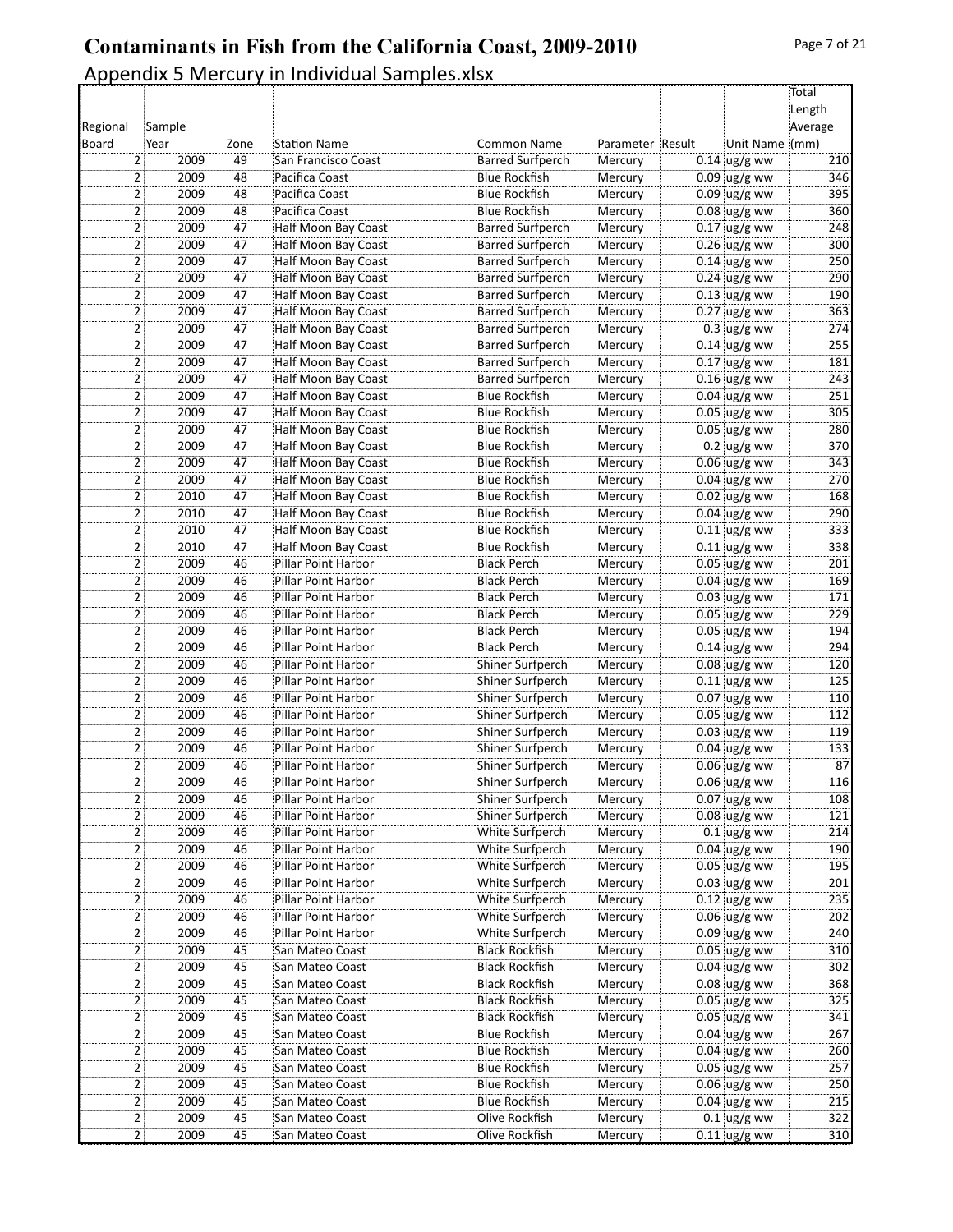|                         |             |       |                                                      |                |                  |                      | Total   |
|-------------------------|-------------|-------|------------------------------------------------------|----------------|------------------|----------------------|---------|
|                         |             |       |                                                      |                |                  |                      | Length  |
| Regional                | Sample      |       |                                                      |                |                  |                      | Average |
| Board                   | Year        | Zone  | <b>Station Name</b>                                  | Common Name    | Parameter Result | Unit Name (mm)       |         |
| 2                       | 2009        | 45    | San Mateo Coast                                      | Olive Rockfish | Mercury          | $0.09$ ug/g ww       | 319     |
| 2                       | 2009        | 45    | San Mateo Coast                                      | Olive Rockfish | Mercury          | $0.4$ ug/g ww        | 405     |
| 2                       | 2009        | 45    | San Mateo Coast                                      | Olive Rockfish | Mercury          | $0.05$ ug/g ww       | 315     |
|                         | 3 :<br>2010 | 36/37 | Southern Monterey County Coast/BigBlue Rockfish      |                | Mercury          | $0.11$ ug/g ww       | 278     |
|                         |             | 36/37 |                                                      |                |                  | $0.06$ ug/g ww       |         |
| 3                       | 2010        |       | Southern Monterey County Coast/BigBlue Rockfish      |                | Mercury          |                      | 227     |
| 3                       | 2010        | 36/37 | Southern Monterey County Coast/BigBlue Rockfish      |                | Mercury          | $0.05$ ug/g ww       | 345     |
| 3                       | 2010        | 36/37 | Southern Monterey County Coast/BigBlue Rockfish      |                | Mercury          | $0.04$ ug/g ww       | 215     |
| 3                       | 2010        | 36/37 | Southern Monterey County Coast/BigBlue Rockfish      |                | Mercury          | $0.04$ ug/g ww       | 215     |
|                         | 3 :<br>2010 | 36/37 | Southern Monterey County Coast/BigBlue Rockfish      |                | Mercury          | $0.09$ ug/g ww       | 315     |
| 3                       | 2010        | 36/37 | Southern Monterey County Coast/BigBlue Rockfish      |                | Mercury          | $0.08$ ug/g ww       | 240     |
| 3                       | 2010        | 36/37 | Southern Monterey County Coast/BigBlue Rockfish      |                | Mercury          | $0.05$ ug/g ww       | 255     |
| 3                       | 2010        | 36/37 | Southern Monterey County Coast/BigBlue Rockfish      |                | Mercury          | $0.05$ ug/g ww       | 245     |
| 3                       | 2010        | 36/37 | Southern Monterey County Coast/BigBlue Rockfish      |                | Mercury          | $0.06$ ug/g ww       | 260     |
|                         | 3 :<br>2010 | 36/37 | Southern Monterey County Coast/BigOlive Rockfish     |                | Mercury          | $0.22$ ug/g ww       | 412     |
| 3                       | 2010        | 36/37 | Southern Monterey County Coast/BigOlive Rockfish     |                | Mercury          | $0.46$ ug/g ww       | 398     |
| 3                       | 2010        | 36/37 | Southern Monterey County Coast/BigOlive Rockfish     |                | Mercury          | $0.2$ ug/g ww        | 370     |
| 3                       | 2010        | 36/37 | Southern Monterey County Coast/BigOlive Rockfish     |                | Mercury          | $0.07$ ug/g ww       | 330     |
| 3                       | 2010        | 36/37 | Southern Monterey County Coast/BigOlive Rockfish     |                | Mercury          | $0.22$ ug/g ww       | 400     |
|                         | 3 :<br>2010 | 36/37 | Southern Monterey County Coast/BigOlive Rockfish     |                | Mercury          | $0.43$ ug/g ww       | 393     |
| 3                       | 2010        | 36/37 | Southern Monterey County Coast/BigOlive Rockfish     |                | Mercury          | $0.42$ ug/g ww       | 410     |
| 3                       | 2010        | 36/37 | Southern Monterey County Coast/BigOlive Rockfish     |                | Mercury          | $0.26$ ug/g ww       | 364     |
| 3                       | 2010        | 36/37 | Southern Monterey County Coast/BigOlive Rockfish     |                | Mercury          | $0.26$ ug/g ww       | 420     |
|                         |             | 36/37 |                                                      |                |                  |                      | 408     |
| 3                       | 2010        |       | Southern Monterey County Coast/BigOlive Rockfish     |                | Mercury          | $0.24$ ug/g ww       |         |
|                         | 3 :<br>2010 | 36/37 | Southern Monterey County Coast/BigRainbow Surfperch  |                | Mercury          | $0.09$ ug/g ww       | 253     |
| 3                       | 2010        | 36/37 | Southern Monterey County Coast/Big Rainbow Surfperch |                | Mercury          | $0.17$ ug/g ww       | 310     |
| 3                       | 2010        | 36/37 | Southern Monterey County Coast/BigRainbow Surfperch  |                | Mercury          | $0.1$ ug/g ww        | 295     |
| 3                       | 2010        | 36/37 | Southern Monterey County Coast/BigRainbow Surfperch  |                | Mercury          | $0.05$ ug/g ww       | 268     |
| 3                       | 2010        | 36/37 | Southern Monterey County Coast/Big Rainbow Surfperch |                | Mercury          | $0.1$ ug/g ww        | 265     |
|                         | 3 :<br>2010 | 34/35 | Cambria/Cayucos Coast/Northern Sa Barred Surfperch   |                | Mercury          | $0.04$ ug/g ww       | 120     |
| 3                       | 2010        | 34/35 | Cambria/Cayucos Coast/Northern Sa Barred Surfperch   |                | Mercury          | $0.21$ ug/g ww       | 268     |
| 3                       | 2010        | 34/35 | Cambria/Cayucos Coast/Northern Sa Barred Surfperch   |                | Mercury          | $0.26$ ug/g ww       | 298     |
| 3                       | 2010        | 34/35 | Cambria/Cayucos Coast/Northern Sa Barred Surfperch   |                | Mercury          | $0.03$ ug/g ww       | 105     |
| 3                       | 2010        | 34/35 | Cambria/Cayucos Coast/Northern Sa Barred Surfperch   |                | Mercury          | $0.13$ ug/g ww       | 228     |
| 3 <sup>1</sup>          | 2010        | 34/35 | Cambria/Cayucos Coast/Northern Sa Barred Surfperch   |                | Mercury          | $0.05$ ug/g ww       | 130     |
| 3                       | 2010        | 34/35 | Cambria/Cayucos Coast/Northern Sa Barred Surfperch   |                | Mercury          | $0.04$ ug/g ww       | 128     |
| 3                       | 2010        | 34/35 | Cambria/Cayucos Coast/Northern Sa Barred Surfperch   |                | Mercury          | $0.05$ ug/g ww       | 172     |
| 3                       | 2010        | 34/35 | Cambria/Cayucos Coast/Northern Sa Barred Surfperch   |                | Mercury          | $0.13$ ug/g ww       | 297     |
| 3                       | 2010        | 34/35 | Cambria/Cayucos Coast/Northern Sa Barred Surfperch   |                | Mercury          | $0.04 \, \mu g/g$ ww | 125     |
| 3 <sup>1</sup>          | 2010        | 34/35 | Cambria/Cayucos Coast/Northern Sa Barred Surfperch   |                | Mercury          | $0.19$ ug/g ww       | 270     |
| 3.                      | 2010        | 34/35 | Cambria/Cayucos Coast/Northern Sa Gopher Rockfish    |                | Mercury          | $0.77$ ug/g ww       | 286     |
|                         | 3 ¦<br>2010 | 34/35 | Cambria/Cayucos Coast/Northern Sa Gopher Rockfish    |                | Mercury          | $0.37$ ug/g ww       | 295     |
| 3                       | 2010        | 34/35 | Cambria/Cayucos Coast/Northern Sa Gopher Rockfish    |                | Mercury          | $0.53$ ug/g ww       | 315     |
| 3                       | 2010        | 34/35 |                                                      |                |                  | $0.64$ ug/g ww       | 305     |
|                         |             |       | Cambria/Cayucos Coast/Northern Sa Gopher Rockfish    |                | Mercury          |                      |         |
| $\overline{3}$          | 2010        | 34/35 | Cambria/Cayucos Coast/Northern Sa Gopher Rockfish    |                | Mercury          | $0.57$ ug/g ww       | 288     |
| 3.                      | 2010        | 34/35 | Cambria/Cayucos Coast/Northern Sa Gopher Rockfish    |                | Mercury          | $0.51$ ug/g ww       | 270     |
| 3                       | 2010        | 34/35 | Cambria/Cayucos Coast/Northern Sa Gopher Rockfish    |                | Mercury          | $0.69$ ug/g ww       | 279     |
| 3                       | 2010        | 34/35 | Cambria/Cayucos Coast/Northern Sa Gopher Rockfish    |                | Mercury          | $0.48$ ug/g ww       | 300     |
| 3 <sup>1</sup>          | 2010        | 34/35 | Cambria/Cayucos Coast/Northern Sa Gopher Rockfish    |                | Mercury          | 1.12 $\log/g$ ww     | 281     |
|                         | 3  <br>2010 | 34/35 | Cambria/Cayucos Coast/Northern Sa Gopher Rockfish    |                | Mercury          | $0.33$ ug/g ww       | 280     |
|                         | 3 ;<br>2010 | 28/29 | North Santa Barbara County Coast/Pi Blue Rockfish    |                | Mercury          | $0.21$ ug/g ww       | 370     |
|                         | 3  <br>2010 | 28/29 | North Santa Barbara County Coast/Pi Blue Rockfish    |                | Mercury          | $0.23$ ug/g ww       | 340     |
| 3                       | 2010        | 28/29 | North Santa Barbara County Coast/Pi Blue Rockfish    |                | Mercury          | $0.13$ ug/g ww       | 322     |
| 3                       | 2010        | 28/29 | North Santa Barbara County Coast/PiBlue Rockfish     |                | Mercury          | $0.18$ ug/g ww       | 295     |
| $\overline{\mathbf{3}}$ | 2010        | 28/29 | North Santa Barbara County Coast/Pi Blue Rockfish    |                | Mercury          | $0.07$ ug/g ww       | 268     |
| 3                       | 2010        | 28/29 | North Santa Barbara County Coast/PiGopher Rockfish   |                | Mercury          | $0.16$ ug/g ww       | 288     |
| 3                       | 2010        | 28/29 | North Santa Barbara County Coast/PiGopher Rockfish   |                | Mercury          | $0.37$ ug/g ww       | 324     |
| 3                       | 2010        | 28/29 | North Santa Barbara County Coast/PiGopher Rockfish   |                | Mercury          | $0.19$ ug/g ww       | 240     |
| 3                       | 2010        | 28/29 | North Santa Barbara County Coast/PiGopher Rockfish   |                | Mercury          | $0.37$ ug/g ww       | 300     |
|                         | 3:<br>2010  | 28/29 | North Santa Barbara County Coast/Pi Gopher Rockfish  |                | Mercury          | $0.41$ ug/g ww       | 301     |
|                         |             |       |                                                      |                |                  |                      |         |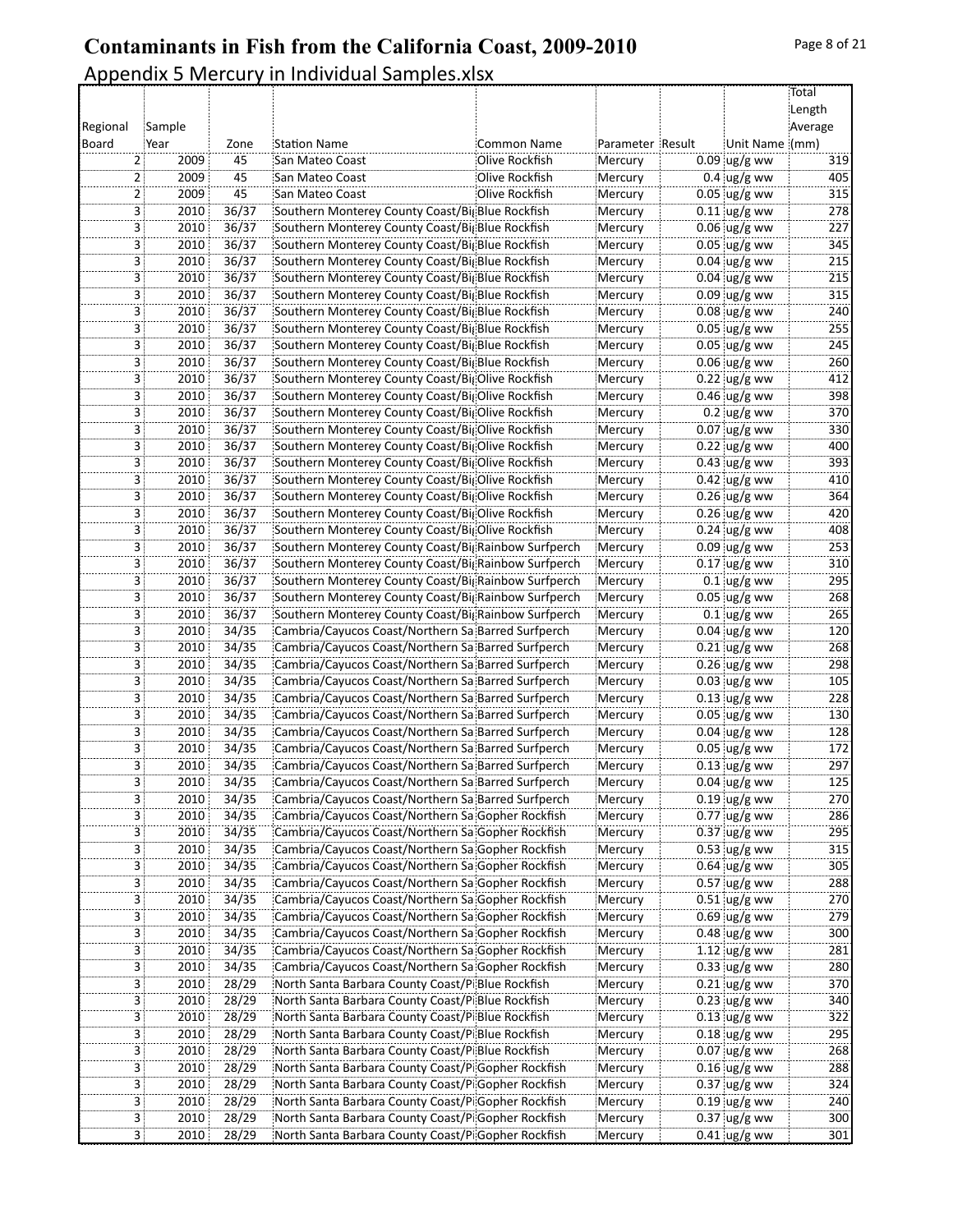|          |                                 |       |                                                                |                       |                  |                                  | Total   |
|----------|---------------------------------|-------|----------------------------------------------------------------|-----------------------|------------------|----------------------------------|---------|
|          |                                 |       |                                                                |                       |                  |                                  | Length  |
| Regional | Sample                          |       |                                                                |                       |                  |                                  | Average |
| Board    | Year                            | Zone  | <b>Station Name</b>                                            | <b>Common Name</b>    | Parameter Result | Unit Name (mm)                   |         |
| 3        | 2010                            | 28/29 | North Santa Barbara County Coast/PiGopher Rockfish             |                       | Mercury          | $0.37$ ug/g ww                   | 312     |
|          | 2010<br>3                       | 28/29 | North Santa Barbara County Coast/PiGopher Rockfish             |                       | Mercury          | $0.19$ ug/g ww                   | 276     |
|          | 3<br>2010                       | 28/29 | North Santa Barbara County Coast/PiGopher Rockfish             |                       | Mercury          | $0.59$ ug/g ww                   | 335     |
|          | 3<br>2010                       | 28/29 | North Santa Barbara County Coast/PiGopher Rockfish             |                       | Mercury          | $0.23$ ug/g ww                   | 296     |
|          | 2010<br>3                       | 43    | Santa Cruz Coast Area                                          | Black Rockfish        | Mercury          | $0.05$ ug/g ww                   | 303     |
|          | 3<br>2010                       | 43    | Santa Cruz Coast Area                                          | <b>Black Rockfish</b> | Mercury          | $0.06$ ug/g ww                   | 332     |
|          | 2010                            | 43    | Santa Cruz Coast Area                                          | <b>Black Rockfish</b> | Mercury          | $0.05$ ug/g ww                   | 286     |
| 3        |                                 |       |                                                                |                       |                  |                                  | 250     |
|          | 3<br>2010                       | 43    | Santa Cruz Coast Area                                          | <b>Black Rockfish</b> | Mercury          | $0.06$ ug/g ww                   |         |
|          | 3<br>2010                       | 43    | Santa Cruz Coast Area                                          | Black Rockfish!       | Mercury          | $0.04$ ug/g ww                   | 275     |
|          | 3<br>2010                       | 43    | Santa Cruz Coast Area                                          | <b>Black Rockfish</b> | Mercury          | $0.1$ ug/g ww                    | 325     |
|          | 3<br>2010                       | 43    | Santa Cruz Coast Area                                          | <b>Black Rockfish</b> | Mercury          | $0.08$ ug/g ww                   | 345     |
|          | 2010<br>3                       | 43    | Santa Cruz Coast Area                                          | <b>Black Rockfish</b> | Mercury          | $0.07$ ug/g ww                   | 316     |
|          | 3<br>2010                       | 43    | Santa Cruz Coast Area                                          | <b>Black Rockfish</b> | Mercury          | $0.05$ ug/g ww                   | 292     |
| 3        | 2010                            | 43    | Santa Cruz Coast Area                                          | Black Rockfish!       | Mercury          | $0.03$ ug/g ww                   | 237     |
|          | 3<br>2010                       | 43    | Santa Cruz Coast Area                                          | <b>Blue Rockfish</b>  | Mercury          | $0.06$ ug/g ww                   | 301     |
|          | 3<br>2010                       | 43    | Santa Cruz Coast Area                                          | Blue Rockfish         | Mercury          | $0.05$ ug/g ww                   | 300     |
|          | 2010<br>3                       | 43    | Santa Cruz Coast Area                                          | <b>Blue Rockfish</b>  | Mercury          | $0.39$ ug/g ww                   | 265     |
|          | 3<br>2010                       | 43    | Santa Cruz Coast Area                                          | <b>Blue Rockfish</b>  | Mercury          | $0.04 \, \text{ug/g}$ ww         | 245     |
|          | 3<br>2010                       | 43    | Santa Cruz Coast Area                                          | <b>Blue Rockfish</b>  | Mercury          | $0.03$ ug/g ww                   | 221     |
|          | 2010<br>3                       | 43    | Santa Cruz Coast Area                                          | <b>Blue Rockfish</b>  | Mercury          | $0.04$ ug/g ww                   | 270     |
| 3        | 2010                            | 43    | Santa Cruz Coast Area                                          | Blue Rockfish         | Mercury          | $0.06$ ug/g ww                   | 296     |
| 3        | 2010                            | 43    | Santa Cruz Coast Area                                          | <b>Blue Rockfish</b>  | Mercury          | $0.08$ ug/g ww                   | 281     |
|          | 3<br>2010                       | 43    | Santa Cruz Coast Area                                          | <b>Blue Rockfish</b>  | Mercury          | $0.04 \, \text{ug/g}$ ww         | 254     |
|          | 3<br>2010                       | 43    | Santa Cruz Coast Area                                          | <b>Blue Rockfish</b>  | Mercury          | $0.03$ ug/g ww                   | 238     |
|          | 3<br>2010                       | 43    | Santa Cruz Coast Area                                          | Gopher Rockfish       | Mercury          | $0.23$ ug/g ww                   | 293     |
|          | 3<br>2010                       | 43    | Santa Cruz Coast Area                                          | Gopher Rockfish       | Mercury          | $0.34$ ug/g ww                   | 263     |
|          | 2010<br>3                       | 43    | Santa Cruz Coast Area                                          | Gopher Rockfish       | Mercury          | $0.24$ ug/g ww                   | 305     |
|          | 2010<br>3                       | 42    |                                                                | Gopher Rockfish       |                  |                                  | 217     |
| 3        | 2010                            | 42    | Santa Cruz Area Wharfs/Beachs<br>Santa Cruz Area Wharfs/Beachs | Gopher Rockfish       | Mercury          | $0.28$ ug/g ww<br>$0.31$ ug/g ww | 238     |
|          |                                 |       |                                                                |                       | Mercury          |                                  |         |
|          | 3<br>2010                       | 42    | Santa Cruz Area Wharfs/Beachs                                  | Gopher Rockfish       | Mercury          | $0.31$ ug/g ww                   | 238     |
| 3        | 2010                            | 42    | Santa Cruz Area Wharfs/Beachs                                  | Gopher Rockfish       | Mercury          | $0.69$ ug/g ww                   | 243     |
| 3        | 2010                            | 42    | Santa Cruz Area Wharfs/Beachs                                  | Gopher Rockfish       | Mercury          | $0.54$ ug/g ww                   | 224     |
|          | 3<br>2010                       | 42    | Santa Cruz Area Wharfs/Beachs                                  | Gopher Rockfish       | Mercury          | $0.34 \, \text{ug/g}$ ww         | 257     |
| 3        | 2010                            | 42    | Santa Cruz Area Wharfs/Beachs                                  | Gopher Rockfish       | Mercury          | $0.24$ ug/g ww                   | 270     |
|          | 2010<br>3                       | 41    | Elkhorn Slough                                                 | Bat Ray               | Mercury          | $0.04 \, \text{ug/g}$ ww         | 176     |
|          | 3<br>2010                       | 41    | Elkhorn Slough                                                 | Bat Ray               | Mercury          | $0.22$ ug/g ww                   | 274     |
|          | 2010<br>3                       | 41    | Elkhorn Slough                                                 | <b>Bat Ray</b>        | Mercury          | $0.14$ ug/g ww                   | 247     |
|          | $\overline{\mathbf{3}}$<br>2010 | 41    | Elkhorn Slough                                                 | Bat Ray               | Mercury          | $0.29$ ug/g ww                   | 302     |
| 3        | 2010                            | 41    | Elkhorn Slough                                                 | Bat Ray               | Mercury          | $0.08 \, \mu g/g$ ww             | 192     |
|          | 2010<br>3 :                     | 41    | <b>Elkhorn Slough</b>                                          | <b>Bat Ray</b>        | Mercury          | $0.31$ ug/g ww                   | 409     |
|          | 2010<br>3                       | 41    | <b>Elkhorn Slough</b>                                          | Bat Ray               | Mercury          | $0.28$ ug/g ww                   | 285     |
|          | 2010<br>3                       | 41    | Elkhorn Slough                                                 | <b>Bat Ray</b>        | Mercury          | $0.18$ ug/g ww                   | 693     |
|          | 3<br>2010                       | 41    | Elkhorn Slough                                                 | Bat Ray               | Mercury          | $0.03$ ug/g ww                   | 180     |
|          | 3 <sup>1</sup><br>2010          | 41    | Elkhorn Slough                                                 | Bat Ray               | Mercury          | $0.02$ ug/g ww                   | 185     |
|          | 2010<br>3 :                     | 41    | Elkhorn Slough                                                 | <b>Bat Ray</b>        | Mercury          | $0.07$ ug/g ww                   | 590     |
|          | 2010<br>3                       | 41    | Elkhorn Slough                                                 | Leopard shark         | Mercury          | $0.63$ ug/g ww                   | 1034    |
|          | 2010<br>3                       | 41    | <b>Elkhorn Slough</b>                                          | Leopard shark         | Mercury          | $0.81$ ug/g ww                   | 1316    |
|          | 3  <br>2010                     | 41    | Elkhorn Slough                                                 | Leopard shark         | Mercury          | $1.69$ ug/g ww                   | 1245    |
|          | 2010<br>3                       | 41    | Elkhorn Slough                                                 | Leopard shark         | Mercury          | $0.81$ ug/g ww                   | 1214    |
|          | 2010<br>3                       | 41    | Elkhorn Slough                                                 | Leopard shark         | Mercury          | $1.54 \,$ ug/g ww                | 1327    |
|          | 2010<br>3                       | 41    | Elkhorn Slough                                                 | Leopard shark         | Mercury          | $1$ ug/g ww                      | 1282    |
|          | 2010<br>3                       | 41    | Elkhorn Slough                                                 | Leopard shark         | Mercury          | $1.15$ ug/g ww                   | 1285    |
|          | 3<br>2010                       | 41    | Elkhorn Slough                                                 | Leopard shark         |                  | 1.1 $\log/g$ ww                  | 1215    |
|          | 2010                            |       |                                                                |                       | Mercury          | $0.78$ ug/g ww                   |         |
|          | 3                               | 41    | Elkhorn Slough                                                 | Leopard shark         | Mercury          |                                  | 1111    |
|          | 2010<br>3 :                     | 41    | Elkhorn Slough                                                 | Shiner Surfperch      | Mercury          | $0.05$ ug/g ww                   | 82      |
| 3        | 2010                            | 41    | Elkhorn Slough                                                 | Shiner Surfperch      | Mercury          | $0.06$ ug/g ww                   | 95      |
|          | 2010<br>3                       | 41    | Elkhorn Slough                                                 | Shiner Surfperch      | Mercury          | $0.05$ ug/g ww                   | 82      |
|          | 3<br>2010                       | 41    | Elkhorn Slough                                                 | Shiner Surfperch      | Mercury          | $0.06$ ug/g ww                   | 76      |
|          | 3 <sup>1</sup><br>2010          | 41    | Elkhorn Slough                                                 | Shiner Surfperch      | Mercury          | $0.11$ ug/g ww                   | 89      |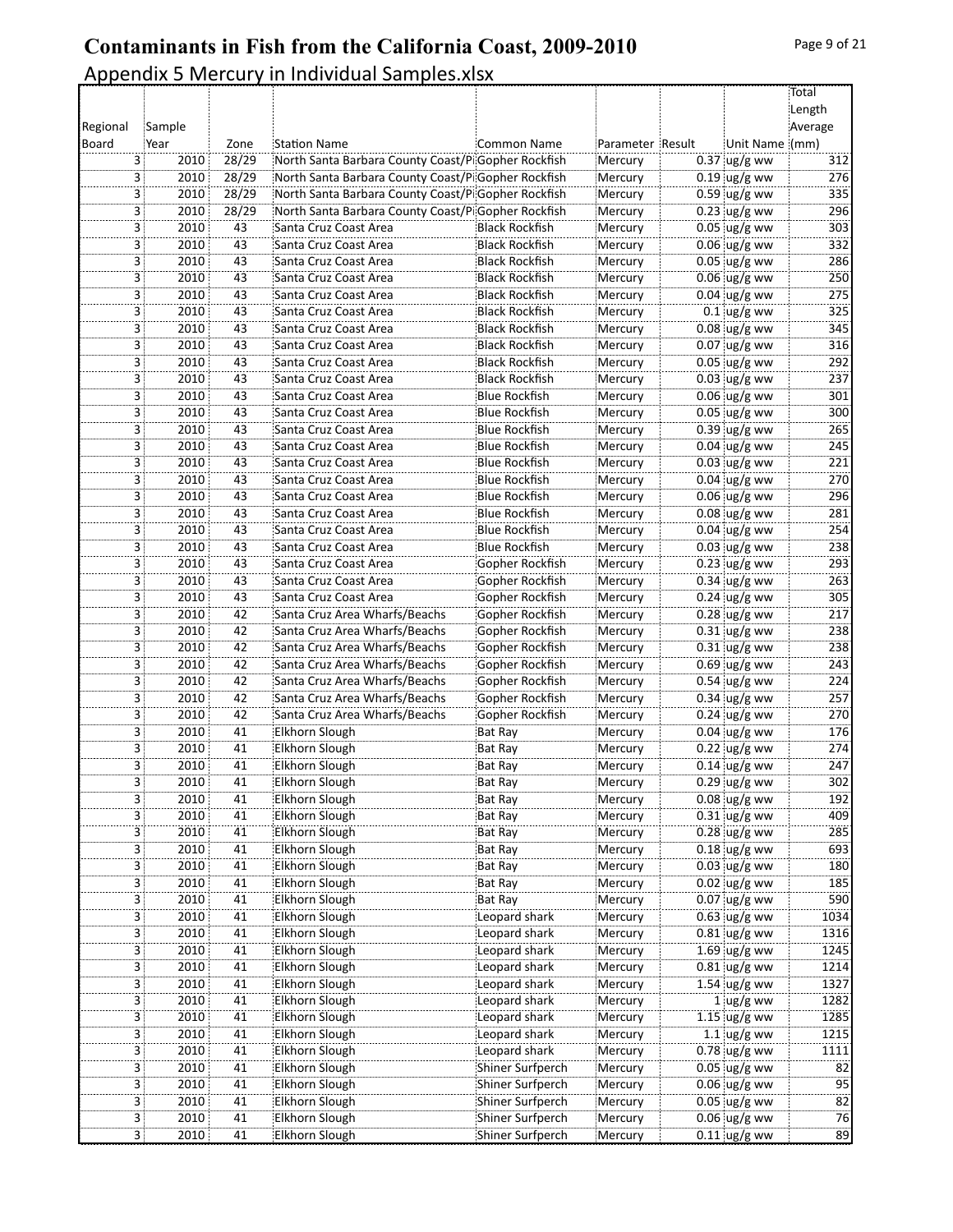|          |                        |                 |                              |                       |                  |                          | Total      |
|----------|------------------------|-----------------|------------------------------|-----------------------|------------------|--------------------------|------------|
|          |                        |                 |                              |                       |                  |                          | Length     |
| Regional | Sample                 |                 |                              |                       |                  |                          | Average    |
| Board    | Year                   | Zone            | <b>Station Name</b>          | Common Name           | Parameter Result | Unit Name (mm)           |            |
|          | 3<br>2010              | 41              | Elkhorn Slough               | Shiner Surfperch      | Mercury          | $0.02$ ug/g ww           | 50<br>108  |
|          | 3<br>2010              | 41<br>41        | Elkhorn Slough               | Shiner Surfperch      | Mercury          | $0.03$ ug/g ww           | 92         |
|          | 3<br>2010              |                 | Elkhorn Slough               | Shiner Surfperch      | Mercury          | $0.05$ ug/g ww           |            |
|          | 3 :<br>2010            | 41              | Elkhorn Slough               | Shiner Surfperch      | Mercury          | $0.05$ ug/g ww           | 128        |
|          | 3<br>2010              | 41              | Elkhorn Slough               | Shiner Surfperch      | Mercury          | $0.04$ ug/g ww           | 115        |
|          | 3<br>2010              | 40              | Moss Landing/Marina Coast    | <b>Black Rockfish</b> | Mercury          | $0.06$ ug/g ww           | 230        |
|          | 2010<br>3              | 40              | Moss Landing/Marina Coast    | <b>Black Rockfish</b> | Mercury          | $0.03$ ug/g ww           | 215        |
|          | 2010<br>3              | 40              | Moss Landing/Marina Coast    | <b>Black Rockfish</b> | Mercury          | $0.06$ ug/g ww           | 280        |
|          | 3 <sup>1</sup><br>2010 | 40              | Moss Landing/Marina Coast    | <b>Black Rockfish</b> | Mercury          | $0.05$ ug/g ww           | 258        |
|          | 2010<br>3              | 40              | Moss Landing/Marina Coast    | <b>Black Rockfish</b> | Mercury          | $0.35$ ug/g ww           | 213        |
|          | 3<br>2010              | 40              | Moss Landing/Marina Coast    | <b>Black Rockfish</b> | Mercury          | $0.03$ ug/g ww           | 227        |
|          | 2010<br>3              | 40              | Moss Landing/Marina Coast    | <b>Black Rockfish</b> | Mercury          | $0.05$ ug/g ww           | 228        |
|          | 3<br>2010              | 40              | Moss Landing/Marina Coast    | <b>Black Rockfish</b> | Mercury          | $0.08$ ug/g ww           | 242        |
|          | 3 :<br>2010            | 40              | Moss Landing/Marina Coast    | Black Rockfish        | Mercury          | $0.04$ ug/g ww           | 245        |
|          | 3<br>2010              | 40              | Moss Landing/Marina Coast    | Gopher Rockfish       | Mercury          | $0.13$ ug/g ww           | 256        |
|          | 3<br>2010              | 40              | Moss Landing/Marina Coast    | Gopher Rockfish       | Mercury          | $0.26$ ug/g ww           | 260        |
|          | 2010<br>3              | 40              | Moss Landing/Marina Coast    | Gopher Rockfish       | Mercury          | $0.14$ ug/g ww           | 251        |
|          | $\overline{3}$<br>2010 | 40              | Moss Landing/Marina Coast    | Gopher Rockfish       | Mercury          | $0.13$ ug/g ww           | 258        |
|          | 3 <sup>1</sup><br>2010 | 40              | Moss Landing/Marina Coast    | Gopher Rockfish       | Mercury          | $0.17$ ug/g ww           | 269        |
|          | 2010<br>3              | 40              | Moss Landing/Marina Coast    | Gopher Rockfish       | Mercury          | $0.15$ ug/g ww           | 245        |
|          | 3<br>2010              | 40              | Moss Landing/Marina Coast    | Gopher Rockfish       | Mercury          | $0.24$ ug/g ww           | 286        |
|          | 2010<br>3              | 40              | Moss Landing/Marina Coast    | Gopher Rockfish       | Mercury          | $0.5$ ug/g ww            | 301        |
|          | 3<br>2010              | 40              | Moss Landing/Marina Coast    | Gopher Rockfish       | Mercury          | $0.36$ ug/g ww           | 285        |
|          | 3 :<br>2010            | 40              | Moss Landing/Marina Coast    | Gopher Rockfish       | Mercury          | $0.25$ ug/g ww           | 271        |
|          | 3<br>2010              | 39              | Monterey/Pacific Grove Coast | <b>Black Rockfish</b> | Mercury          | $0.07$ ug/g ww           | 268        |
|          | 3<br>2010              | 39              | Monterey/Pacific Grove Coast | <b>Black Rockfish</b> | Mercury          | $0.05$ ug/g ww           | 283        |
|          | 2010<br>3              | 39              | Monterey/Pacific Grove Coast | <b>Black Rockfish</b> | Mercury          | $0.05$ ug/g ww           | 293        |
|          | 3<br>2010              | 39              | Monterey/Pacific Grove Coast | <b>Black Rockfish</b> | Mercury          | $0.06$ ug/g ww           | 351        |
|          | 3 <sup>1</sup><br>2010 | 39              | Monterey/Pacific Grove Coast | <b>Black Rockfish</b> | Mercury          | $0.04$ ug/g ww           | 271        |
|          | 3<br>2010              | 39              | Monterey/Pacific Grove Coast | <b>Black Rockfish</b> | Mercury          | $0.17$ ug/g ww           | 250        |
|          | 3<br>2010              | 39              | Monterey/Pacific Grove Coast | <b>Black Rockfish</b> | Mercury          | $0.05$ ug/g ww           | 323        |
|          | 2010<br>3              | 39              | Monterey/Pacific Grove Coast | <b>Black Rockfish</b> | Mercury          | $0.09$ ug/g ww           | 381        |
|          | 2010<br>3              | 39              | Monterey/Pacific Grove Coast | <b>Black Rockfish</b> | Mercury          | $0.06$ ug/g ww           | 284        |
|          | 3 :<br>2010            | 39              | Monterey/Pacific Grove Coast | Blue Rockfish         | Mercury          | $0.1$ ug/g ww            | 288        |
|          | 3<br>2010              | 39              | Monterey/Pacific Grove Coast | <b>Blue Rockfish</b>  | Mercury          | $0.05$ ug/g ww           | 321        |
|          | 3<br>2010              | 39              | Monterey/Pacific Grove Coast | <b>Blue Rockfish</b>  | Mercury          | $0.08$ ug/g ww           | 271        |
|          | 2010<br>3              | 39              | Monterey/Pacific Grove Coast | <b>Blue Rockfish</b>  | Mercury          | $0.06$ ug/g ww           | 321        |
|          | 2010<br>3              | $\overline{39}$ | Monterey/Pacific Grove Coast | <b>Blue Rockfish</b>  | Mercury          |                          | 281        |
|          | 3:<br>2010             |                 |                              | Blue Rockfish         |                  | $0.05 \, \upmu g/g$ ww   | 255        |
|          |                        | 39              | Monterey/Pacific Grove Coast |                       | Mercury          | $0.03$ ug/g ww           |            |
|          | 2010<br>3              | 39              | Monterey/Pacific Grove Coast | <b>Blue Rockfish</b>  | Mercury          | $0.22$ ug/g ww           | 250        |
|          | 2010<br>3              | 39              | Monterey/Pacific Grove Coast | <b>Blue Rockfish</b>  | Mercury          | $0.06$ ug/g ww           | 229<br>293 |
|          | 2010<br>3              | 39              | Monterey/Pacific Grove Coast | <b>Blue Rockfish</b>  | Mercury          | $0.1$ ug/g ww            |            |
|          | 2010<br>3              | $\overline{39}$ | Monterey/Pacific Grove Coast | <b>Blue Rockfish</b>  | Mercury          | $0.06$ ug/g ww           | 324        |
|          | 3 <sup>1</sup><br>2010 | 38              | <b>Carmel Coast</b>          | Blue Rockfish         | Mercury          | $0.11$ ug/g ww           | 324        |
|          | 2010<br>3              | 38              | Carmel Coast                 | <b>Blue Rockfish</b>  | Mercury          | $0.08 \, \text{Jg/g}$ ww | 320        |
|          | 2010<br>3              | 38              | Carmel Coast                 | <b>Blue Rockfish</b>  | Mercury          | $0.34$ ug/g ww           | 325        |
|          | 2010<br>3              | 38              | Carmel Coast                 | <b>Blue Rockfish</b>  | Mercury          | $0.34$ ug/g ww           | 294        |
|          | 2010<br>3              | $\overline{38}$ | Carmel Coast                 | <b>Blue Rockfish</b>  | Mercury          | $0.28$ ug/g ww           | 346        |
|          | 2010<br>3              | 38              | Carmel Coast                 | <b>Blue Rockfish</b>  | Mercury          | $0.12$ ug/g ww           | 351        |
|          | 2010<br>3              | 38              | Carmel Coast                 | <b>Blue Rockfish</b>  | Mercury          | $0.07$ ug/g ww           | 300        |
|          | 2010<br>3              | 38              | Carmel Coast                 | <b>Blue Rockfish</b>  | Mercury          | $0.13$ ug/g ww           | 325        |
|          | 2010<br>3              | $\overline{38}$ | Carmel Coast                 | <b>Blue Rockfish</b>  | Mercury          | $0.12$ ug/g ww           | 334        |
|          | 2010<br>3              | $\overline{38}$ | Carmel Coast                 | <b>Blue Rockfish</b>  | Mercury          | $0.22$ ug/g ww           | 375        |
|          | 3 <sup>1</sup><br>2010 | 38              | Carmel Coast                 | Gopher Rockfish       | Mercury          | $0.38$ ug/g ww           | 278        |
|          | 2010<br>3.             | 38              | Carmel Coast                 | Gopher Rockfish       | Mercury          | $1.17$ ug/g ww           | 335        |
|          | 2010<br>3              | 38              | Carmel Coast                 | Gopher Rockfish       | Mercury          | $0.81$ ug/g ww           | 276        |
|          | 2010<br>3 :            | 38              | Carmel Coast                 | Gopher Rockfish       | Mercury          | $0.58$ ug/g ww           | 260        |
|          | 2010<br>3 <sup>1</sup> | $\overline{38}$ | <b>Carmel Coast</b>          | Gopher Rockfish       | Mercury          | $0.56$ ug/g ww           | 287        |
|          | 3 <sup>1</sup><br>2010 | 38              | <b>Carmel Coast</b>          | Olive Rockfish        | Mercury          | $0.24$ ug/g ww           | 372        |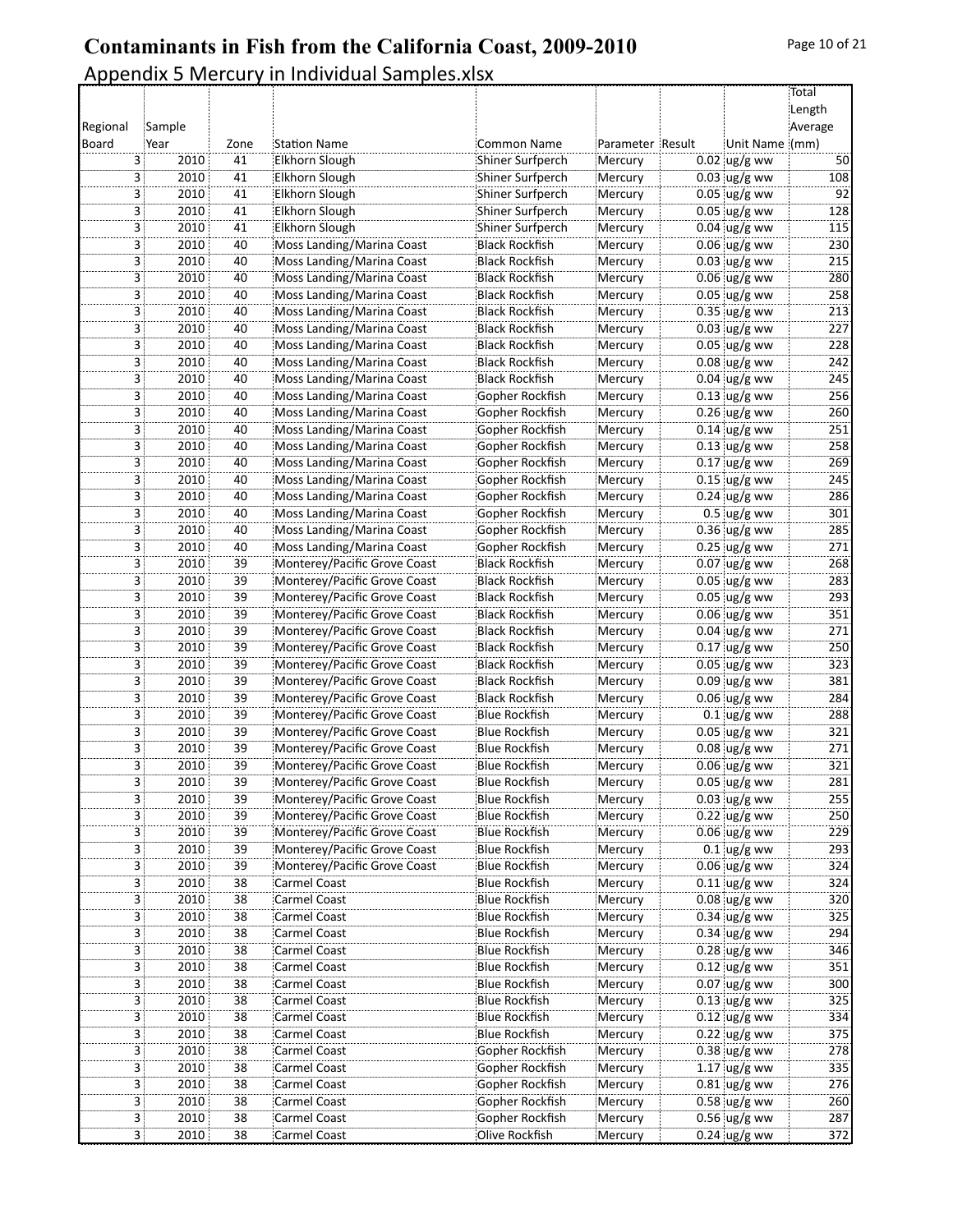|          |                        |                 |                                     |                                  |                    |                                  | Total           |
|----------|------------------------|-----------------|-------------------------------------|----------------------------------|--------------------|----------------------------------|-----------------|
|          |                        |                 |                                     |                                  |                    |                                  | Length          |
| Regional | Sample                 |                 |                                     |                                  |                    |                                  | Average         |
| Board    | Year                   | Zone            | <b>Station Name</b>                 | <b>Common Name</b>               | Parameter Result   | Unit Name (mm)                   |                 |
|          | 2010<br>3<br>3<br>2010 | 38<br>38        | Carmel Coast<br><b>Carmel Coast</b> | Olive Rockfish<br>Olive Rockfish | Mercury<br>Mercury | $0.32$ ug/g ww<br>$0.29$ ug/g ww | 390<br>418      |
|          | 3<br>2010              | 38              | <b>Carmel Coast</b>                 | Olive Rockfish                   | Mercury            | $0.28$ ug/g ww                   | 415             |
|          | 3 :<br>2010            | 38              | <b>Carmel Coast</b>                 | Olive Rockfish                   | Mercury            | $0.32$ ug/g ww                   | 425             |
|          | 3<br>2010              | 38              | Carmel Coast                        | Olive Rockfish                   | Mercury            | $0.31$ ug/g ww                   | 361             |
|          | 3<br>2010              | $\overline{38}$ | Carmel Coast                        | Olive Rockfish                   | Mercury            | $0.18$ ug/g ww                   | 390             |
|          | 3<br>2010              | 38              | <b>Carmel Coast</b>                 | Olive Rockfish                   | Mercury            | $0.35$ ug/g ww                   | 401             |
|          | 3<br>2010              | 38              | Carmel Coast                        | Olive Rockfish                   | Mercury            | $0.27$ ug/g ww                   | 355             |
|          | 3 <sup>1</sup><br>2010 | 38              | Carmel Coast                        | Olive Rockfish                   | Mercury            | $0.19$ ug/g ww                   | 390             |
|          | 2010<br>3              | 38              | Carmel Coast                        | Rainbow Surfperch                | Mercury            | $0.3$ ug/g ww                    | 342             |
|          | 3<br>2010              | 38              | Carmel Coast                        | Rainbow Surfperch                | Mercury            | $0.34$ ug/g ww                   | 330             |
|          | 2010<br>3              | 38              | <b>Carmel Coast</b>                 | Rainbow Surfperch                | Mercury            | $0.06$ ug/g ww                   | 269             |
|          | 3<br>2010              | 38              | Carmel Coast                        | Rainbow Surfperch                | Mercury            | $0.34$ ug/g ww                   | 335             |
|          | 3 :<br>2010            | 33              | Morro Bay                           | Bat Ray                          | Mercury            | $0.5$ ug/g ww                    | 921             |
|          | 3<br>2010              | 33              | Morro Bay                           | Bat Ray                          | Mercury            | $0.35$ ug/g ww                   | 609             |
|          | 3<br>2010              | $\overline{33}$ | Morro Bay                           | Bat Ray                          | Mercury            | $0.49$ ug/g ww                   | 684             |
|          | 2010<br>3              | 33              | Morro Bay                           | <b>Bat Ray</b>                   | Mercury            | 0.07 ug/g ww                     | 564             |
|          | $\overline{3}$<br>2010 | $\overline{33}$ | Morro Bay                           | Bat Ray                          | Mercury            | $0.16$ ug/g ww                   | 615             |
|          | 3 <sup>1</sup><br>2010 | 33              | Morro Bay                           | Bat Ray                          | Mercury            | $0.91$ ug/g ww                   | 796             |
|          | 3<br>2010              | 33              | Morro Bay                           | Leopard shark                    | Mercury            | $1.52 \,$ ug/g ww                | 1270            |
|          | 3<br>2010              | $\overline{33}$ | Morro Bay                           | Leopard shark                    | Mercury            | $0.91$ ug/g ww                   | 1226            |
|          | 2010<br>3              | 33              | Morro Bay                           | Leopard shark                    | Mercury            | $0.72$ ug/g ww                   | 1092            |
|          | 3<br>2010              | 33              | Morro Bay                           | Leopard shark                    | Mercury            | $0.51$ ug/g ww                   | 1256            |
|          | 3 :<br>2010            | 33              | Morro Bay                           | Leopard shark                    | Mercury            | $0.93$ ug/g ww                   | 1331            |
|          | 3<br>2010              | 33              | Morro Bay                           | Leopard shark                    | Mercury            | $1.28$ ug/g ww                   | 1378            |
|          | 3<br>2010              | $\overline{33}$ | Morro Bay                           | Leopard shark                    | Mercury            | $0.66$ ug/g ww                   | 1059            |
|          | 3<br>2010              | 33              | Morro Bay                           | Leopard shark                    | Mercury            | $0.85$ ug/g ww                   | 1249            |
|          | 3<br>2010              | $\overline{33}$ | Morro Bay                           | Leopard shark                    | Mercury            | $1.05$ ug/g ww                   | 1105            |
|          | 3 <sup>1</sup><br>2010 | 33              | Morro Bay                           | Pile Surfperch                   | Mercury            | $0.08$ ug/g ww                   | 298             |
|          | 3<br>2010              | 33              | Morro Bay                           | Pile Surfperch                   | Mercury            | $0.08$ ug/g ww                   | 335             |
|          | 3<br>2010              | $\overline{33}$ | Morro Bay                           | Pile Surfperch                   | Mercury            | $0.1$ ug/g ww                    | 280             |
|          | 2010<br>3              | 33              | Morro Bay                           | Pile Surfperch                   | Mercury            | $0.06$ ug/g ww                   | 285             |
|          | 2010<br>3              | $\overline{33}$ | Morro Bay                           | Pile Surfperch                   | Mercury            | $0.1$ ug/g ww                    | 344             |
|          | 3 :<br>2010            | 33              | Morro Bay                           | Pile Surfperch                   | Mercury            | $0.28$ ug/g ww                   | 365             |
|          | 3<br>2010              | 33              | Morro Bay                           | Pile Surfperch                   | Mercury            | $0.27$ ug/g ww                   | 352             |
|          | 3<br>2010              | $\overline{33}$ | Morro Bay                           | Pile Surfperch                   | Mercury            | $0.27$ ug/g ww                   | 375             |
|          | 2010<br>3              | $\overline{33}$ | Morro Bay                           | Pile Surfperch                   | Mercury            | $0.09$ ug/g ww                   | 292             |
|          | 3<br>2010              | $\overline{33}$ | Morro Bay                           | Pile Surfperch                   | Mercury            | $0.27$ ug/g ww                   | 372             |
|          | 3:<br>2010             | 33              | Morro Bay                           | Rainbow Surfperch                | Mercury            | $0.05$ ug/g ww                   | 250             |
|          | 2010<br>3              | 33              | Morro Bay                           | Rainbow Surfperch                | Mercury            | $0.24$ ug/g ww                   | 295             |
|          | 2010<br>3              | 33              | Morro Bay                           | Rainbow Surfperch                | Mercury            | $0.68$ ug/g ww                   | 315             |
|          | 2010<br>3              | $\overline{33}$ | Morro Bay                           | Rainbow Surfperch                | Mercury            | $0.25$ ug/g ww                   | 308             |
|          | 2010<br>3              | $\overline{33}$ | Morro Bay                           | Rainbow Surfperch                | Mercury            | $0.09$ ug/g ww                   | 270             |
|          | 3 <sup>1</sup><br>2010 | 33              | Morro Bay                           | Rainbow Surfperch                | Mercury            | $0.1$ ug/g ww                    | 280             |
|          | 2010<br>3              | 33              | Morro Bay                           | Rainbow Surfperch                | Mercury            | $0.09$ ug/g ww                   | 280             |
|          | 2010<br>3              | 33              | Morro Bay                           | Rainbow Surfperch                | Mercury            | $0.31$ ug/g ww                   | 310             |
|          | 2010<br>3              | 33              | Morro Bay                           | Rainbow Surfperch                | Mercury            | $0.2$ ug/g ww                    | 305             |
|          | 2010<br>3              | 33              | Morro Bay                           | Rainbow Surfperch                | Mercury            | $0.08$ ug/g ww                   | 265             |
|          | 2010<br>3              | 33              | Morro Bay                           | Shiner Surfperch                 | Mercury            | $0.04$ ug/g ww                   | 101             |
|          | 2010<br>3              | 33              | Morro Bay                           | Shiner Surfperch                 | Mercury            | $0.05$ ug/g ww                   | 103             |
|          | 2010<br>3              | 33              | Morro Bay                           | Shiner Surfperch                 | Mercury            | $0.09$ ug/g ww                   | 101             |
|          | 2010<br>3              | $\overline{33}$ | Morro Bay                           | Shiner Surfperch                 | Mercury            | $0.06$ ug/g ww                   | 106             |
|          | 2010<br>3              | $\overline{33}$ | Morro Bay                           | Shiner Surfperch                 | Mercury            | $0.04$ ug/g ww                   | 98              |
|          | 3 <sup>1</sup><br>2010 | 33              | Morro Bay                           | Shiner Surfperch                 | Mercury            | $0.09$ ug/g ww                   | 126             |
|          | 2010<br>3              | 33              | Morro Bay                           | Shiner Surfperch                 | Mercury            | $0.02$ ug/g ww                   | 84              |
|          | 2010<br>3              | 33              | Morro Bay                           | Shiner Surfperch                 | Mercury            | $0.04$ ug/g ww                   | $\overline{99}$ |
|          | 2010<br>3 :            | 33              | Morro Bay                           | Shiner Surfperch                 | Mercury            | $0.06$ ug/g ww                   | 107             |
|          | 2010<br>3              | 33              | Morro Bay                           | Shiner Surfperch                 | Mercury            | $0.09$ ug/g ww                   | 116             |
|          | 3 <sup>1</sup><br>2010 | 32              | Morro Bay Coast                     | Gopher Rockfish                  | Mercury            | $0.37$ ug/g ww                   | 290             |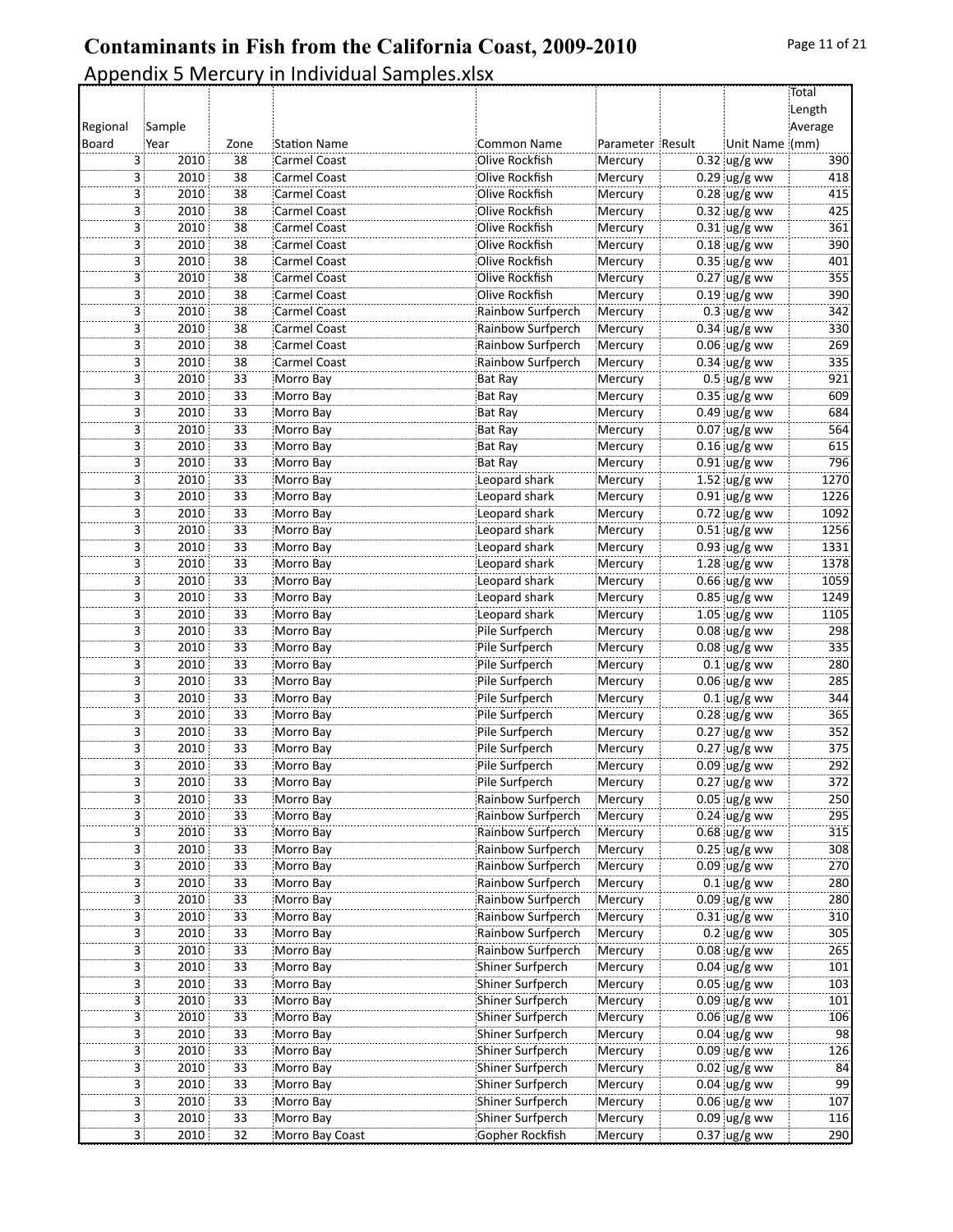|                |              |                 |                                          |                                                    |                    |                                  | Total            |
|----------------|--------------|-----------------|------------------------------------------|----------------------------------------------------|--------------------|----------------------------------|------------------|
|                |              |                 |                                          |                                                    |                    |                                  | Length           |
| Regional       | Sample       |                 |                                          |                                                    |                    |                                  | Average          |
| Board          | Year         | Zone<br>32      | <b>Station Name</b>                      | <b>Common Name</b><br>Gopher Rockfish              | Parameter Result   | Unit Name (mm)                   | 275              |
| 3<br>3         | 2010<br>2010 | 32              | Morro Bay Coast<br>Morro Bay Coast       | Gopher Rockfish                                    | Mercury<br>Mercury | $0.21$ ug/g ww<br>$0.36$ ug/g ww | 281              |
| 3              | 2010         | 32              | Morro Bay Coast                          | Gopher Rockfish                                    | Mercury            | $0.75$ ug/g ww                   | 316              |
| 3 :            | 2010         | 32              | Morro Bay Coast                          | Gopher Rockfish                                    | Mercury            | $0.42$ ug/g ww                   | 305              |
| 3              | 2010         | 32              | Morro Bay Coast                          | Gopher Rockfish                                    | Mercury            | $0.63$ ug/g ww                   | 305              |
| 3              | 2010         | $\overline{32}$ | Morro Bay Coast                          | Gopher Rockfish                                    | Mercury            | $0.24$ ug/g ww                   | 299              |
| 3              | 2010         | 32              | Morro Bay Coast                          | Gopher Rockfish                                    | Mercury            | $0.3$ ug/g ww                    | 302              |
| 3              | 2010         | 32              | Morro Bay Coast                          | Gopher Rockfish                                    | Mercury            | $0.55$ ug/g ww                   | 291              |
| 3              | 2010         | 32              | Morro Bay Coast                          | Gopher Rockfish                                    | Mercury            | $0.49$ ug/g ww                   | 296              |
| 3              | 2010         | 32              | Morro Bay Coast                          | Olive Rockfish                                     | Mercury            | $0.08$ ug/g ww                   | 342              |
| 3              | 2010         | $\overline{32}$ | Morro Bay Coast                          | Olive Rockfish                                     | Mercury            | $0.19$ ug/g ww                   | 385              |
| 3              | 2010         | 32              | Morro Bay Coast                          | Olive Rockfish                                     | Mercury            | $0.09$ ug/g ww                   | 315              |
| 3              | 2010         | 32              | Morro Bay Coast                          | Olive Rockfish                                     | Mercury            | $0.09$ ug/g ww                   | 388              |
| 3 :            | 2010         | 32              | Morro Bay Coast                          | Olive Rockfish                                     | Mercury            | $0.14$ ug/g ww                   | 406              |
| 3              | 2010         | 31              | Diablo Canyon Coast                      | <b>Blue Rockfish</b>                               | Mercury            | $0.18$ ug/g ww                   | 344              |
| 3              | 2010         | $\overline{31}$ | Diablo Canyon Coast                      | <b>Blue Rockfish</b>                               | Mercury            | $0.14$ ug/g ww                   | 385              |
| 3              | 2010         | 31              | Diablo Canyon Coast                      | <b>Blue Rockfish</b>                               | Mercury            | $0.14$ ug/g ww                   | 285              |
| 3              | 2010         | 31              | Diablo Canyon Coast                      | <b>Blue Rockfish</b>                               | Mercury            | $0.09$ ug/g ww                   | 324              |
| 3              | 2010         | 31              | Diablo Canyon Coast                      | Blue Rockfish                                      | Mercury            | $0.09$ ug/g ww                   | 312              |
| 3              | 2010         | 31              | Diablo Canyon Coast                      | <b>Blue Rockfish</b>                               | Mercury            | $0.12$ ug/g ww                   | 291              |
| 3              | 2010         | 31              | Diablo Canyon Coast                      | Blue Rockfish                                      | Mercury            | $0.14$ ug/g ww                   | 280              |
| 3              | 2010         | 31              | Diablo Canyon Coast                      | <b>Blue Rockfish</b>                               | Mercury            | $0.1$ ug/g ww                    | 320              |
| 3              | 2010         | $\overline{31}$ | Diablo Canyon Coast                      | <b>Blue Rockfish</b>                               | Mercury            | $0.13$ ug/g ww                   | 376              |
| 3              | 2010         | 31              | Diablo Canyon Coast                      | <b>Blue Rockfish</b>                               | Mercury            | $0.08$ ug/g ww                   | 295              |
| 3              | 2010         | 31              | Diablo Canyon Coast                      | Gopher Rockfish                                    | Mercury            | $0.68$ ug/g ww                   | 267              |
| 3              | 2010         | $\overline{31}$ | Diablo Canyon Coast                      | Gopher Rockfish                                    | Mercury            | $0.24$ ug/g ww                   | 234              |
| 3              | 2010         | 31              | Diablo Canyon Coast                      | Gopher Rockfish                                    | Mercury            | $0.32$ ug/g ww                   | 269              |
| 3              | 2010         | 31              | Diablo Canyon Coast                      | Gopher Rockfish                                    | Mercury            | $0.44$ ug/g ww                   | 289              |
| 3              | 2010         | 31              | Diablo Canyon Coast                      | Gopher Rockfish                                    | Mercury            | $0.79$ ug/g ww                   | 285              |
| 3              | 2010         | 31              | Diablo Canyon Coast                      | Gopher Rockfish                                    | Mercury            | $1.12$ ug/g ww                   | 272              |
| 3              | 2010         | 31              | Diablo Canyon Coast                      | Gopher Rockfish                                    | Mercury            | $1.16$ ug/g ww                   | 295              |
| 3              | 2010         | 31              | Diablo Canyon Coast                      | Gopher Rockfish                                    | Mercury            | $0.83$ ug/g ww                   | 280              |
| 3              | 2010         | 31              | Diablo Canyon Coast                      | Gopher Rockfish                                    | Mercury            | $0.23$ ug/g ww                   | 258              |
| 3              | 2010         | 31              | Diablo Canyon Coast                      | Gopher Rockfish                                    | Mercury            | $0.34$ ug/g ww                   | 268              |
| 3 :            | 2010         | 31              | Diablo Canyon Coast                      | Rainbow Surfperch                                  | Mercury            | $0.1$ ug/g ww                    | 265              |
| 3              | 2010         | $\overline{31}$ | Diablo Canyon Coast                      | Rainbow Surfperch                                  | Mercury            | $0.08$ ug/g ww                   | 268              |
| 3              | 2010         | 31              | Diablo Canyon Coast                      | Rainbow Surfperch                                  | Mercury            | $0.1$ ug/g ww                    | 262              |
| 3              | 2010         | 31              | Diablo Canyon Coast                      | Rainbow Surfperch                                  | Mercury            | $0.29$ ug/g ww                   | $\overline{325}$ |
| 3:             | 2010         | 31              | Diablo Canyon Coast                      | Rainbow Surfperch                                  | Mercury            | $0.11$ ug/g ww                   | 290              |
| 3.             | 2010         | $30\,$          | Port San Luis Area                       | <b>Barred Surfperch</b>                            | Mercury            | $0.11$ ug/g ww                   | 182              |
| 3 ;            | 2010         | 30              | Port San Luis Area                       | <b>Barred Surfperch</b>                            | Mercury            | $0.08$ ug/g ww                   | 152              |
| 3              | 2010         | $\overline{30}$ | Port San Luis Area                       | <b>Barred Surfperch</b>                            | Mercury            | $0.05$ ug/g ww                   | 135              |
| 3              | 2010         | $\overline{30}$ | Port San Luis Area                       | <b>Barred Surfperch</b>                            | Mercury            | $0.05$ ug/g ww                   | 132              |
| 3 <sup>1</sup> | 2010         | 30              | Port San Luis Area                       | <b>Barred Surfperch</b>                            | Mercury            | $0.08$ ug/g ww                   | 140              |
| 3.             | 2010         | $30\,$<br>30    | Port San Luis Area<br>Port San Luis Area | <b>Barred Surfperch</b><br><b>Barred Surfperch</b> | Mercury            | $0.11$ ug/g ww<br>$0.06$ ug/g ww | 162              |
| 3              | 2010<br>2010 | 30              | Port San Luis Area                       | <b>Barred Surfperch</b>                            | Mercury<br>Mercury | $0.07$ ug/g ww                   | 149<br>154       |
| 3<br>3         | 2010         | $\overline{30}$ | Port San Luis Area                       | Gopher Rockfish                                    |                    | $0.28$ ug/g ww                   | 277              |
| 3 :            | 2010         | 30              | Port San Luis Area                       | Gopher Rockfish                                    | Mercury<br>Mercury | $0.18$ ug/g ww                   | 255              |
| 3 :            | 2010         | $30\,$          | Port San Luis Area                       | Gopher Rockfish                                    | Mercury            | $0.32$ ug/g ww                   | 315              |
| 3              | 2010         | 30              | Port San Luis Area                       | Gopher Rockfish                                    | Mercury            | $0.36$ ug/g ww                   | 227              |
| 3              | 2010         | $\overline{30}$ | Port San Luis Area                       | Gopher Rockfish                                    | Mercury            | $0.14$ ug/g ww                   | 299              |
| 3              | 2010         | $\overline{30}$ | Port San Luis Area                       | Gopher Rockfish                                    | Mercury            | $0.28$ ug/g ww                   | 304              |
| 3              | 2010         | 30              | Port San Luis Area                       | Gopher Rockfish                                    | Mercury            | $0.38$ ug/g ww                   | 310              |
| 3.             | 2010         | 30              | Port San Luis Area                       | Gopher Rockfish                                    | Mercury            | $0.2$ ug/g ww                    | 286              |
| 3              | 2010         | 30              | Port San Luis Area                       | Gopher Rockfish                                    | Mercury            | $0.18$ ug/g ww                   | 291              |
| 3.             | 2010         | $\overline{30}$ | Port San Luis Area                       | Gopher Rockfish                                    | Mercury            | $0.14$ ug/g ww                   | 260              |
| 3              | 2009         | $\overline{27}$ | Goleta to Pt Conception                  | Barred Sand Bass                                   | Mercury            | $0.13$ ug/g ww                   | 306              |
| 3 <sup>1</sup> | 2009         | 27              | Goleta to Pt Conception                  | Barred Sand Bass                                   | Mercury            | $0.55$ ug/g ww                   | 454              |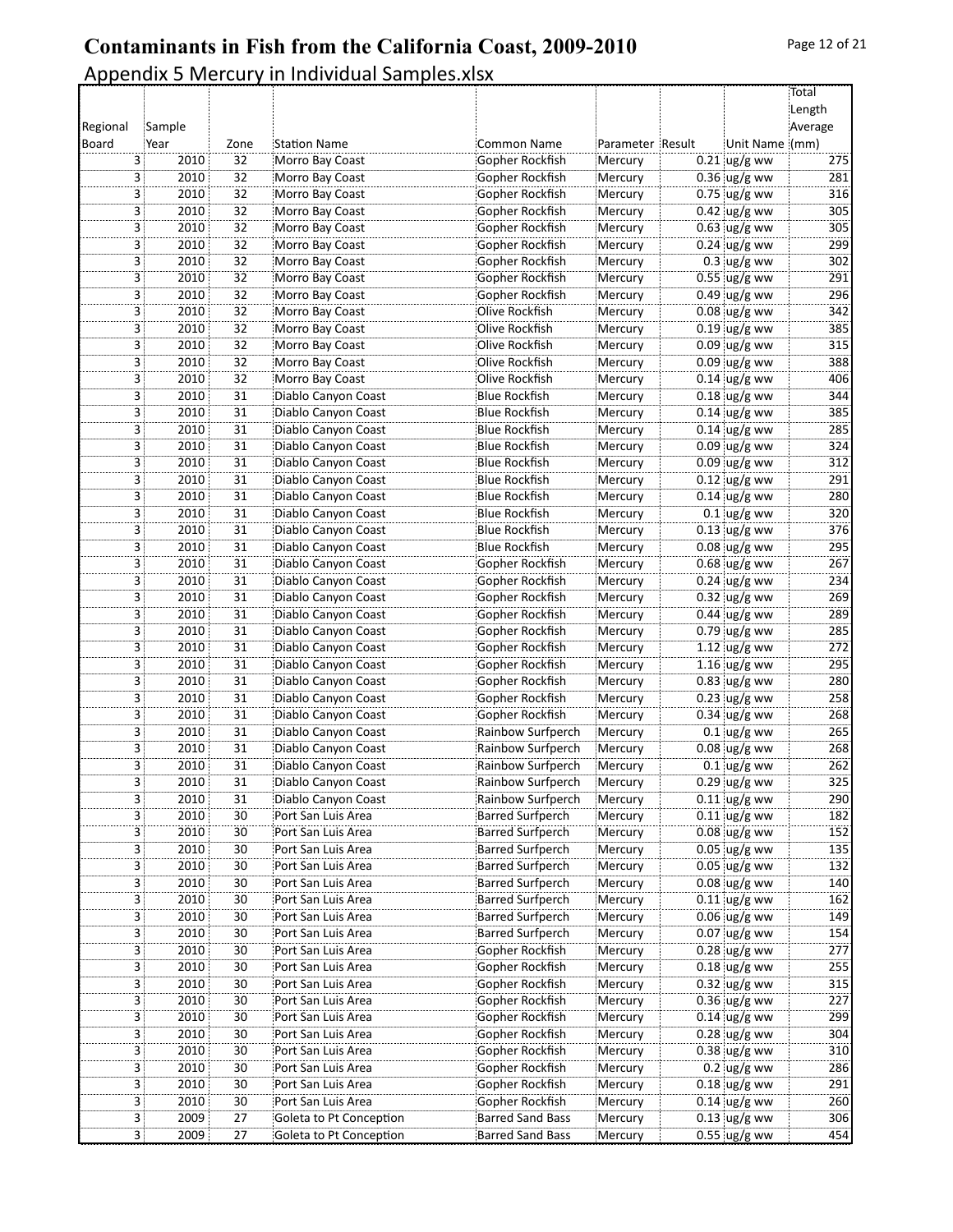|                |                        |                 |                                      |                                          |                    |                                  | Total           |
|----------------|------------------------|-----------------|--------------------------------------|------------------------------------------|--------------------|----------------------------------|-----------------|
|                |                        |                 |                                      |                                          |                    |                                  | Length          |
| Regional       | Sample                 |                 |                                      |                                          |                    |                                  | Average         |
| Board          | Year                   | Zone            | <b>Station Name</b>                  | <b>Common Name</b>                       | Parameter Result   | Unit Name (mm)                   |                 |
| 3              | 2009                   | 27              | Goleta to Pt Conception              | <b>Barred Sand Bass</b>                  | Mercury            | $0.17$ ug/g ww                   | 310             |
| 3              | 2009                   | 27              | Goleta to Pt Conception              | <b>Barred Sand Bass</b>                  | Mercury            | $0.45$ ug/g ww                   | 380             |
| 3              | 2009                   | $\overline{27}$ | Goleta to Pt Conception              | <b>Barred Sand Bass</b>                  | Mercury            | $0.12$ ug/g ww                   | 345             |
| 3 :            | 2009                   | 27              | Goleta to Pt Conception              | <b>Barred Sand Bass</b>                  | Mercury            | $0.49$ ug/g ww                   | 468             |
| 3              | 2009                   | 27              | Goleta to Pt Conception              | <b>Barred Sand Bass</b>                  | Mercury            | $0.23$ ug/g ww                   | 342             |
| 3              | 2009                   | $\overline{27}$ | Goleta to Pt Conception              | <b>Barred Sand Bass</b>                  | Mercury            | $0.18$ ug/g ww                   | 386             |
| 3              | 2009                   | 27              | Goleta to Pt Conception              | <b>Barred Sand Bass</b>                  | Mercury            | $0.14$ ug/g ww                   | 342             |
| 3              | 2009                   | $\overline{27}$ | Goleta to Pt Conception              | <b>Barred Sand Bass</b>                  | Mercury            | $0.24$ ug/g ww                   | 365             |
| 3              | 2009                   | 27              | Goleta to Pt Conception              | Blue Rockfish!                           | Mercury            | $0.02$ ug/g ww                   | 56              |
| 3              | 2009                   | 27              | Goleta to Pt Conception              | <b>Blue Rockfish</b>                     | Mercury            | $0.02$ ug/g ww                   | 56              |
| 3              | 2009                   | $\overline{27}$ | Goleta to Pt Conception              | Blue Rockfish                            | Mercury            | $0.02$ ug/g ww                   | 55              |
| 3              | 2009                   | 27              | Goleta to Pt Conception              | <b>Blue Rockfish</b>                     | Mercury            | $0.04$ ug/g ww                   | 51              |
| 3              | 2009                   | $\overline{27}$ | Goleta to Pt Conception              | <b>Blue Rockfish</b>                     | Mercury            | $0.02$ ug/g ww                   | $\overline{55}$ |
| 3 :            | 2009                   | 27              | Goleta to Pt Conception              | Kelp Bass                                | Mercury            | $0.06$ ug/g ww                   | 281             |
| 3              | 2009                   | 27              | Goleta to Pt Conception              | Kelp Bass                                | Mercury            | $0.07$ ug/g ww                   | 270             |
| 3              | 2009                   | $\overline{27}$ | Goleta to Pt Conception              | Kelp Bass                                | Mercury            | $0.08$ ug/g ww                   | 302             |
| 3              | 2009                   | 27              | Goleta to Pt Conception              | Kelp Bass                                | Mercury            | $0.07$ ug/g ww                   | 327             |
| 3              | 2009                   | 26              | Santa Barbara Channel Oil Platform   | Kelp Bass                                | Mercury            | $0.12$ ug/g ww                   | 322             |
| 3              | 2009                   | 26              | Santa Barbara Channel Oil Platform   | Kelp Bass                                | Mercury            | $0.2$ ug/g ww                    | 376             |
| 3              | 2009                   | 26              | Santa Barbara Channel Oil Platform   | Kelp Bass                                | Mercury            | $0.17$ ug/g ww                   | 376             |
| 3              | 2009                   | 26              | Santa Barbara Channel Oil Platform   | Kelp Bass                                | Mercury            | $0.14$ ug/g ww                   | 323             |
| 3              | 2009                   | 26              | Santa Barbara Channel Oil Platform   | Kelp Bass                                | Mercury            | $0.25$ ug/g ww                   | 403             |
| 3              | 2009                   | $\overline{26}$ | Santa Barbara Channel Oil Platform   | Kelp Bass                                | Mercury            | $0.17$ ug/g ww                   | 305             |
| 3              | 2009                   | 26              | Santa Barbara Channel Oil Platform   | White Surfperch                          | Mercury            | $0.05$ ug/g ww                   | 220             |
| 3              | 2009                   | 26              | Santa Barbara Channel Oil Platform   | White Surfperch                          | Mercury            | $0.14$ ug/g ww                   | 247             |
| 3              | 2009                   | $\overline{26}$ | Santa Barbara Channel Oil Platform   | White Surfperch                          | Mercury            | $0.06$ ug/g ww                   | 235             |
| 3              | 2009                   | 26              | Santa Barbara Channel Oil Platform   | White Surfperch                          | Mercury            | $0.06$ ug/g ww                   | 185             |
| 3              | 2009                   | $\overline{26}$ | Santa Barbara Channel Oil Platform   | White Surfperch                          |                    | $0.06$ ug/g ww                   | 233             |
| 3              | 2009                   | 26              | Santa Barbara Channel Oil Platform   | White Surfperch                          | Mercury<br>Mercury | $0.07$ ug/g ww                   | 260             |
| 3              | 2009                   | 26              | Santa Barbara Channel Oil Platform   | White Surfperch                          | Mercury            | $0.08$ ug/g ww                   | 264             |
| 3              | 2009                   | 26              | Santa Barbara Channel Oil Platform   | White Surfperch                          |                    |                                  | 284             |
| 3              | 2009                   | 26              | Santa Barbara Channel Oil Platform   | White Surfperch                          | Mercury<br>Mercury | $0.09$ ug/g ww<br>$0.05$ ug/g ww | 230             |
| 3              | 2009                   | 26              | Santa Barbara Channel Oil Platform   | White Surfperch                          | Mercury            | $0.08 \, \text{ug/g}$ ww         | 236             |
| 3              | 2009                   | 25              | Rincon to Goleta                     | <b>Black Perch</b>                       |                    | $0.08 \, \text{ug/g}$ ww         | 268             |
|                | 2009                   | 25              |                                      | <b>Black Perch</b>                       | Mercury<br>Mercury |                                  | 246             |
| 3 :            |                        | $\overline{25}$ | Rincon to Goleta                     |                                          |                    | $0.06$ ug/g ww                   |                 |
| 3<br>3         | 2009<br>2009           | $\overline{25}$ | Rincon to Goleta<br>Rincon to Goleta | <b>Black Perch</b><br><b>Black Perch</b> | Mercury            | $0.06$ ug/g ww<br>$0.12$ ug/g ww | 255<br>310      |
| 3              | 2009                   | 25              |                                      |                                          | Mercury            |                                  | 263             |
|                |                        |                 | Rincon to Goleta                     | <b>Black Perch</b>                       | Mercury            | $0.09 \text{ ug/g}$ ww           |                 |
| 3:             | 2009                   | 25              | Rincon to Goleta                     | Blue Rockfish!                           | Mercury            | $0.03$ ug/g ww                   | 289             |
| 3.             | 2009                   | 25              | Rincon to Goleta                     | <b>Blue Rockfish</b>                     | Mercury            | $0.02$ ug/g ww                   | 227             |
| 3              | 2009                   | $\overline{25}$ | Rincon to Goleta                     | <b>Blue Rockfish</b>                     | Mercury            | $0.02 \text{ ug/g}$ ww           | 228             |
| 3              | 2009                   | $\overline{25}$ | Rincon to Goleta                     | <b>Blue Rockfish</b>                     | Mercury            | $0.02$ ug/g ww                   | 224             |
| 3              | 2009                   | $\overline{25}$ | Rincon to Goleta                     | Kelp Bass                                | Mercury            | $0.1$ ug/g ww                    | 324             |
| 3 :            | 2009                   | 25              | Rincon to Goleta                     | Kelp Bass                                | Mercury            | $0.16$ ug/g ww                   | 335             |
| 3              | 2009                   | 25              | Rincon to Goleta                     | Kelp Bass                                | Mercury            | $0.23$ ug/g ww                   | 274             |
| 3.             | 2009                   | $\overline{25}$ | Rincon to Goleta                     | Kelp Bass                                | Mercury            | $0.33$ ug/g ww                   | 310             |
| 3              | 2009                   | $\overline{25}$ | Rincon to Goleta                     | Kelp Bass                                | Mercury            | $0.17$ ug/g ww                   | 292             |
| 3              | 2009                   | $\overline{25}$ | Rincon to Goleta                     | Kelp Bass                                | Mercury            | $0.1$ ug/g ww                    | 344             |
| 3 :            | 2009                   | 25              | Rincon to Goleta                     | Kelp Bass                                | Mercury            | $0.16$ ug/g ww                   | 330             |
| 3.             | 2009                   | 25              | Rincon to Goleta                     | Kelp Bass                                | Mercury            | $0.09$ ug/g ww                   | 320             |
| 3              | 2009                   | $\overline{25}$ | Rincon to Goleta                     | Kelp Bass                                | Mercury            | $0.14$ ug/g ww                   | 364             |
| 3              | 2009                   | $\overline{25}$ | Rincon to Goleta                     | Kelp Bass                                | Mercury            | $0.13$ ug/g ww                   | 325             |
| 3              | 2009                   | $\overline{25}$ | Rincon to Goleta                     | Olive Rockfish                           | Mercury            | $0.12$ ug/g ww                   | 323             |
| 3              | 2009                   | 25              | Rincon to Goleta                     | Olive Rockfish                           | Mercury            | $0.05$ ug/g ww                   | 275             |
| 3.             | 2009                   | 25              | Rincon to Goleta                     | Olive Rockfish                           | Mercury            | $0.08$ ug/g ww                   | 284             |
| 3.             | 2009                   | 23              | Northern Channel Islands             | <b>Black Perch</b>                       | Mercury            | $0.07$ ug/g ww                   | 290             |
| 3.             | 2009                   | 23              | Northern Channel Islands             | <b>Black Perch</b>                       | Mercury            | $0.14$ ug/g ww                   | 316             |
| $\overline{3}$ | 2009                   | $\overline{23}$ | Northern Channel Islands             | <b>Black Perch</b>                       | Mercury            | $0.12$ ug/g ww                   | 280             |
|                | 3 <sup>1</sup><br>2009 | 23              | Northern Channel Islands             | Black Perch                              | Mercury            | $0.1$ ug/g ww                    | 294             |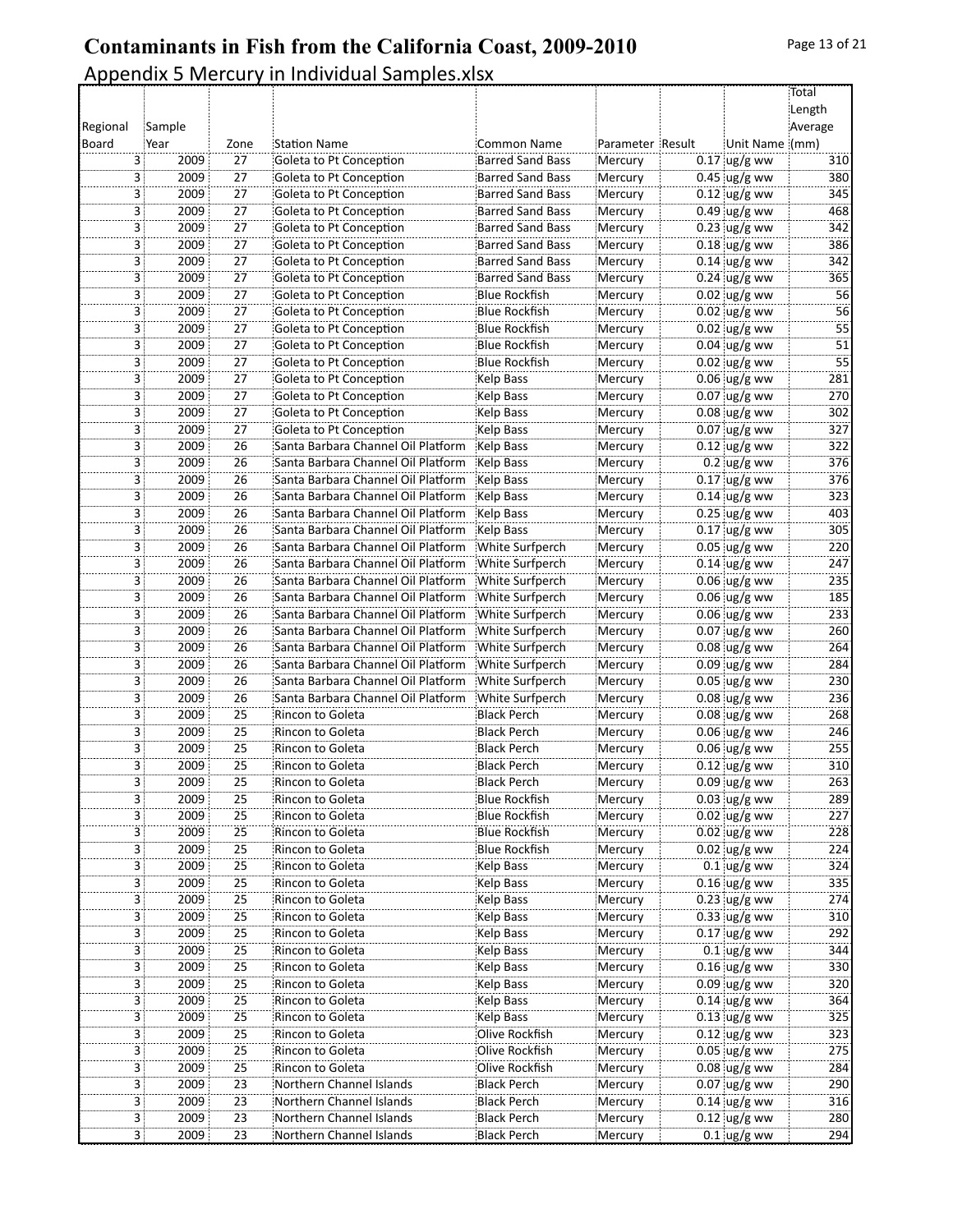|          |                        |                 |                          |                         |                  |                      | Total   |
|----------|------------------------|-----------------|--------------------------|-------------------------|------------------|----------------------|---------|
|          |                        |                 |                          |                         |                  |                      | Length  |
| Regional | Sample                 |                 |                          |                         |                  |                      | Average |
| Board    | Year                   | Zone            | <b>Station Name</b>      | <b>Common Name</b>      | Parameter Result | Unit Name (mm)       |         |
|          | 3<br>2009              | 23              | Northern Channel Islands | <b>Black Perch</b>      | Mercury          | $0.06$ ug/g ww       | 254     |
|          | 3<br>2009              | 23              | Northern Channel Islands | <b>Black Perch</b>      | Mercury          | $0.13$ ug/g ww       | 294     |
|          | 2009<br>3              | 23              | Northern Channel Islands | <b>Black Perch</b>      | Mercury          | $0.12$ ug/g ww       | 287     |
|          | 3 :<br>2009            | 23              | Northern Channel Islands | Black Perch             | Mercury          | $0.11$ ug/g ww       | 295     |
|          | 3<br>2009              | 23              | Northern Channel Islands | Kelp Bass               | Mercury          | $0.26$ ug/g ww       | 339     |
|          | 3<br>2009              | 23              | Northern Channel Islands | Kelp Bass               | Mercury          | $0.56$ ug/g ww       | 486     |
|          | 2009<br>3              | 23              | Northern Channel Islands | Kelp Bass               | Mercury          | $0.09$ ug/g ww       | 315     |
|          | 2009<br>3              | $\overline{23}$ | Northern Channel Islands | Kelp Bass               | Mercury          | $0.27$ ug/g ww       | 337     |
|          | 3 :<br>2009            | 23              | Northern Channel Islands | Kelp Bass               | Mercury          | $0.08$ ug/g ww       | 305     |
|          | 2009<br>3              | 23              | Northern Channel Islands | Kelp Bass               | Mercury          | $0.16$ ug/g ww       | 346     |
|          | 3<br>2009              | $\overline{23}$ | Northern Channel Islands | Kelp Bass               | Mercury          | $0.07$ ug/g ww       | 290     |
|          | 2009<br>3              | 23              | Northern Channel Islands | Kelp Bass               | Mercury          | $0.07$ ug/g ww       | 350     |
|          | 3<br>2009              | 23              | Northern Channel Islands | Kelp Bass               | Mercury          | $0.2$ ug/g ww        | 357     |
|          | 3 :<br>2009            | 23              | Northern Channel Islands | Kelp Bass               | Mercury          | $0.08$ ug/g ww       | 307     |
|          | 2009<br>4              | 24              | Ventura to Rincon        | <b>Barred Surfperch</b> | Mercury          | $0.03$ ug/g ww       | 192     |
|          | 2009<br>4              | $\overline{24}$ | Ventura to Rincon        | <b>Barred Surfperch</b> | Mercury          | $0.02$ ug/g ww       | 145     |
|          | 2009<br>4              | 24              | Ventura to Rincon        | <b>Barred Surfperch</b> | Mercury          | $0.02 \,$ ug/g ww    | 136     |
|          | 2009<br>4              | 24              | Ventura to Rincon        | <b>Barred Surfperch</b> | Mercury          | $0.03$ ug/g ww       | 130     |
|          | 2009<br>$\overline{4}$ | 24              | Ventura to Rincon        | <b>Barred Surfperch</b> | Mercury          | $0.04$ ug/g ww       | 193     |
|          | 2009<br>4              | 24              | Ventura to Rincon        | <b>Barred Surfperch</b> | Mercury          | $0.05$ ug/g ww       | 192     |
|          | 2009<br>4              | 24              | Ventura to Rincon        | <b>Barred Surfperch</b> | Mercury          | $0.04$ ug/g ww       | 186     |
|          | 2009<br>4              | 24              | Ventura to Rincon        | <b>Barred Surfperch</b> | Mercury          | $0.03$ ug/g ww       | 214     |
|          | 2009<br>4              | 24              | Ventura to Rincon        | <b>Barred Surfperch</b> | Mercury          | $0.03$ ug/g ww       | 133     |
|          | 2009<br>4              | 24              | Ventura to Rincon        | <b>Barred Surfperch</b> | Mercury          | $0.04$ ug/g ww       | 185     |
|          | 2009<br>4              | 22              | Pt Dume to Oxnard        | <b>Black Perch</b>      | Mercury          | $0.04$ ug/g ww       | 200     |
|          | 2009<br>4              | $\overline{22}$ | Pt Dume to Oxnard        | <b>Black Perch</b>      | Mercury          | $0.03$ ug/g ww       | 206     |
|          | 2009<br>4              | 22              | Pt Dume to Oxnard        | <b>Black Perch</b>      | Mercury          | $0.03$ ug/g ww       | 236     |
|          | 2009<br>4              | $\overline{22}$ | Pt Dume to Oxnard        | <b>Black Perch</b>      | Mercury          | $0.02$ ug/g ww       | 179     |
|          | 2009<br>$\overline{4}$ | 22              | Pt Dume to Oxnard        | <b>Black Perch</b>      | Mercury          | $0.02$ ug/g ww       | 174     |
|          | 2009<br>4              | 22              | Pt Dume to Oxnard        | <b>Black Perch</b>      | Mercury          | $0.02$ ug/g ww       | 195     |
|          | 2009<br>4              | $\overline{22}$ | Pt Dume to Oxnard        | <b>Black Perch</b>      | Mercury          | $0.05$ ug/g ww       | 261     |
|          | 2009<br>4              | 22              | Pt Dume to Oxnard        | <b>Black Perch</b>      | Mercury          | $0.05$ ug/g ww       | 215     |
|          | 2009<br>4              | 22              | Pt Dume to Oxnard        | Kelp Bass               | Mercury          | $0.2$ ug/g ww        | 366     |
|          | 2009<br>4              | 22              | Pt Dume to Oxnard        | Kelp Bass               | Mercury          | $0.23$ ug/g ww       | 344     |
|          | 2009<br>4              | 22              | Pt Dume to Oxnard        | Kelp Bass               | Mercury          | $0.17$ ug/g ww       | 308     |
|          | 2009<br>4              | $\overline{22}$ | Pt Dume to Oxnard        | Kelp Bass               | Mercury          | $0.09$ ug/g ww       | 316     |
|          | 2009<br>4              | $\overline{22}$ | Pt Dume to Oxnard        | Kelp Bass               | Mercury          | $0.16$ ug/g ww       | 338     |
|          | 2009<br>4              | 22              | Pt Dume to Oxnard        | Kelp Bass               | Mercury          | $0.1$ ug/g ww        | 312     |
|          | 4<br>2009              | 22              | Pt Dume to Oxnard        | Kelp Bass               | Mercury          | $0.24 \, \mu g/g$ ww | 386     |
|          | 2009                   | 22              | Pt Dume to Oxnard        | Kelp Bass               | Mercury          | $0.15$ ug/g ww       | 314     |
|          | 2009<br>4              | $\overline{22}$ | Pt Dume to Oxnard        | Kelp Bass               | Mercury          | $0.16$ ug/g ww       | 310     |
|          | 2009<br>4              | 22              | Pt Dume to Oxnard        | Kelp Bass               | Mercury          | $0.47$ ug/g ww       | 307     |
|          | 2009<br>4              | $\overline{21}$ | North Santa Monica Bay   | <b>Barred Sand Bass</b> | Mercury          | $0.16$ ug/g ww       | 295     |
|          | 2009<br>4              | 21              | North Santa Monica Bay   | Barred Sand Bass        | Mercury          | $0.09$ ug/g ww       | 314     |
|          | 2009<br>4              | 21              | North Santa Monica Bay   | <b>Barred Sand Bass</b> | Mercury          | $0.2$ ug/g ww        | 340     |
|          | 2009<br>4              | $\overline{21}$ | North Santa Monica Bay   | <b>Barred Sand Bass</b> | Mercury          | $0.19$ ug/g ww       | 341     |
|          | 2009<br>4              | 21              | North Santa Monica Bay   | <b>Barred Sand Bass</b> | Mercury          | $0.27$ ug/g ww       | 355     |
|          | 2009<br>4              | 21              | North Santa Monica Bay   | Barred Sand Bass        | Mercury          | $0.11$ ug/g ww       | 342     |
|          | 2009<br>4 :            | 21              | North Santa Monica Bay   | Barred Sand Bass        | Mercury          | $0.14$ ug/g ww       | 327     |
|          | 2009<br>4              | 21              | North Santa Monica Bay   | Barred Sand Bass        | Mercury          | $0.25$ ug/g ww       | 430     |
|          | 2009<br>4              | $\overline{21}$ | North Santa Monica Bay   | Black Perch             | Mercury          | $0.05$ ug/g ww       | 217     |
|          | 2009<br>4              | 21              | North Santa Monica Bay   | <b>Black Perch</b>      | Mercury          | $0.06$ ug/g ww       | 256     |
|          | 2009<br>4              | $\overline{21}$ | North Santa Monica Bay   | Black Perch             | Mercury          | $0.08$ ug/g ww       | 255     |
|          | 2009<br>4 :            | 21              | North Santa Monica Bay   | Black Perch             | Mercury          | $0.07$ ug/g ww       | 238     |
|          | 2009                   | 21              | North Santa Monica Bay   | <b>Black Perch</b>      | Mercury          | $0.07$ ug/g ww       | 247     |
|          | 2009<br>4              | $\overline{21}$ | North Santa Monica Bay   | Black Perch             | Mercury          | $0.05$ ug/g ww       | 230     |
|          | 2009<br>4              | 21              | North Santa Monica Bay   | Kelp Bass               | Mercury          | $0.06$ ug/g ww       | 268     |
|          | 2009<br>4              | 21              | North Santa Monica Bay   | Kelp Bass               | Mercury          | $0.21$ ug/g ww       | 372     |
|          | 4:<br>2009             | 21              | North Santa Monica Bay   | Kelp Bass               | Mercury          | $0.07$ ug/g ww       | 271     |
|          |                        |                 |                          |                         |                  |                      |         |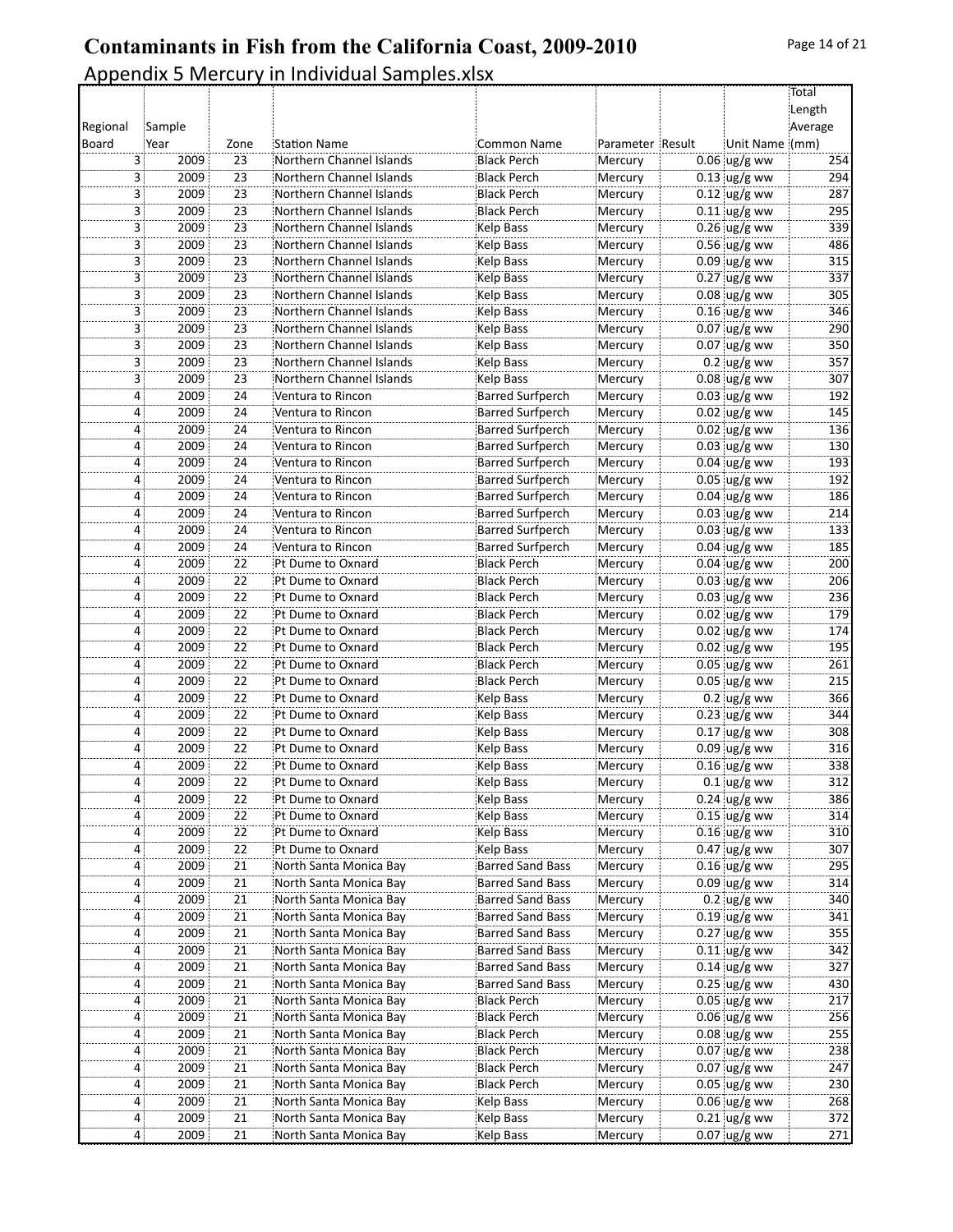|          |                        |                 |                         |                         |                    |                | Total   |
|----------|------------------------|-----------------|-------------------------|-------------------------|--------------------|----------------|---------|
|          |                        |                 |                         |                         |                    |                | Length  |
| Regional | Sample                 |                 |                         |                         |                    |                | Average |
| Board    | Year                   | Zone            | <b>Station Name</b>     | Common Name             | Parameter Result   | Unit Name (mm) |         |
|          | 4<br>2009              | 21              | North Santa Monica Bay  | Kelp Bass               | Mercury<br>Mercury | $0.17$ ug/g ww | 339     |
|          | 2009<br>4              | 21              | North Santa Monica Bay  | Kelp Bass               |                    | $0.16$ ug/g ww | 353     |
|          | 2009<br>4              | 21              | North Santa Monica Bay  | Kelp Bass               | Mercury            | $0.08$ ug/g ww | 325     |
|          | 2009<br>4              | 21              | North Santa Monica Bay  | Kelp Bass               | Mercury            | $0.06$ ug/g ww | 265     |
|          | 2009<br>4              | 21              | North Santa Monica Bay  | Kelp Bass               | Mercury            | $0.21$ ug/g ww | 446     |
|          | 2009<br>4              | $\overline{21}$ | North Santa Monica Bay  | <b>Kelp Bass</b>        | Mercury            | $0.11$ ug/g ww | 310     |
|          | 2009<br>4              | 21              | North Santa Monica Bay  | Kelp Bass               | Mercury            | $0.36$ ug/g ww | 449     |
|          | 2009<br>4              | $\overline{20}$ | Middle Santa Monica Bay | <b>Barred Sand Bass</b> | Mercury            | $0.24$ ug/g ww | 342     |
|          | 2009<br>4              | 20              | Middle Santa Monica Bay | <b>Barred Sand Bass</b> | Mercury            | $0.22$ ug/g ww | 381     |
|          | 2009<br>4              | 20              | Middle Santa Monica Bay | <b>Barred Sand Bass</b> | Mercury            | $0.13$ ug/g ww | 361     |
|          | 2009<br>4              | $\overline{20}$ | Middle Santa Monica Bay | <b>Barred Sand Bass</b> | Mercury            | $0.54$ ug/g ww | 559     |
|          | 2009<br>4              | 20              | Middle Santa Monica Bay | <b>Barred Sand Bass</b> | Mercury            | $0.21$ ug/g ww | 401     |
|          | 2009<br>4              | 20              | Middle Santa Monica Bay | <b>Barred Sand Bass</b> | Mercury            | $0.2$ ug/g ww  | 353     |
|          | 2009<br>4              | 20              | Middle Santa Monica Bay | <b>Barred Sand Bass</b> | Mercury            | $0.26$ ug/g ww | 307     |
|          | 2009<br>4              | 20              | Middle Santa Monica Bay | <b>Barred Sand Bass</b> | Mercury            | $0.32$ ug/g ww | 404     |
|          | 2009<br>4              | $\overline{20}$ | Middle Santa Monica Bay | <b>Barred Surfperch</b> | Mercury            | $0.03$ ug/g ww | 122     |
|          | 2009<br>4              | 20              | Middle Santa Monica Bay | <b>Barred Surfperch</b> | Mercury            | $0.07$ ug/g ww | 179     |
|          | 2009<br>4              | $\overline{20}$ | Middle Santa Monica Bay | <b>Barred Surfperch</b> | Mercury            | $0.06$ ug/g ww | 198     |
|          | 2009<br>$\overline{4}$ | 20              | Middle Santa Monica Bay | <b>Barred Surfperch</b> | Mercury            | $0.1$ ug/g ww  | 187     |
|          | 2009<br>4              | 20              | Middle Santa Monica Bay | <b>Barred Surfperch</b> | Mercury            | $0.06$ ug/g ww | 186     |
|          | 2009<br>4              | 20              | Middle Santa Monica Bay | <b>Kelp Bass</b>        | Mercury            | $0.15$ ug/g ww | 266     |
|          | 2009<br>4              | 20              | Middle Santa Monica Bay | Kelp Bass               | Mercury            | $0.21$ ug/g ww | 322     |
|          | 2009<br>4              | 20              | Middle Santa Monica Bay | Kelp Bass               | Mercury            | $0.26$ ug/g ww | 252     |
|          | 2009<br>4              | 20              | Middle Santa Monica Bay | Kelp Bass               | Mercury            | $0.28$ ug/g ww | 369     |
|          | 2009<br>4              | 20              | Middle Santa Monica Bay | Kelp Bass               | Mercury            | $0.12$ ug/g ww | 249     |
|          | 2009<br>4              | $\overline{20}$ | Middle Santa Monica Bay | Kelp Bass               | Mercury            | $0.23$ ug/g ww | 276     |
|          | 2009<br>4              | 20              | Middle Santa Monica Bay | Kelp Bass               | Mercury            | $0.09$ ug/g ww | 224     |
|          | 2009<br>4              | $\overline{20}$ | Middle Santa Monica Bay | Kelp Bass               | Mercury            | $0.15$ ug/g ww | 240     |
|          | 2009<br>$\overline{4}$ | 20              | Middle Santa Monica Bay | Kelp Bass               | Mercury            | $0.3$ ug/g ww  | 504     |
|          | 2009<br>4              | 20              | Middle Santa Monica Bay | Kelp Bass               | Mercury            | $0.13$ ug/g ww | 292     |
|          | 2009<br>4              | $\overline{19}$ | South Santa Monica Bay  | Barred Sand Bass        | Mercury            | $0.38$ ug/g ww | 364     |
|          | 2009<br>4              | 19              | South Santa Monica Bay  | <b>Barred Sand Bass</b> | Mercury            | $0.23$ ug/g ww | 389     |
|          | 2009<br>4              | 19              | South Santa Monica Bay  | <b>Barred Sand Bass</b> | Mercury            | $0.21$ ug/g ww | 345     |
|          | 2009<br>4              | 19              | South Santa Monica Bay  | <b>Barred Sand Bass</b> | Mercury            | $0.18$ ug/g ww | 350     |
|          | 2009<br>4              | 19              | South Santa Monica Bay  | <b>Barred Sand Bass</b> | Mercury            | $0.12$ ug/g ww | 417     |
|          | 2009<br>4              | $\overline{19}$ | South Santa Monica Bay  | <b>Barred Sand Bass</b> | Mercury            | $0.11$ ug/g ww | 326     |
|          | 2009<br>4              | 19              | South Santa Monica Bay  | <b>Barred Sand Bass</b> | Mercury            | $0.16$ ug/g ww | 334     |
|          | 2009<br>4              | 19              | South Santa Monica Bav  | <b>Barred Sand Bass</b> | Mercury            | $0.12$ ug/g ww | 284     |
|          | 2009<br>4              | 19              | South Santa Monica Bay  | Barred Sand Bass        | Mercury            | $0.12$ ug/g ww | 307     |
|          | 2009                   | 19              | South Santa Monica Bay  | <b>Barred Sand Bass</b> | Mercury            | $0.2$ ug/g ww  | 339     |
|          | 2009<br>4              | $\overline{19}$ | South Santa Monica Bay  | <b>Barred Surfperch</b> | Mercury            | $0.09$ ug/g ww | 186     |
|          | 2009<br>4              | 19              | South Santa Monica Bay  | <b>Barred Surfperch</b> | Mercury            | $0.12$ ug/g ww | 196     |
|          | 2009<br>4              | 19              | South Santa Monica Bay  | <b>Barred Surfperch</b> | Mercury            | $0.09$ ug/g ww | 176     |
|          | 2009<br>4              | 19              | South Santa Monica Bay  | <b>Barred Surfperch</b> | Mercury            | $0.11$ ug/g ww | 181     |
|          | 2009<br>4              | 19              | South Santa Monica Bay  | <b>Barred Surfperch</b> | Mercury            | $0.1$ ug/g ww  | 180     |
|          | 2009<br>4              | $\overline{19}$ | South Santa Monica Bay  | Kelp Bass               | Mercury            | $0.05$ ug/g ww | 204     |
|          | 2009<br>4              | 19              | South Santa Monica Bay  | Kelp Bass               | Mercury            | $0.12$ ug/g ww | 339     |
|          | 2009<br>4              | $\overline{19}$ | South Santa Monica Bay  | Kelp Bass               | Mercury            | $0.08$ ug/g ww | 330     |
|          | 2009<br>4 :            | 19              | South Santa Monica Bay  | Kelp Bass               | Mercury            | $0.07$ ug/g ww | 311     |
|          | 2009<br>4              | 19              | South Santa Monica Bay  | Kelp Bass               | Mercury            | $0.1$ ug/g ww  | 343     |
|          | 2009<br>4              | $\overline{19}$ | South Santa Monica Bay  | Kelp Bass               | Mercury            | $0.13$ ug/g ww | 231     |
|          | 2009<br>4              | 19              | South Santa Monica Bay  | Kelp Bass               | Mercury            | $0.12$ ug/g ww | 307     |
|          | 2009<br>4              | 19              | South Santa Monica Bay  | Kelp Bass               | Mercury            | $0.26$ ug/g ww | 327     |
|          | 2009<br>4 :            | 19              | South Santa Monica Bay  | Kelp Bass               | Mercury            | $0.17$ ug/g ww | 362     |
|          | 2009                   | 19              | South Santa Monica Bay  | Kelp Bass               | Mercury            | $0.25$ ug/g ww | 366     |
|          | 2009<br>4              | $\overline{18}$ | Palos Verdes            | <b>Black Perch</b>      | Mercury            | $0.06$ ug/g ww | 251     |
|          | 2009<br>4              | 18              | Palos Verdes            | <b>Black Perch</b>      | Mercury            | $0.04$ ug/g ww | 231     |
|          | 2009<br>4              | $\overline{18}$ | Palos Verdes            | Black Perch             | Mercury            | $0.06$ ug/g ww | 266     |
|          | 4:<br>2009             | 18              | Palos Verdes            | Black Perch             | Mercury            | $0.09$ ug/g ww | 283     |
|          |                        |                 |                         |                         |                    |                |         |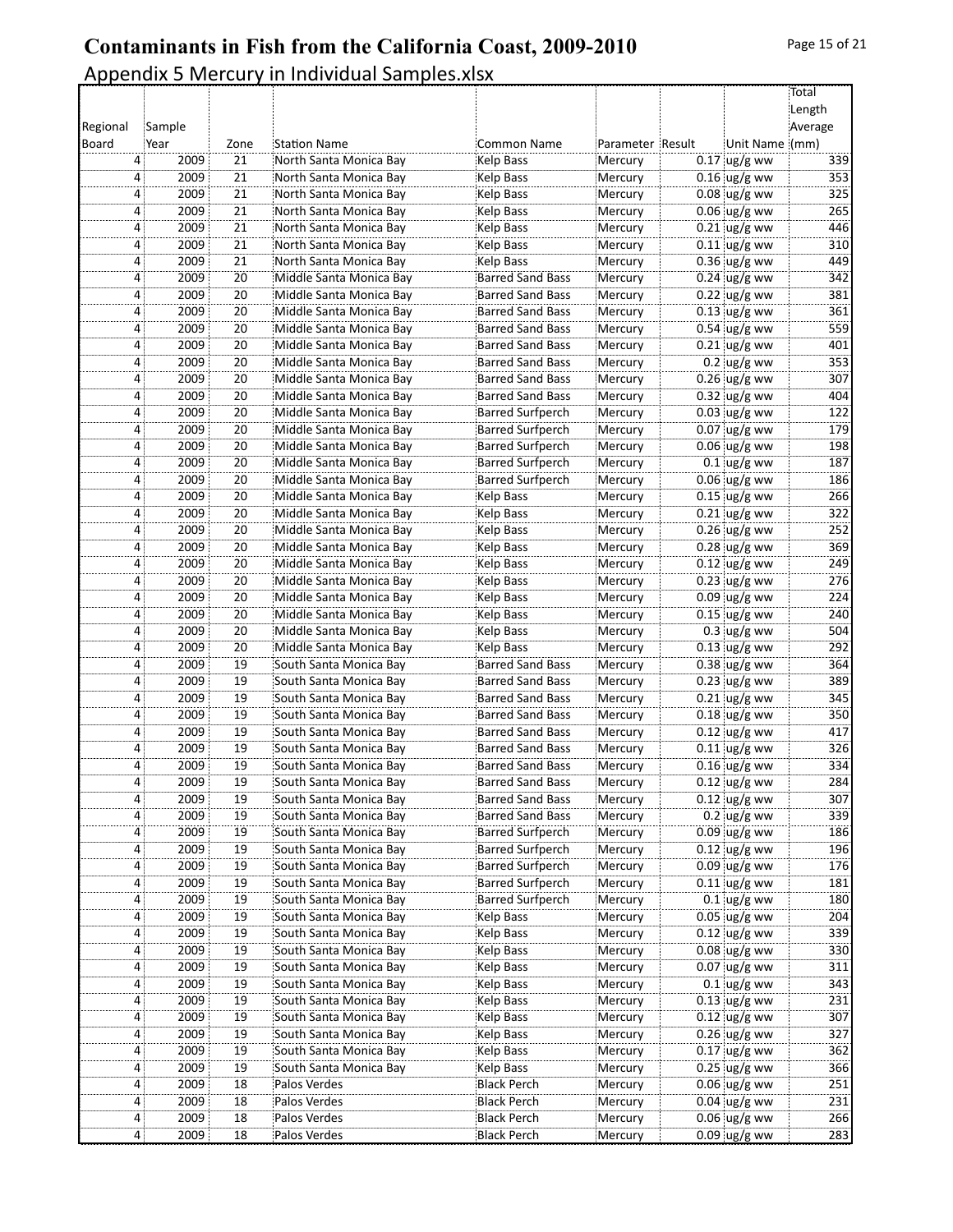Total  $Length$ Average(

# **Contaminants in Fish from the California Coast, 2009-2010** Appendix 5 Mercury in Individual Samples.xlsx Regional Sample( Board Year | Zone Station Name | Common Name Parameter Result Unit Name (mm) 4 2009 18 Palos Verdes Black Perch Mercury 0.05 ug/g ww 219 4 2009 18 Palos Verdes Black Perch Mercury 0.07 ug/g ww 245<br>4 2009 18 Palos Verdes Black Perch Mercury 0.04 ug/g ww 228 4 2009 18 Palos Verdes Black Perch Mercury 0.04 ug/g ww 228 2009 18 Palos(Verdes Black(Perch Mercury 0.09 ug/g(ww 258 ...

|                | zuus | ΤO                    | Palus verues    | <b>DIALK PEILII</b>     | <b>IVIETCUTY</b> | $0.09$ ag/g ww       | 250 |
|----------------|------|-----------------------|-----------------|-------------------------|------------------|----------------------|-----|
| 4              | 2009 | 18                    | Palos Verdes    | Black Perch             | Mercury          | $0.04 \,$ ug/g ww    | 218 |
| 4              | 2009 | 18                    | Palos Verdes    | <b>Black Perch</b>      | Mercury          | $0.08$ ug/g ww       | 296 |
| $\overline{4}$ | 2009 | 18                    | Palos Verdes    | Kelp Bass               | Mercury          | $0.23$ ug/g ww       | 363 |
| 4              | 2009 | 18                    | Palos Verdes    | Kelp Bass               | Mercury          | $0.2$ ug/g ww        | 396 |
| 4:             | 2009 | 18                    | Palos Verdes    | Kelp Bass               | Mercury          | $0.07$ ug/g ww       | 282 |
| 4              | 2009 | 18                    | Palos Verdes    | Kelp Bass               | Mercury          | $0.07$ ug/g ww       | 291 |
| $\overline{4}$ | 2009 | 18                    | Palos Verdes    | Kelp Bass               | Mercury          | $0.07$ ug/g ww       | 310 |
| $\overline{4}$ | 2009 | 18                    | Palos Verdes    | Kelp Bass               | Mercury          | $0.09$ ug/g ww       | 275 |
| 4              | 2009 | 18                    | Palos Verdes    | Kelp Bass               | Mercury          | $0.26$ ug/g ww       | 388 |
| 4:             | 2009 | 18                    | Palos Verdes    | Kelp Bass               | Mercury          | $0.17$ ug/g ww       | 325 |
| 4              | 2009 | 18                    | Palos Verdes    | Kelp Bass               | Mercury          | $0.17$ ug/g ww       | 375 |
|                |      |                       |                 |                         |                  |                      |     |
| 4              | 2009 | 18<br>$\overline{17}$ | Palos Verdes    | Kelp Bass               | Mercury          | $0.09$ ug/g ww       | 305 |
| $\overline{4}$ | 2009 |                       | Catalina Island | <b>Black Perch</b>      | Mercury          | $0.08$ ug/g ww       | 211 |
| 4 :            | 2009 | 17                    | Catalina Island | <b>Black Perch</b>      | Mercury          | $0.12$ ug/g ww       | 219 |
| 4              | 2009 | 17                    | Catalina Island | <b>Black Perch</b>      | Mercury          | $0.12$ ug/g ww       | 221 |
| 4              | 2009 | 17                    | Catalina Island | <b>Black Perch</b>      | Mercury          | $0.11$ ug/g ww       | 217 |
| $\overline{4}$ | 2009 | $\overline{17}$       | Catalina Island | Black Perch             | Mercury          | $0.14$ ug/g ww       | 237 |
| $\overline{4}$ | 2009 | $\overline{17}$       | Catalina Island | Black Perch             | Mercury          | $0.14$ ug/g ww       | 254 |
| 4 :            | 2009 | 17                    | Catalina Island | <b>Black Perch</b>      | Mercury          | $0.07$ ug/g ww       | 227 |
| 4:             | 2009 | 17                    | Catalina Island | <b>Black Perch</b>      | Mercury          | $0.08$ ug/g ww       | 213 |
| 4              | 2009 | 17                    | Catalina Island | <b>Black Perch</b>      | Mercury          | $0.14$ ug/g ww       | 230 |
| 4              | 2009 | 17                    | Catalina Island | Black Perch             | Mercury          | $0.16$ ug/g ww       | 240 |
| $\overline{4}$ | 2009 | $\overline{17}$       | Catalina Island | Kelp Bass               | Mercury          | $0.16$ ug/g ww       | 303 |
| 4 :            | 2009 | 17                    | Catalina Island | Kelp Bass               | Mercury          | $0.25$ ug/g ww       | 364 |
| 4:             | 2009 | 17                    | Catalina Island | Kelp Bass               | Mercury          | $0.46$ ug/g ww       | 475 |
| 4              | 2009 | 17                    | Catalina Island | Kelp Bass               | Mercury          | $0.16$ ug/g ww       | 410 |
| 4              | 2009 | $\overline{17}$       | Catalina Island | Kelp Bass               | Mercury          | $0.16$ ug/g ww       | 338 |
| 4              | 2009 | $\overline{17}$       | Catalina Island | Kelp Bass               | Mercury          | $0.15$ ug/g ww       | 295 |
| 4              | 2009 | 17                    | Catalina Island | Kelp Bass               | Mercury          | $0.11$ ug/g ww       | 307 |
| 4:             | 2009 | 17                    | Catalina Island | Kelp Bass               | Mercury          | $0.28$ ug/g ww       | 435 |
| 4              | 2009 | 17                    | Catalina Island | Kelp Bass               | Mercury          | $0.11$ ug/g ww       | 317 |
| 4              | 2009 | 17                    | Catalina Island | Kelp Bass               | Mercury          | $0.11$ ug/g ww       | 242 |
| 4              | 2009 | 16                    |                 | <b>Barred Sand Bass</b> |                  | $0.09$ ug/g ww       | 305 |
|                | 2009 | 16                    | San Pedro Bay   | <b>Barred Sand Bass</b> | Mercury          |                      | 310 |
| 4              |      |                       | San Pedro Bay   |                         | Mercury          | $0.08$ ug/g ww       |     |
| 4:             | 2009 | 16                    | San Pedro Bay   | <b>Barred Sand Bass</b> | Mercury          | $0.1$ ug/g ww        | 296 |
| 4              | 2009 | 16                    | San Pedro Bay   | <b>Barred Sand Bass</b> | Mercury          | $0.1$ ug/g ww        | 325 |
| $\overline{4}$ | 2009 | 16                    | San Pedro Bay   | <b>Barred Sand Bass</b> | Mercury          | $0.1$ ug/g ww        | 264 |
| $\overline{4}$ | 2009 | 16                    | San Pedro Bay   | Black Perch             | Mercury          | $0.02 \, \mu g/g$ ww | 166 |
| 4              | 2009 | 16                    | San Pedro Bay   | Black Perch             | Mercury          | $0.03$ ug/g ww       | 170 |
| 4 <sup>1</sup> | 2009 | 16                    | San Pedro Bay   | <b>Black Perch</b>      | Mercury          | $0.22$ ug/g ww       | 250 |
| 4 :            | 2009 | 16                    | San Pedro Bay   | <b>Black Perch</b>      | Mercury          | $0.01$ ug/g ww       | 176 |
| 4 <sup>1</sup> | 2009 | 16                    | San Pedro Bay   | Black Perch             | Mercury          | $0.16$ ug/g ww       | 270 |
| 4:             | 2009 | 16                    | San Pedro Bay   | Black Perch             | Mercury          | $0.02$ ug/g ww       | 175 |
| 4:             | 2009 | 16                    | San Pedro Bay   | Black Perch             | Mercury          | $0.3$ ug/g ww        | 290 |
| 4 <sup>1</sup> | 2009 | 16                    | San Pedro Bay   | Black Perch             | Mercury          | $0.02$ ug/g ww       | 160 |
| $\overline{4}$ | 2009 | 16                    | San Pedro Bay   | Shiner Surfperch        | Mercury          | $0.02$ ug/g ww       | 113 |
| 4 <sup>1</sup> | 2009 | 16                    | San Pedro Bay   | Shiner Surfperch        | Mercury          | $0.02$ ug/g ww       | 115 |
| 4:             | 2009 | 16                    | San Pedro Bay   | Shiner Surfperch        | Mercury          | $0.02$ ug/g ww       | 101 |
| 4 <sup>1</sup> | 2009 | 16                    | San Pedro Bay   | Shiner Surfperch        | Mercury          | $0.02$ ug/g ww       | 100 |
| 4 <sup>1</sup> | 2009 | 16                    | San Pedro Bay   | Shiner Surfperch        | Mercury          | $0.02$ ug/g ww       | 109 |
| 4:             | 2009 | 16                    | San Pedro Bay   | Shiner Surfperch        | Mercury          | $0.03$ ug/g ww       | 114 |
| 4              | 2009 | 16                    | San Pedro Bay   | Shiner Surfperch        | Mercury          | $0.05$ ug/g ww       | 117 |
| 4:             | 2009 | 16                    | San Pedro Bay   | Shiner Surfperch        | Mercury          | $0.02$ ug/g ww       | 117 |
| 4:             | 2009 | 16                    | San Pedro Bay   | Shiner Surfperch        | Mercury          | $0.03$ ug/g ww       | 110 |
| 4:             | 2009 | 16                    | San Pedro Bay   | Shiner Surfperch        | Mercury          | $0.03$ ug/g ww       | 96  |
|                |      |                       |                 |                         |                  |                      |     |

 $\ddot{\phantom{a}}$ 

 $\ddot{\phantom{a}}$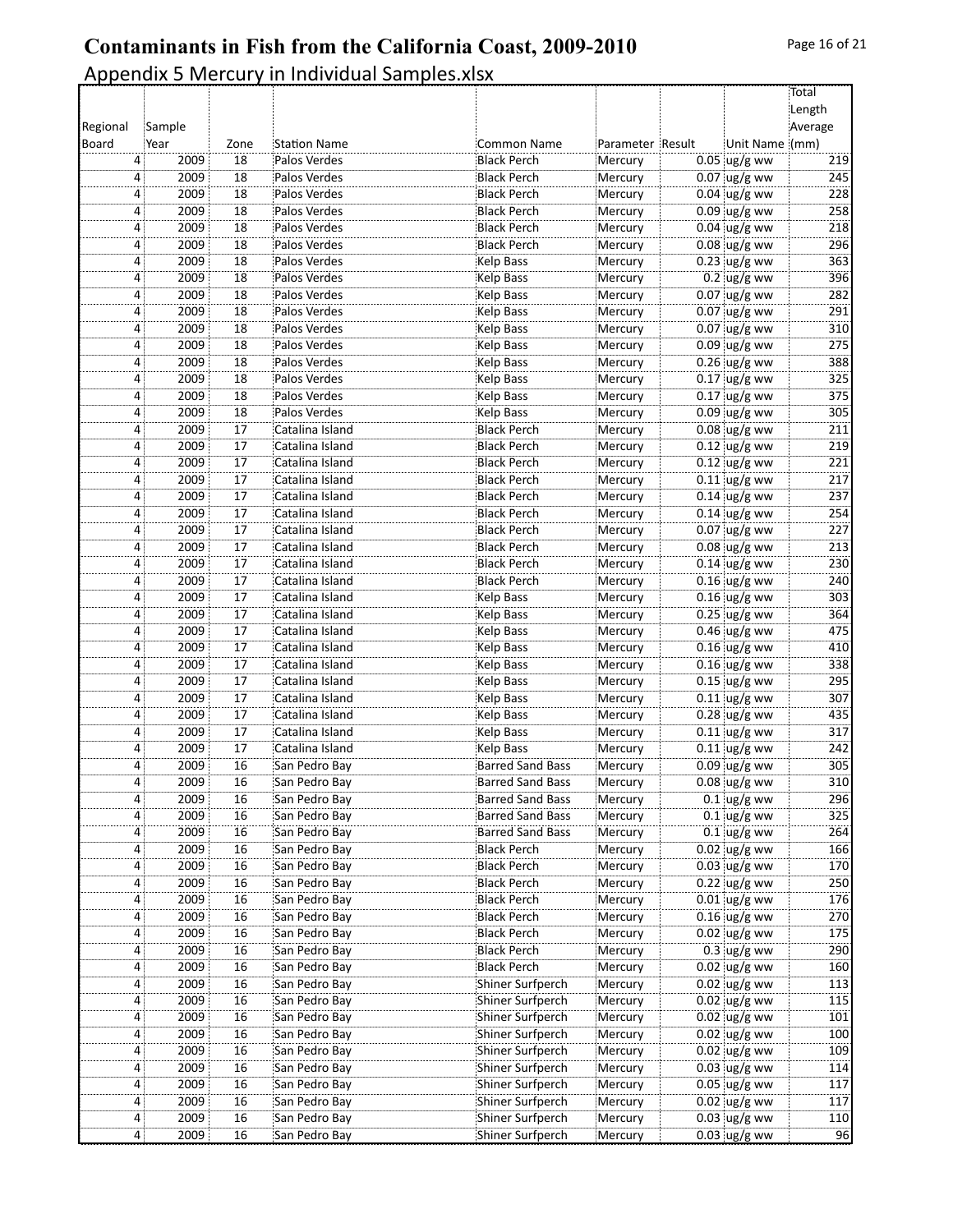|          |                        |                       |                                                                |                                             |                    |                          | Total      |
|----------|------------------------|-----------------------|----------------------------------------------------------------|---------------------------------------------|--------------------|--------------------------|------------|
|          |                        |                       |                                                                |                                             |                    |                          | Length     |
| Regional | Sample                 |                       |                                                                |                                             |                    |                          | Average    |
| Board    | Year                   | Zone                  | <b>Station Name</b>                                            | Common Name                                 | Parameter Result   | Unit Name (mm)           |            |
|          | 2009<br>4              | 16                    | San Pedro Bay                                                  | White Surfperch                             | Mercury            | $0.01$ ug/g ww           | 183        |
|          | 2009<br>4              | 16                    | San Pedro Bay                                                  | White Surfperch                             | Mercury            | $0.06$ ug/g ww           | 235        |
|          | 2009<br>4              | 16                    | San Pedro Bay                                                  | White Surfperch                             | Mercury            | $0.01$ ug/g ww           | 164        |
|          | 2009<br>$\overline{4}$ | 16                    | San Pedro Bay                                                  | White Surfperch                             | Mercury            | $0.01$ ug/g ww           | 188        |
|          | 2009<br>4              | 16                    | San Pedro Bay                                                  | White Surfperch                             | Mercury            | $0.02$ ug/g ww           | 210        |
|          | 2009<br>4              | 16                    | San Pedro Bay                                                  | White Surfperch                             | Mercury            | $0.02$ ug/g ww           | 168        |
|          | 2009<br>4              | 16                    | San Pedro Bay                                                  | White Surfperch                             | Mercury            | $0.01$ ug/g ww           | 184        |
|          | 2009<br>4              | 16                    | San Pedro Bay                                                  | White Surfperch                             | Mercury            | $0.01$ ug/g ww           | 169        |
|          | 4:<br>2009             | 16                    | San Pedro Bay                                                  | White Surfperch                             | Mercury            | $0.02$ ug/g ww           | 186        |
|          | 2009<br>4              | 15                    | Long Beach                                                     | <b>Barred Sand Bass</b>                     | Mercury            | $0.19$ ug/g ww           | 347        |
|          | 2009<br>4              | 15                    | Long Beach                                                     | <b>Barred Sand Bass</b>                     | Mercury            | $0.06$ ug/g ww           | 420        |
|          | 2009<br>4:             | $\overline{15}$       | Long Beach                                                     | <b>Barred Sand Bass</b>                     | Mercury            | 0.22 ug/g ww             | 305        |
|          | 2009<br>4              | 15                    | Long Beach                                                     | Shiner Surfperch                            | Mercury            | $0.03$ ug/g ww           | 116        |
|          | 4:<br>2009             | 15                    | Long Beach                                                     | Shiner Surfperch                            | Mercury            | $0.03$ ug/g ww           | 121        |
|          | 2009<br>4              | 15                    | Long Beach                                                     | Shiner Surfperch                            | Mercury            | $0.03$ ug/g ww           | 120        |
|          | 2009<br>4              | 15                    | Long Beach                                                     | Shiner Surfperch                            | Mercury            | $0.06$ ug/g ww           | 128        |
|          | 2009<br>8              | 14                    | Orange County Oil Platforms                                    | <b>Barred Sand Bass</b>                     | Mercury            | $0.13$ ug/g ww           | 345        |
|          | 2009<br>8 <sup>1</sup> | 14                    | Orange County Oil Platforms                                    | Barred Sand Bass                            | Mercury            | $0.23$ ug/g ww           | 405        |
|          | 8 <sup>1</sup><br>2009 | 14                    | Orange County Oil Platforms                                    | Barred Sand Bass                            | Mercury            | $0.22$ ug/g ww           | 385        |
|          | 2009<br>8              | 14                    | Orange County Oil Platforms                                    | <b>Barred Sand Bass</b>                     | Mercury            | $0.19$ ug/g ww           | 355        |
|          | 2009<br>8              | 14                    | Orange County Oil Platforms                                    | <b>Barred Sand Bass</b>                     | Mercury            | $0.25$ ug/g ww           | 405        |
|          | 8<br>2009              | 14                    | Orange County Oil Platforms                                    | <b>Barred Sand Bass</b>                     | Mercury            | $0.21$ ug/g ww           | 361        |
|          | 8:<br>2009             | 14                    | Orange County Oil Platforms                                    | <b>Barred Sand Bass</b>                     | Mercury            | $0.13$ ug/g ww           | 396        |
|          | 8 <sup>1</sup><br>2009 | 14                    | Orange County Oil Platforms                                    | Kelp Bass                                   | Mercury            | $0.11$ ug/g ww           | 312        |
|          | 2009<br>8              | 14                    | Orange County Oil Platforms                                    | Kelp Bass                                   | Mercury            | $0.35$ ug/g ww           | 365        |
|          | 2009<br>8              | 14                    | Orange County Oil Platforms                                    | Kelp Bass                                   | Mercury            | $0.14 \,$ ug/g ww        | 385        |
|          | 8 <sup>3</sup><br>2009 | 14                    | Orange County Oil Platforms                                    | Kelp Bass                                   | Mercury            | 0.08 ug/g ww             | 295        |
|          | 8 <sup>1</sup><br>2009 | 14                    | Orange County Oil Platforms                                    | Kelp Bass                                   | Mercury            | $0.24$ ug/g ww           | 406        |
|          | 8 <sup>1</sup><br>2009 | 14                    | Orange County Oil Platforms                                    | Kelp Bass                                   | Mercury            | $0.17$ ug/g ww           | 346        |
|          | 2009<br>8              | 14                    | Orange County Oil Platforms                                    | Kelp Bass                                   | Mercury            | $0.12$ ug/g ww           | 320        |
|          | 2009<br>8              | 14                    | Orange County Oil Platforms                                    | Kelp Bass                                   | Mercury            | $0.19$ ug/g ww           | 326        |
|          | 8 <sup>1</sup><br>2009 | 14                    | Orange County Oil Platforms                                    | Kelp Bass                                   | Mercury            | $0.1$ ug/g ww            | 305        |
|          | 8 <sup>1</sup><br>2009 | 14                    | Orange County Oil Platforms                                    | Kelp Bass                                   | Mercury            | $0.14$ ug/g ww           | 349        |
|          | 8 <sup>1</sup><br>2009 | 13                    | Santa Ana River to Seal Beach                                  | Barred Sand Bass                            |                    |                          | 273        |
|          | 2009                   |                       | Santa Ana River to Seal Beach                                  | <b>Barred Sand Bass</b>                     | Mercury<br>Mercury | $0.21$ ug/g ww           |            |
|          | 8:                     | 13                    |                                                                |                                             |                    | $0.26$ ug/g ww           | 330        |
|          | 2009<br>8<br>2009<br>8 | 13<br>$\overline{13}$ | Santa Ana River to Seal Beach<br>Santa Ana River to Seal Beach | Barred Sand Bass<br><b>Barred Sand Bass</b> | Mercury            | $0.13$ ug/g ww           | 336<br>291 |
|          | 2009                   | $\overline{13}$       |                                                                |                                             | Mercury            | $0.25$ ug/g ww           | 191        |
|          | $\overline{8}$         |                       | Santa Ana River to Seal Beach                                  | <b>Barred Surfperch</b>                     | Mercury            | $0.12$ ug/g ww           |            |
|          | 8<br>2009              | 13                    | Santa Ana River to Seal Beach                                  | <b>Barred Surfperch</b>                     | Mercury            | $0.08 \, \text{ug/g}$ ww | 196        |
|          | 2009<br>8              | 13                    | Santa Ana River to Seal Beach                                  | <b>Barred Surfperch</b>                     | Mercury            | $0.08$ ug/g ww           | 245        |
|          | 2009<br>8              | 13                    | Santa Ana River to Seal Beach                                  | <b>Barred Surfperch</b>                     | Mercury            | $0.06$ ug/g ww           | 235        |
|          | 8 <sup>1</sup><br>2009 | $\overline{13}$       | Santa Ana River to Seal Beach                                  | <b>Barred Surfperch</b>                     | Mercury            | $0.07$ ug/g ww           | 231        |
|          | 8<br>2009              | $\overline{13}$       | Santa Ana River to Seal Beach                                  | Barred Surfperch                            | Mercury            | $0.06$ ug/g ww           | 185        |
|          | 8:<br>2009             | 13                    | Santa Ana River to Seal Beach                                  | Barred Surfperch                            | Mercury            | $0.05$ ug/g ww           | 186        |
|          | 2009<br>8              | 13                    | Santa Ana River to Seal Beach                                  | <b>Barred Surfperch</b>                     | Mercury            | $0.05$ ug/g ww           | 192        |
|          | 2009<br>8              | 13                    | Santa Ana River to Seal Beach                                  | Kelp Bass                                   | Mercury            | $0.16$ ug/g ww           | 283        |
|          | 2009<br>8              | $\overline{13}$       | Santa Ana River to Seal Beach                                  | Kelp Bass                                   | Mercury            | $0.19$ ug/g ww           | 232        |
|          | 8 <sup>1</sup><br>2009 | 13                    | Santa Ana River to Seal Beach                                  | Kelp Bass                                   | Mercury            | $0.11$ ug/g ww           | 257        |
|          | 8:<br>2009             | 13                    | Santa Ana River to Seal Beach                                  | Kelp Bass                                   | Mercury            | $0.22$ ug/g ww           | 290        |
|          | 2009<br>8:             | 13                    | Santa Ana River to Seal Beach                                  | Kelp Bass                                   | Mercury            | $0.1$ ug/g ww            | 277        |
|          | 2009<br>8              | 13                    | Santa Ana River to Seal Beach                                  | Kelp Bass                                   | Mercury            | $0.11$ ug/g ww           | 255        |
|          | 8 <sup>1</sup><br>2009 | $\overline{13}$       | Santa Ana River to Seal Beach                                  | Kelp Bass                                   | Mercury            | $0.04$ ug/g ww           | 230        |
|          | 8 <sup>1</sup><br>2009 | 13                    | Santa Ana River to Seal Beach                                  | Kelp Bass                                   | Mercury            | $0.06$ ug/g ww           | 269        |
|          | 8<br>2009              | 13                    | Santa Ana River to Seal Beach                                  | Kelp Bass                                   | Mercury            | $0.2$ ug/g ww            | 272        |
|          | 2009<br>8              | 12                    | Newport Bay                                                    | Black Perch                                 | Mercury            | $0.02$ ug/g ww           | 166        |
|          | 2009<br>8              | 12                    | Newport Bay                                                    | <b>Black Perch</b>                          | Mercury            | $0.01$ ug/g ww           | 152        |
|          | 8 <sup>1</sup><br>2009 | $\overline{12}$       | Newport Bay                                                    | <b>Black Perch</b>                          | Mercury            | $0.05$ ug/g ww           | 228        |
|          | 8 <sup>1</sup><br>2009 | 12                    | Newport Bay                                                    | Black Perch                                 | Mercury            | $0.03$ ug/g ww           | 177        |
|          | 8 <sup>1</sup><br>2009 | 12                    | Newport Bay                                                    | Black Perch                                 | Mercury            | $0.04$ ug/g ww           | 185        |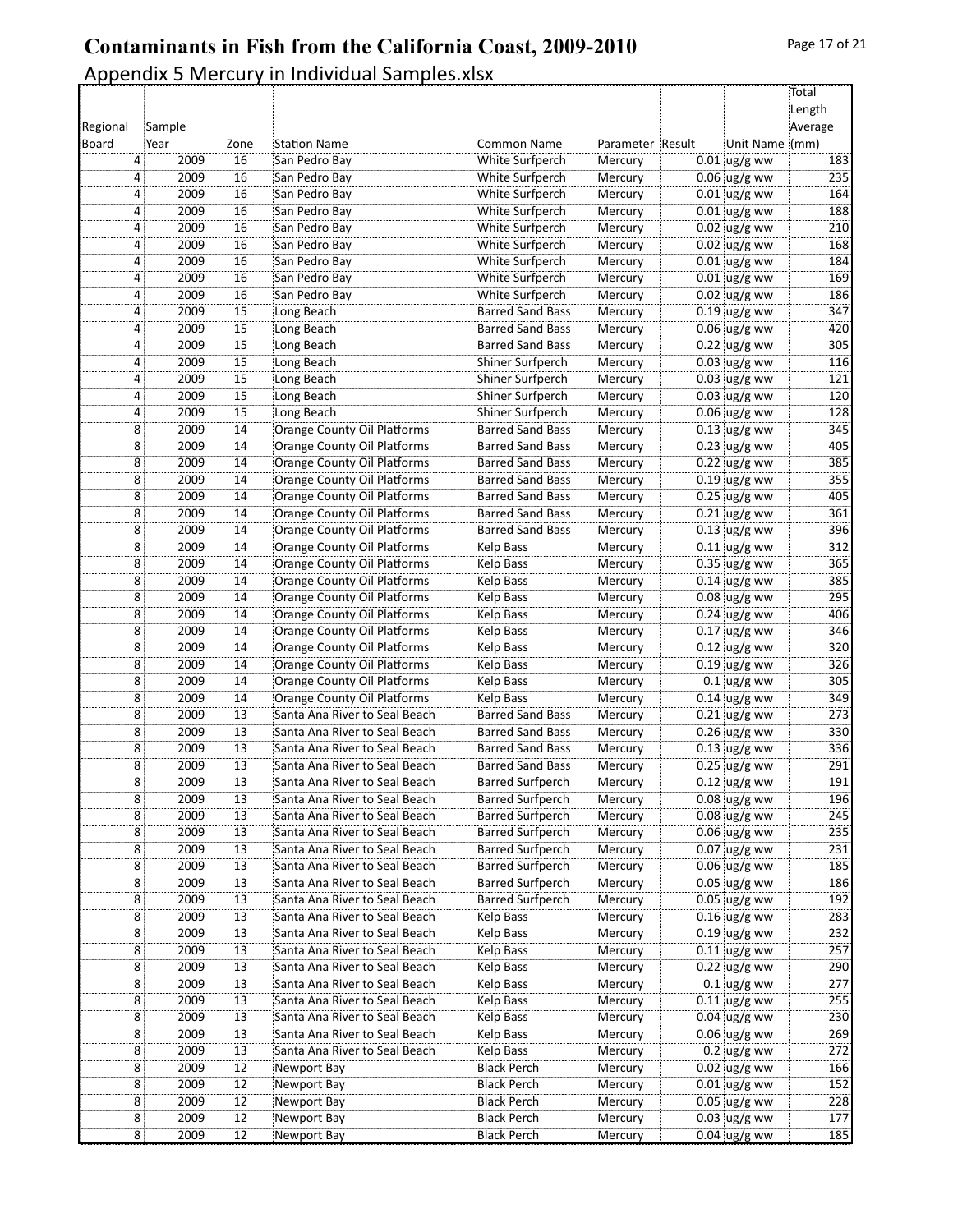#### Appendix 5 Mercury in Individual Samples.xlsx Regional Board Sample( Year Zone Station Name Common Name Parameter Result **Total** Length **Average** Unit Name (mm) 8 2009 12 Newport Bay Black Perch Mercury 0.02 ug/g ww 165 8 2009 12 Newport Bay Black Perch Mercury 0.02 ug/g ww 181 8 2009 12 Newport Bay Black Perch Mercury 0.02 ug/g ww 165 8 2009 12 Newport Bay Shiner Surfperch Mercury 0.02 ug/g ww 122 8 2009 12 Newport Bay Shiner Surfperch Mercury 0.04 ug/g ww 112 8 2009 12 Newport Bay Shiner Surfperch Mercury 0.01 ug/g ww 129 8 2009 12 Newport Bay Shiner Surfperch Mercury 0.02 ug/g ww 110 8 2009 12 Newport Bay Shiner Surfperch Mercury 0.02 ug/g ww 115 8 2009 12 Newport Bay Shiner Surfperch Mercury 0.02 ug/g ww 121 8 2009 12 Newport Bay Shiner Surfperch Mercury 0.05 ug/g ww 117 8 2009 12 Newport Bay Shiner Surfperch Mercury 0.02 ug/g ww 119 8 2009 12 Newport Bay Shiner Surfperch Mercury 0.02 ug/g ww 104 8 2009 12 Newport Bay Shiner Surfperch Mercury 0.02 ug/g ww 132 8 2009 12 Newport Bay Spotted Sand Bass Mercury 0.12 ug/g ww 336 8 2009 12 Newport Bay Spotted Sand Bass Mercury 0.25 ug/g ww 382 8 2009 12 Newport Bay Spotted Sand Bass Mercury 0.17 ug/g ww 315 8 2009 12 Newport Bay Spotted Sand Bass Mercury 0.12 ug/g ww 351 8 2009 12 Newport Bay Spotted Sand Bass Mercury 0.21 ug/g ww 397 8 2009 12 Newport Bay Spotted Sand Bass Mercury 0.16 ug/g ww 320 8 2009 12 Newport Bay Spotted Sand Bass Mercury 0.09 ug/g ww 342 8 2009 12 Newport Bay Spotted Sand Bass Mercury 0.09 ug/g ww 375 8 2009 12 Newport Bay Spotted Sand Bass Mercury 0.2 ug/g ww 350 8 2009 12 Newport Bay Spotted Sand Bass Mercury 0.2 ug/g ww 366 8 2009 11 Crystal Cove to Santa Ana River Barred Sand Bass Mercury 0.23 ug/g ww 360 8 2009 11 Crystal Cove to Santa Ana River Barred Sand Bass Mercury 0.21 ug/g ww 365<br>8 2009 11 Crystal Cove to Santa Ana River Barred Sand Bass Mercury 0.14 ug/g ww 340 8 2009 11 Crystal Cove to Santa Ana River Barred Sand Bass Mercury 0.14 ug/g ww 340 8 2009 11 Crystal Cove to Santa Ana River Kelp Bass Mercury 0.2 ug/g ww 410 8 2009 11 Crystal Cove to Santa Ana River Kelp Bass Mercury 0.08 ug/g ww 250 8 2009 11 Crystal Cove to Santa Ana River Kelp Bass Mercury 0.1 ug/g ww 278 8 2009 11 Crystal Cove to Santa Ana River Kelp Bass Mercury 0.11 ug/g ww 359 8 2009 11 Crystal Cove to Santa Ana River Kelp Bass Mercury 0.19 ug/g ww 465 8 2009 11 Crystal Cove to Santa Ana River Kelp Bass Mercury 0.14 ug/g ww 381 8 2009 11 Crystal Cove to Santa Ana River Kelp Bass Mercury 0.13 ug/g ww 375 8 2009 11 Crystal Cove to Santa Ana River Kelp Bass Mercury 0.09 ug/g ww 310 8 2009 11 Crystal Cove to Santa Ana River Kelp Bass Mercury 0.08 ug/g ww 262 8 2009 11 Crystal Cove to Santa Ana River Kelp Bass Mercury 0.11 ug/g ww 334 9 2009 10 Dana Point Harbor Shiner Surfperch Mercury 0.02 ug/g ww 105 9 2009 10 Dana Point Harbor Shiner Surfperch Mercury 0.03 ug/g ww 112 9 2009 10 Dana Point Harbor Shiner Surfperch Mercury 0.04 ug/g ww 144 9 2009 10 Dana Point Harbor Shiner Surfperch Mercury 0.01 ug/g ww 112 9 2009 10 Dana Point Harbor Shiner Surfperch Mercury 0.02 ug/g ww 113 9 2009 10 Dana Point Harbor Shiner Surfperch Mercury 0.02 ug/g ww 114 9 2009 10 Dana Point Harbor Shiner Surfperch Mercury 0.02 ug/g ww 120 9 2009 10 Dana Point Harbor Shiner Surfperch Mercury 0.02 ug/g ww 119 9 2009 10 Dana Point Harbor Shiner Surfperch Mercury 0.01 ug/g ww 109 9 2009 10 Dana Point Harbor Shiner Surfperch Mercury 0.02 ug/g ww 111 9 2009 10 Dana Point Harbor White Surfperch Mercury 0.04 ug/g ww 220 9 2009 10 Dana Point Harbor White Surfperch Mercury 0.04 ug/g ww 222 9 2009 10 Dana Point Harbor White Surfperch Mercury 0.01 ug/g ww 165 9 2009 10 Dana Point Harbor White Surfperch Mercury 0.02 ug/g ww 220 9 2009 10 Dana Point Harbor White Surfperch Mercury 0.02 ug/g ww 167 9 2009 10 Dana Point Harbor White Surfperch Mercury 0.03 ug/g ww 205

9 2009 10 Dana Point Harbor White Surfperch Mercury 0.02 ug/g ww 181 9 2009 10 Dana Point Harbor White Surfperch Mercury 0.02 ug/g ww 163 9 2009 10 Dana Point Harbor White Surfperch Mercury 0.06 ug/g ww 220 9 2009 10 Dana Point Harbor White Surfperch Mercury 0.01 ug/g ww 179 9 2009 9 San Onofre to Crystal Cove Barred Sand Bass Mercury 0.18 ug/g ww 430 9 2009 9 San Onofre to Crystal Cove Barred Sand Bass Mercury 0.17 ug/g ww 325 9 2009 9 San Onofre to Crystal Cove Barred Sand Bass Mercury 0.19 ug/g ww 321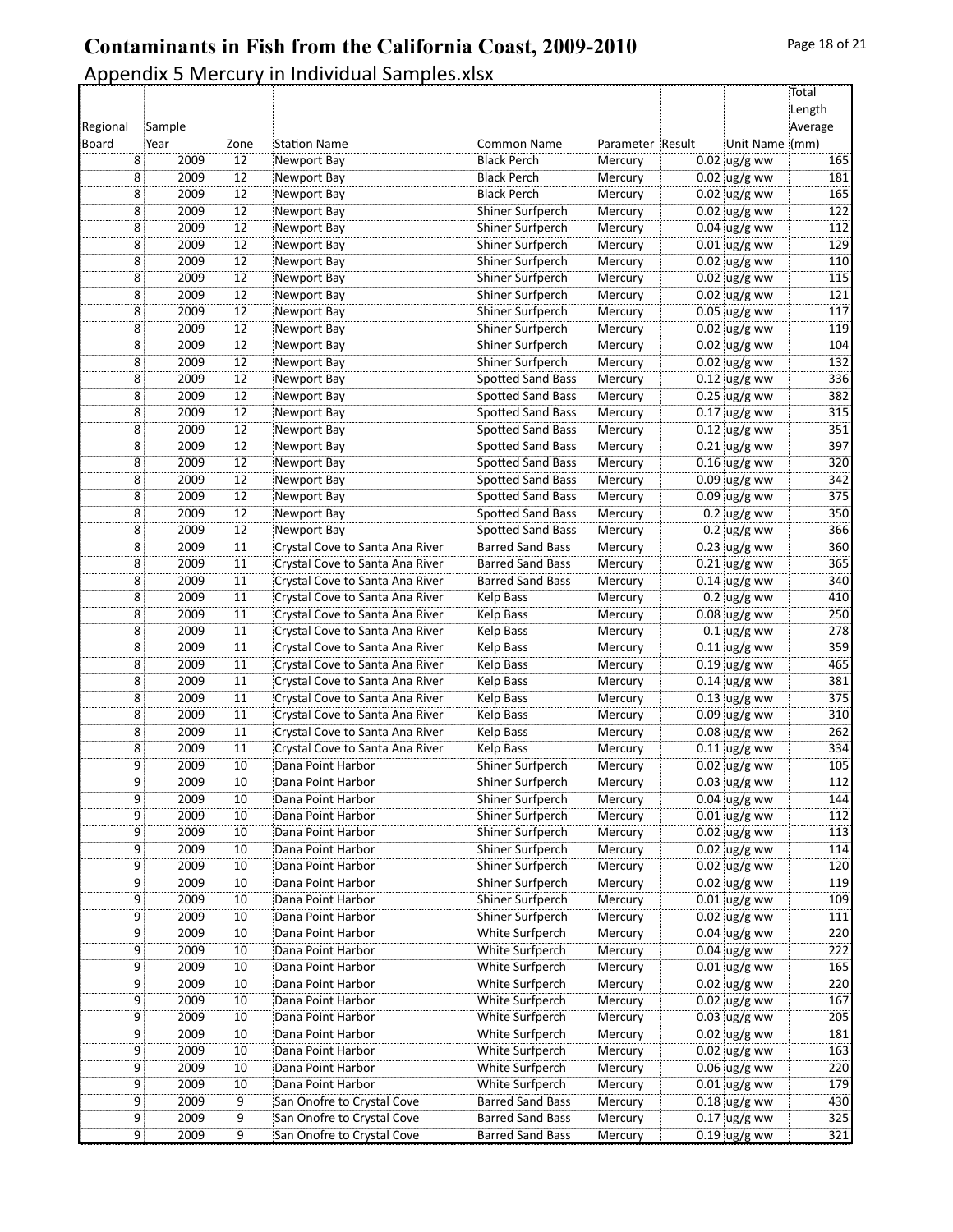|          |                        |                |                            |                         |                  |                        | Total      |
|----------|------------------------|----------------|----------------------------|-------------------------|------------------|------------------------|------------|
|          |                        |                |                            |                         |                  |                        | Length     |
| Regional | Sample                 |                |                            |                         |                  |                        | Average    |
| Board    | Year                   | Zone           | <b>Station Name</b>        | <b>Common Name</b>      | Parameter Result | Unit Name (mm)         |            |
|          | 9<br>2009              | 9              | San Onofre to Crystal Cove | <b>Barred Sand Bass</b> | Mercury          | $0.25$ ug/g ww         | 328        |
| 9        | 2009                   | 9              | San Onofre to Crystal Cove | <b>Barred Sand Bass</b> | Mercury          | $0.21$ ug/g ww         | 315        |
| 9        | 2009                   | $\overline{9}$ | San Onofre to Crystal Cove | <b>Barred Sand Bass</b> | Mercury          | $0.14$ ug/g ww         | 335        |
|          | 9:<br>2009             | 9              | San Onofre to Crystal Cove | <b>Barred Sand Bass</b> | Mercury          | $0.18$ ug/g ww         | 310        |
| 9        | 2009                   | 9              | San Onofre to Crystal Cove | <b>Barred Sand Bass</b> | Mercury          | $0.26$ ug/g ww         | 344        |
|          | 9<br>2009              | 9              | San Onofre to Crystal Cove | <b>Barred Sand Bass</b> | Mercury          | $0.2$ ug/g ww          | 366        |
|          | 2009<br>9              | $\overline{9}$ | San Onofre to Crystal Cove | <b>Barred Sand Bass</b> | Mercury          | $0.1$ ug/g ww          | 305        |
| 9        | 2009                   | $\overline{9}$ | San Onofre to Crystal Cove | Kelp Bass               | Mercury          | $0.11$ ug/g ww         | 291        |
|          | 9<br>2009              | 9              | San Onofre to Crystal Cove | Kelp Bass               | Mercury          | $0.06$ ug/g ww         | 281        |
| 9        | 2009                   | 9              | San Onofre to Crystal Cove | Kelp Bass               | Mercury          | $0.06$ ug/g ww         | 270        |
|          | 9<br>2009              | 9              | San Onofre to Crystal Cove | Kelp Bass               | Mercury          | $0.13$ ug/g ww         | 360        |
|          | 2009<br>: 9            | 9              | San Onofre to Crystal Cove | Kelp Bass               | Mercury          | $0.08$ ug/g ww         | 267        |
| 9        | 2009                   | $\overline{9}$ | San Onofre to Crystal Cove | Kelp Bass               | Mercury          | $0.16$ ug/g ww         | 376        |
|          | 2009<br>9              | 9              | San Onofre to Crystal Cove | Kelp Bass               | Mercury          | $0.13$ ug/g ww         | 312        |
|          | 9<br>2009              | 9              | San Onofre to Crystal Cove | Kelp Bass               | Mercury          | $0.25$ ug/g ww         | 322        |
| 9        | 2009                   | 9              | San Onofre to Crystal Cove | Kelp Bass               | Mercury          | $0.17$ ug/g ww         | 340        |
| 9        | 2009                   | 9              | San Onofre to Crystal Cove | Kelp Bass               | Mercury          | $0.09$ ug/g ww         | 305        |
| 9        | 2009                   | 8              | Oceanside Harbor           | White Surfperch         | Mercury          | $0.02$ ug/g ww         | 189        |
|          | 9:<br>2009             | 8              | Oceanside Harbor           | White Surfperch         | Mercury          | $0.04$ ug/g ww         | 212        |
| 9        | 2009                   | 8              | Oceanside Harbor           | White Surfperch         | Mercury          | $0.02$ ug/g ww         | 189        |
|          | 9<br>2009              | 8              | Oceanside Harbor           | White Surfperch         | Mercury          | $0.02$ ug/g ww         | 205        |
|          | 2009<br>9              | 8              | Oceanside Harbor           | White Surfperch         | Mercury          | $0.09$ ug/g ww         | 257        |
| 9        | 2009                   | $\overline{8}$ | Oceanside Harbor           | White Surfperch         | Mercury          | $0.06$ ug/g ww         | 230        |
|          | 9:<br>2009             | 7              | La Jolla to San Onofre     | <b>Barred Sand Bass</b> | Mercury          | $0.14$ ug/g ww         | 277        |
| 9        | 2009                   | 7              | La Jolla to San Onofre     | <b>Barred Sand Bass</b> | Mercury          | $0.66$ ug/g ww         | 590        |
|          | 9<br>2009              | 7              | La Jolla to San Onofre     | <b>Barred Sand Bass</b> | Mercury          | $0.32$ ug/g ww         | 401        |
|          | 2009<br>9              | $\ddot{7}$     | La Jolla to San Onofre     | <b>Barred Sand Bass</b> | Mercury          | $0.11$ ug/g ww         | 295        |
| 9        | 2009                   | $\overline{7}$ | La Jolla to San Onofre     | <b>Barred Sand Bass</b> | Mercury          | $0.15$ ug/g ww         | 300        |
|          | 9<br>2009              | 7              | La Jolla to San Onofre     | Kelp Bass               | Mercury          | $0.27$ ug/g ww         | 369        |
| 9        | 2009                   | 7              | La Jolla to San Onofre     | Kelp Bass               | Mercury          | $0.21$ ug/g ww         | 325        |
|          | 9<br>2009              | 7              | La Jolla to San Onofre     | Kelp Bass               | Mercury          | $0.05$ ug/g ww         | 252        |
| 9        | 2009                   | $\overline{7}$ | La Jolla to San Onofre     | Kelp Bass               | Mercury          | $0.18$ ug/g ww         | 393        |
| 9        | 2009                   | $\overline{7}$ | La Jolla to San Onofre     | Kelp Bass               | Mercury          | $0.1$ ug/g ww          | 295        |
|          | 9<br>2009              | 7              | La Jolla to San Onofre     | Kelp Bass               | Mercury          | $0.05$ ug/g ww         | 279        |
|          | 2009<br>9              | 7              | La Jolla to San Onofre     | Kelp Bass               | Mercury          | $0.17$ ug/g ww         | 320        |
| 9        | 2009                   | 7              | La Jolla to San Onofre     | Kelp Bass               | Mercury          | $0.18$ ug/g ww         | 375        |
| 9        | 2009                   | $\overline{7}$ | La Jolla to San Onofre     | Kelp Bass               | Mercury          | $0.04 \, \upmu g/g$ ww | 234        |
|          | 2009<br>9              | 7              | La Jolla to San Onofre     | Kelp Bass               | Mercury          | $0.21$ ug/g ww         | 310        |
|          | 9<br>2009              | 6              | <b>Mission Bay</b>         | Shiner Surfperch        | Mercury          | $0.02$ ug/g ww         | 111        |
| 9        | 2009                   | 6              | <b>Mission Bay</b>         | Shiner Surfperch        | Mercury          | $0.02$ ug/g ww         | 108        |
|          | 2009<br>9              | 6              | <b>Mission Bay</b>         | Shiner Surfperch        | Mercury          | $0.03$ ug/g ww         | 107        |
|          | 2009<br>9              | 6              | <b>Mission Bay</b>         | Shiner Surfperch        | Mercury          | $0.07$ ug/g ww         | 112        |
| 9        | 2009                   | 6              | <b>Mission Bay</b>         | Shiner Surfperch        | Mercury          | $0.02 \text{ ug/g}$ ww | 121        |
|          | 9<br>2009              | 6              | <b>Mission Bay</b>         | Shiner Surfperch        | Mercury          | $0.02$ ug/g ww         | 115        |
| 9        | 2009                   | 6              | <b>Mission Bay</b>         | Shiner Surfperch        | Mercury          | $0.03$ ug/g ww         | 115        |
| 9        | 2009                   | 6              | <b>Mission Bay</b>         | Shiner Surfperch        | Mercury          | $0.02$ ug/g ww         | 110        |
|          | 2009<br>9              | 6              | <b>Mission Bay</b>         | Shiner Surfperch        | Mercury          | $0.02$ ug/g ww         | 106        |
| 9        | 2009                   | 6              | <b>Mission Bay</b>         | Shiner Surfperch        | Mercury          | $0.03$ ug/g ww         | 113        |
|          | 2009<br>9              | 6              | <b>Mission Bay</b>         | Spotted Sand Bass       | Mercury          | $0.27$ ug/g ww         | 430        |
|          |                        |                |                            |                         |                  |                        |            |
| 9        | 2009                   | 6              | <b>Mission Bay</b>         | Spotted Sand Bass       | Mercury          | $0.2$ ug/g ww          | 393        |
| 9        | 2009                   | 6              | <b>Mission Bay</b>         | Spotted Sand Bass       | Mercury          | $0.07$ ug/g ww         | 284<br>295 |
|          | 2009<br>9              | 6              | <b>Mission Bay</b>         | Spotted Sand Bass       | Mercury          | $0.06$ ug/g ww         |            |
| 9        | 2009                   | 6              | <b>Mission Bay</b>         | Spotted Sand Bass       | Mercury          | $0.13$ ug/g ww         | 340        |
|          | 2009<br>9              | 6              | <b>Mission Bay</b>         | Spotted Sand Bass       | Mercury          | $0.06$ ug/g ww         | 330        |
|          | 2009<br>9.             | 6              | <b>Mission Bay</b>         | Spotted Sand Bass       | Mercury          | $0.14$ ug/g ww         | 385        |
| 9        | 2009                   | 6              | <b>Mission Bay</b>         | Spotted Sand Bass       | Mercury          | $0.08$ ug/g ww         | 320        |
|          | 2009<br>9              | 6              | <b>Mission Bay</b>         | Spotted Sand Bass       | Mercury          | $0.11$ ug/g ww         | 355        |
| 9        | 2009                   | 6              | <b>Mission Bay</b>         | Spotted Sand Bass       | Mercury          | $0.09$ ug/g ww         | 306        |
|          | 9 <sup>1</sup><br>2009 | 6              | <b>Mission Bay</b>         | White Surfperch         | Mercury          | $0.02$ ug/g ww         | 206        |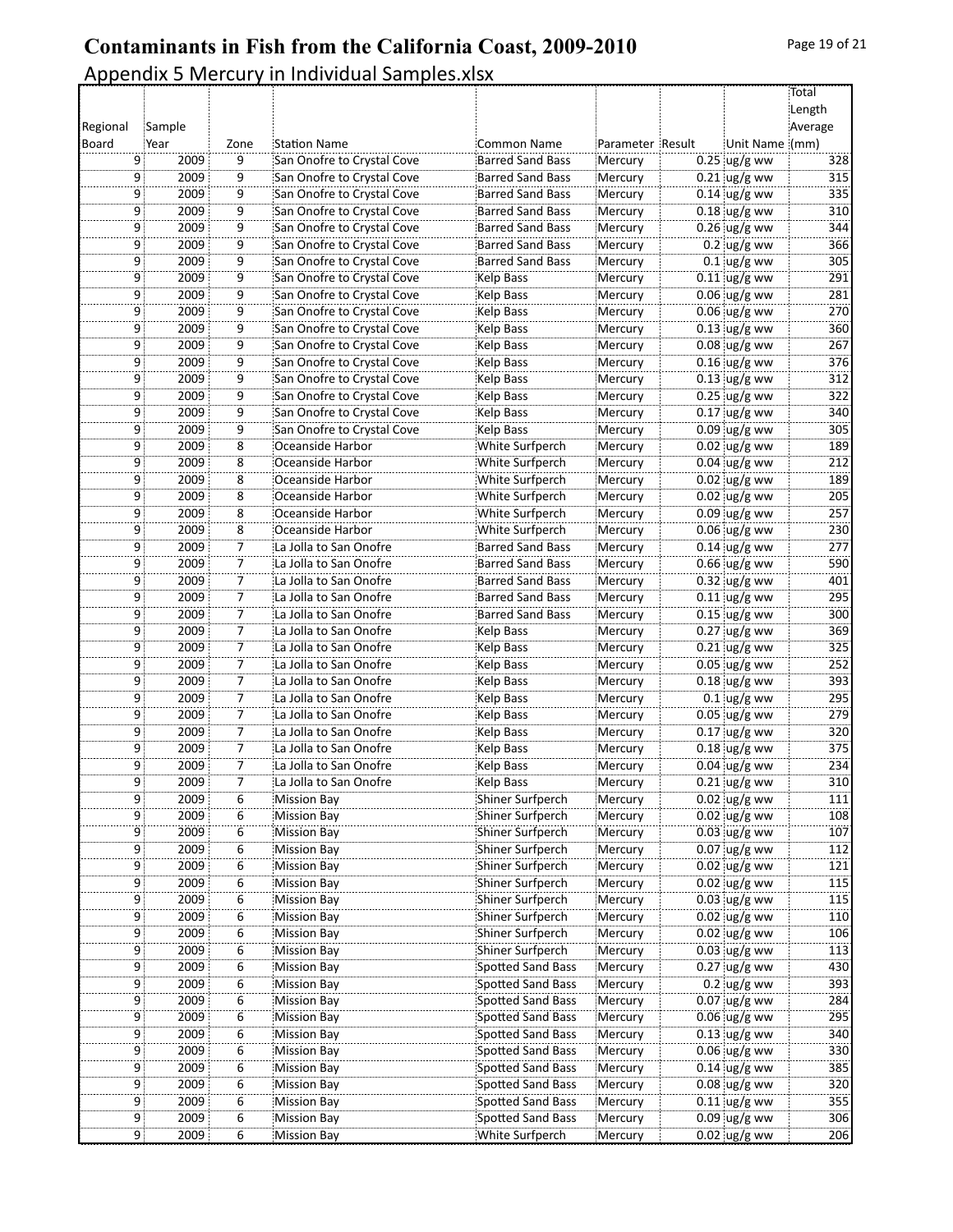**Total** Length **Average** 

#### **Contaminants in Fish from the California Coast, 2009-2010** Appendix 5 Mercury in Individual Samples.xlsx Regional Board Sample( Year Zone Station Name Common Name Parameter Result Unit Name (mm) 9 2009 6 Mission Bay White Surfperch Mercury 0.03 ug/g ww 190 9 2009 6 Mission Bay White Surfperch Mercury 0.01 ug/g ww 234 9 2009 6 Mission Bay White Surfperch Mercury 0.05 ug/g ww 257 9 2009 6 Mission Bay White Surfperch Mercury 0.01 ug/g ww 181 9 2009 6 Mission Bay White Surfperch Mercury 0.05 ug/g ww 242 9 2009 6 Mission Bay White Surfperch Mercury 0.03 ug/g ww 270 9 2009 6 Mission(Bay White(Surfperch Mercury 0.04 ug/g(ww 209 9 2009 6 Mission(Bay White(Surfperch Mercury 0.1 ug/g(ww 345 9 2009 6 Mission Bay White Surfperch Mercury 0.04 ug/g ww 226 9 2009 5 Pt Loma to La Jolla 19 Kelp Bass Mercury 0.02 ug/g ww 185<br>9 2009 5 Pt Loma to La Jolla 19 Kelp Bass Mercury 0.22 ug/g ww 335 9 2009 5 Pt Loma to La Jolla Kelp Bass Mercury 0.22 ug/g ww 335 9 2009 5 Pt Loma to La Jolla Kelp Bass Mercury 0.16 ug/g ww 314 9 2009 5 Pt Loma to La Jolla Kelp Bass Mercury 0.05 ug/g ww 512 9 2009 5 Pt Loma to La Jolla Kelp Bass Mercury 0.07 ug/g ww 315 9 2009 5 Pt Loma to La Jolla 19 Kelp Bass Mercury 0.03 ug/g ww 266<br>9 2009 5 Pt Loma to La Jolla 19 Kelp Bass Mercury 0.3 ug/g ww 289 2009 5 Pt Loma to La Jolla Kelp Bass Mercury 0.3 ug/g ww 289 9 2009 5 Pt Loma to La Jolla 19 Kelp Bass Mercury 0.18 ug/g ww 420 9 2009 5 Pt Loma to La Jolla Kelp Bass Mercury 0.34 ug/g ww 227 9 2009 5 Pt Loma to La Jolla 1 - Kelp Bass Mercury 0.24 ug/g ww 369 9 2009 4 Pt Loma Barred Sand Bass Mercury 0.2 ug/g ww 331 9 2009 4 Pt Loma Barred Sand Bass Mercury 0.16 ug/g ww 349 9 2009 4 Pt Loma Barred Sand Bass Mercury 0.24 ug/g ww 372 9 2009 4 Pt Loma Barred Sand Bass Mercury 0.41 ug/g ww 387 9 2009 4 Pt Loma Black Perch Mercury 0.08 ug/g ww 238 9 2009 4 Pt Loma Black Perch Mercury 0.12 ug/g ww 264 9 2009 4 Pt Loma Black Perch Mercury 0.1 ug/g ww 250 9 2009 4 Pt Loma Black Perch Mercury 0.11 ug/g ww 257 9 2009 4 Pt Loma 1 - Black Perch Mercury 0.1 ug/g ww 273 9 2009 4 Pt Loma 1 - Black Perch Mercury 0.08 ug/g ww 282 9 2009 4 Pt Loma Black Perch Mercury 0.11 ug/g ww 216 9 2009 4 Pt Loma Black Perch Mercury 0.07 ug/g ww 245 9 2009 4 Pt Loma Black Perch Mercury 0.22 ug/g ww 272 9 2009 4 Pt Loma Black Perch Mercury 0.12 ug/g ww 226 9 2009 4 Pt Loma Kelp Bass Mercury 0.17 ug/g ww 324 9 2009 4 Pt Loma Kelp Bass Mercury 0.23 ug/g ww 335 9 2009 4 Pt Loma Kelp Bass Mercury 0.27 ug/g ww 314

9 2009 4 Pt Loma Kelp Bass Mercury 0.38 ug/g ww 417 9 2009 4 Pt Loma Kelp Bass Mercury 0.18 ug/g ww 302 9 2009 4 Pt(Loma Kelp(Bass Mercury 0.12 ug/g(ww 294 9 2009 4 Pt(Loma Kelp(Bass Mercury 0.13 ug/g(ww 403 9 2009 4 Pt(Loma Kelp(Bass Mercury 0.2 ug/g(ww 316 9 2009 4 Pt Loma Kelp Bass Mercury 0.26 ug/g ww 495 9 2009 4 Pt Loma Kelp Bass Mercury 0.14 ug/g ww 329 9 2009 3 SD North Bay Barred Sand Bass Mercury 0.15 ug/g ww 432 9 2009 3 SD North Bay Barred Sand Bass Mercury 0.1 ug/g ww 368 9 2009 3 SD North Bay Barred Sand Bass Mercury 0.11 ug/g ww 393 9 2009 3 SD North Bay Barred Sand Bass Mercury 0.23 ug/g ww 497 9 2009 3 SD North Bay Barred Sand Bass Mercury 0.15 ug/g ww 336 9 2009 3 SD North Bay Barred Sand Bass Mercury 0.11 ug/g ww 398 9 2009 3 SD North Bay Barred Sand Bass Mercury 0.12 ug/g ww 350 9 2009 3 SD North Bay Barred Sand Bass Mercury 0.08 ug/g ww 401 9 2009 3 SD North Bay Barred Sand Bass Mercury 0.09 ug/g ww 261 9 2009 3 SD North Bay Barred Sand Bass Mercury 0.09 ug/g ww 257 9 2009 3 SD North Bay Shiner Surfperch Mercury 0.07 ug/g ww 116 9 2009 3 SD North Bay Shiner Surfperch Mercury 0.06 ug/g ww 115 9 2009 3 SD North Bay Shiner Surfperch Mercury 0.03 ug/g ww 120 9 2009 3 SD North Bay Shiner Surfperch Mercury 0.03 ug/g ww 128 9 2009 3 SD North Bay Shiner Surfperch Mercury 0.04 ug/g ww 110 9 2009 3 SD North Bay Shiner Surfperch Mercury 0.03 ug/g ww 114